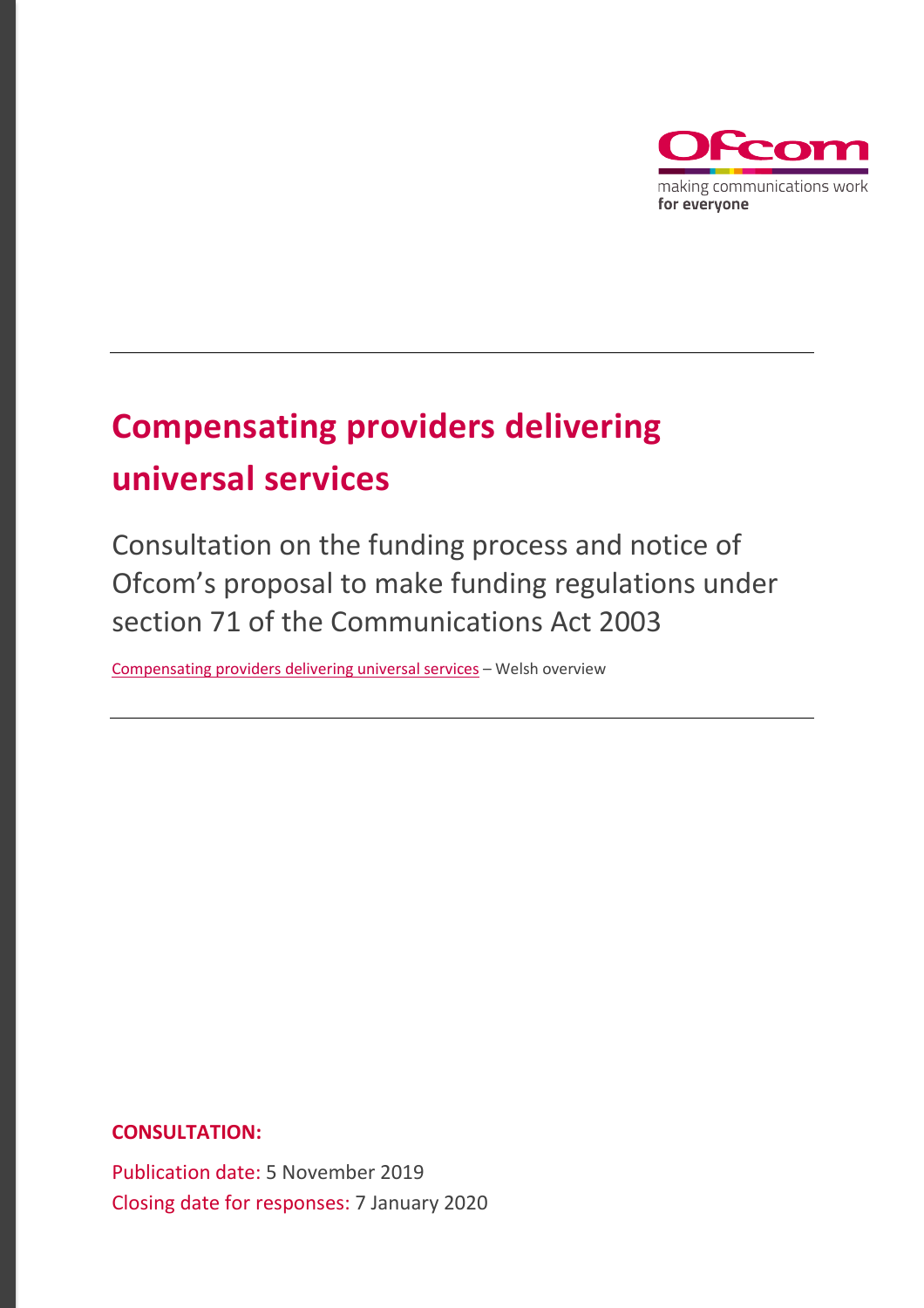# **Contents**

## **Section**

| 1. Overview                                                | 1  |
|------------------------------------------------------------|----|
| 2. Introduction                                            | 3  |
| 3. Legal framework                                         | 7  |
| 4. Requests for a review and determining a net cost claim  | 18 |
| 5. Calculating and verifying a net cost                    | 24 |
| 6. Determining the extent of any unfair burden             | 30 |
| 7. Establishing an industry fund                           | 33 |
| 8. Procedures for the collection and distribution of funds | 42 |
| 9. Calculation of a net cost for the broadband USO         | 48 |

## **Annex**

| A1. Responding to this consultation                     | 56 |
|---------------------------------------------------------|----|
| A2. Of com's consultation principles                    | 59 |
| A3. Consultation coversheet                             | 60 |
| A4. Consultation questions                              | 61 |
| A5. Draft funding regulations                           | 62 |
| A6. Draft directions on financial reporting             | 63 |
| A7. Draft guidance on calculating net relevant turnover | 64 |
| A8. Glossary                                            | 66 |
|                                                         |    |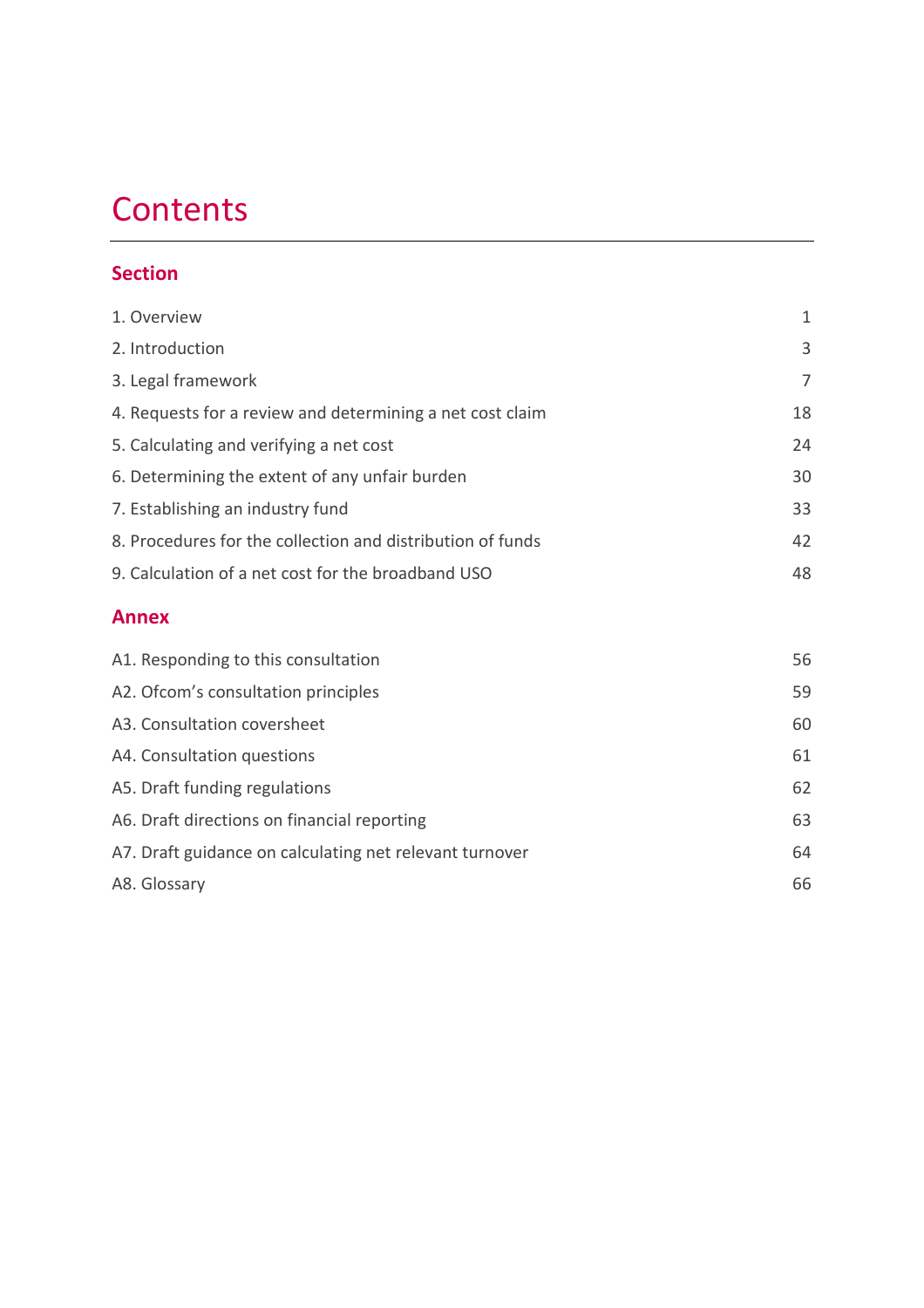# <span id="page-2-0"></span>1. Overview

We want people across the whole of the UK to be able to access better broadband and mobile phone services, so everyone can benefit from the services they deliver. That means encouraging investment in improved networks and making sure the coverage of networks extends as far as possible – even to the hardest-to-reach places.

A 'universal service obligation' (USO) guaranteeing a decent level of home phone services has been in place since 2003. Last year, the Government introduced legislation for a broadband USO, to give homes and businesses the right to request a decent and affordable broadband connection. We welcome this, as an important building block to improving access to broadband services across the UK.

Ofcom is now responsible for implementing the USO within the legal framework that Parliament has agreed. Earlier this year, we appointed BT and KCOM to deliver broadband USO connections and services, and we set the conditions that will apply to them. From 20 March next year, people can start making requests for these services.

The Government has set out that the costs of the broadband USO will be met by industry through a cost-sharing mechanism which will be established by Ofcom.<sup>[1](#page-2-1)</sup> As the 'Universal Service Providers', BT and KCOM are entitled to claim any costs that it would not be appropriate for them to cover. In this document, we propose the rules and procedures these providers should follow to make a claim for any unfair cost burden involved in providing universal services. These procedures would apply to the broadband USO, but also to any other universal service obligations.

#### **What we are proposing**

- **A Universal Service Provider can request that Ofcom reviews their claim for compensation** for the cost of delivering the USO, minus any benefits associated with being the Universal Service Provider (net cost). We expect to review no more than one net cost claim per year, and it is for Ofcom to decide on the scope of a review and when the review will begin.
- **A Universal Service Provider must submit sufficient information to support their claim for compensation.** For the purposes of the broadband USO, we also propose to separately require the provider to submit specific financial information.
- **When carrying out a review, Ofcom will need to determine the existence and level of any net cost.** We will review the information submitted by the provider and assess whether the costs incurred in delivering the USO were efficient. Our calculation will also be audited.
- **Once we determine a net cost, we will decide whether it would be unfair for the provider to bear some or all of that cost.** We propose our approach which includes considering: the cost to Ofcom and industry of establishing and administering an industry fund; the impact on the provider of bearing these costs alone; the method of designating the Universal Service Providers; and the outcome of any previous determinations.

<span id="page-2-1"></span><sup>1</sup> DCMS, March 2018. *[A new broadband Universal Service Obligation: Government's response to consultation](https://assets.publishing.service.gov.uk/government/uploads/system/uploads/attachment_data/file/696490/USO_consultation_government_response_28_March_FINAL.pdf) on design*, page 5.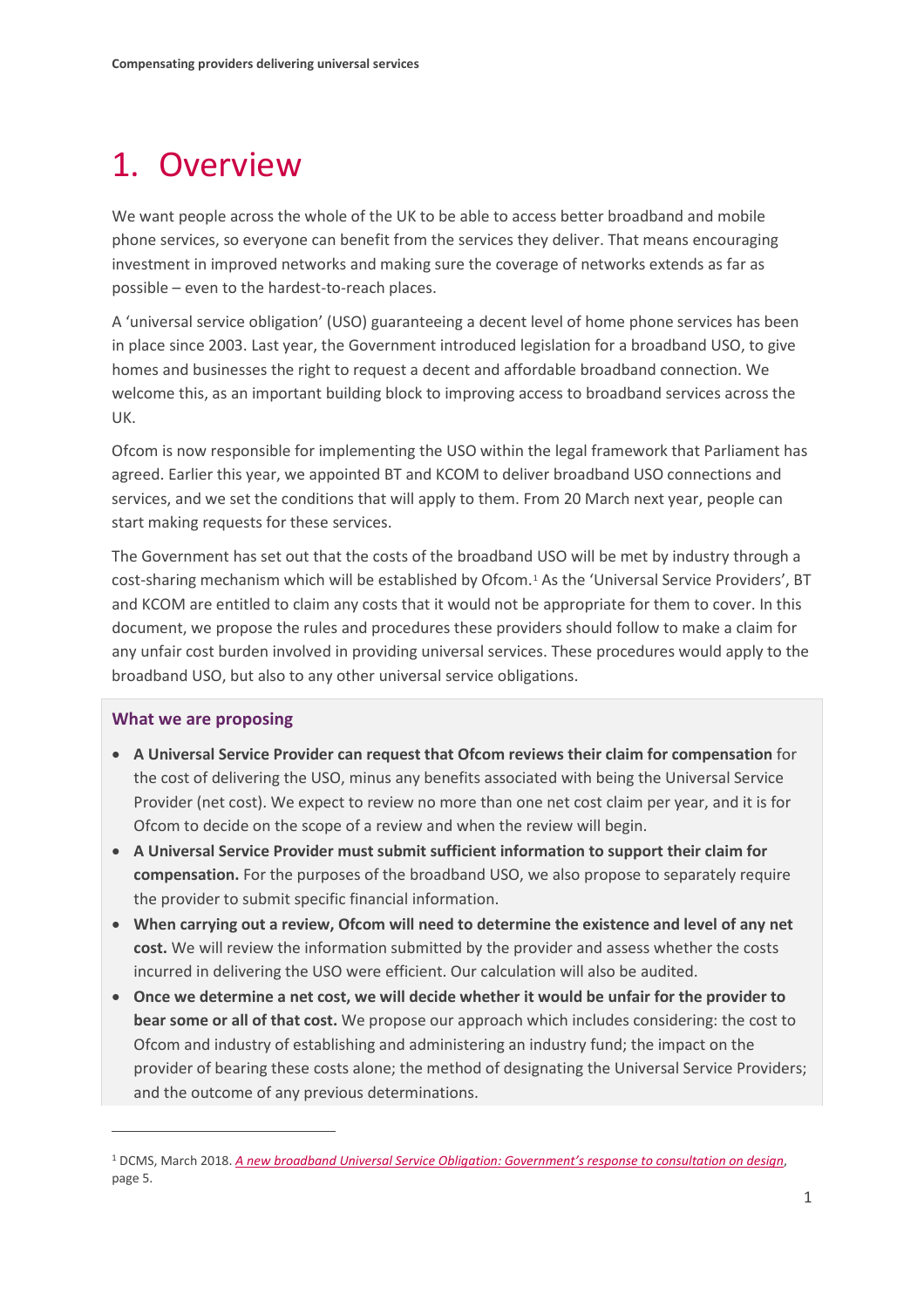- **If we decide that delivering the USO is an unfair burden, Ofcom may establish an industry fund to compensate the Universal Service Providers**. We will also determine who will contribute to the fund and how much they will contribute. This will include any threshold below which contributions will not be required.
- **Once we have established an industry fund, we will collect monies from industry and compensate the Universal Service Provider.** We will gather and check relevant information to calculate individual contributions. We will then invoice each provider required to contribute to pay by a specified deadline. When we start receiving the contributions, we will pay the Universal Service Provider on a monthly basis.

## **Next steps**

We are seeking views and comments on our proposals by 5pm on 7 January 2020. Following this consultation period, we plan to publish a statement in spring 2020.

The Universal Service Providers are currently preparing to deliver the broadband USO and consumers will be able to start requesting a broadband USO connection from 20 March 2020.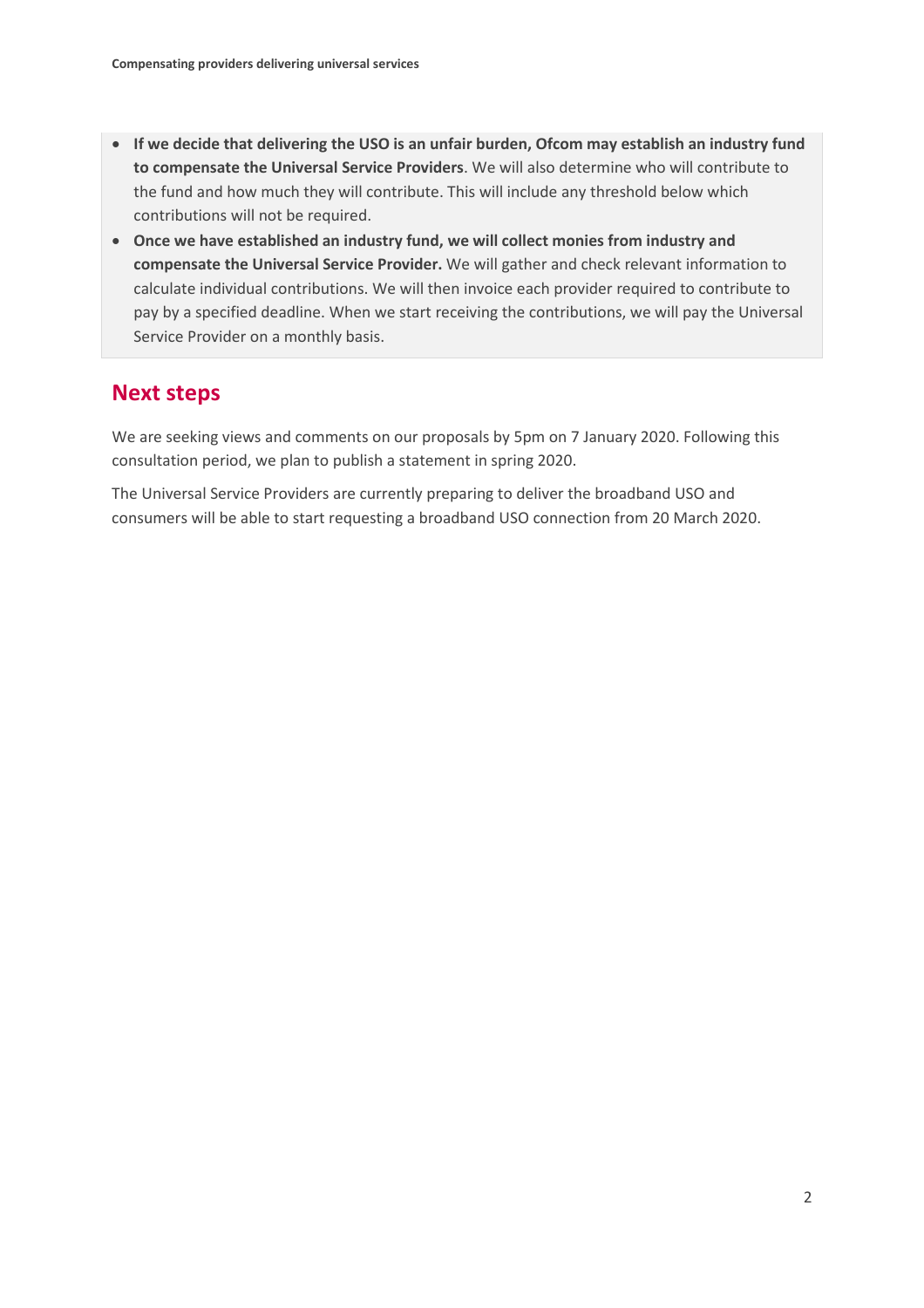# <span id="page-4-0"></span>2. Introduction

- 2.1 The universal service is intended to ensure that people can access a minimum set of communications services at an affordable price. It acts as a 'safety net' for people who might otherwise get left behind and suffer social or economic disadvantage without access to these services.
- 2.2 The universal service is implemented by imposing a universal service obligation ("USO") on providers. The USO placed on BT and KCOM to guarantee a decent level of telephony services is a longstanding feature of the UK telecoms framework. The most recent designations in relation to universal service were made for broadband.
- 2.3 This follows legislation the Government introduced in March 2018 for a broadband 'universal service obligation' ("the broadband USO"), to give homes and businesses the right to request a decent and affordable broadband connection.<sup>[2](#page-4-1)</sup> The legislation states that affordable broadband connections and services must be provided throughout the UK with a download speed of at least 10 megabits per second ("Mbit/s") and other specified technical characteristics.[3](#page-4-2)
- 2.4 As part of Ofcom's role in implementing the broadband USO, in June 2019 we designated BT and KCOM as Universal Service Providers. Both are now subject to universal service conditions that will apply to them as they deliver broadband USO connections and services. From March next year, consumers will be able to request a connection from BT and KCOM if they do not have access to decent, affordable,<sup>[4](#page-4-3)</sup> broadband.
- 2.5 Universal Service Providers can seek compensation for any unfair financial burden to which they are subject as a result of the universal service conditions imposed upon them. In this document we are consulting on making The Electronic Communications (Universal Service) (Costs) Regulations 2020 which set out the proposed rules and procedures we will follow when assessing any net costs of the provision of a universal service and, where appropriate, compensating the Universal Service Provider for those costs. This is in accordance with our previous commitment to consult on these draft funding regulations during autumn 2019.
- 2.6 The draft funding regulations are not specific to the broadband USO. They are proposed to apply to costs incurred in connection with all present universal service conditions as well as universal service conditions which may be imposed in the future. In our view, having one generally applicable set of funding regulations is preferable to creating a complex regulatory framework comprising different sets of funding regulations for different sets of

<span id="page-4-1"></span><sup>&</sup>lt;sup>2</sup> [The Electronic Communications \(Universal Service\) \(Broadband\) Order](http://www.legislation.gov.uk/uksi/2018/445/contents/made) came into force on 23 April 2018.

<span id="page-4-2"></span><sup>&</sup>lt;sup>3</sup> The Digital Economy Act 2017 introduced legislative amendments to section 65 of the Communications Act 2003 which allow for the inclusion of broadband connections and services in a universal service order. See the inserted sub-section 65(2B) of the Act.

<span id="page-4-3"></span><sup>4</sup> Universal Service Providers must offer connections and services at the same prices as equivalent services they offer to non-USO customers. BT has also committed to offering at least one broadband connection and service that meets the USO specification at no more than £45 per month.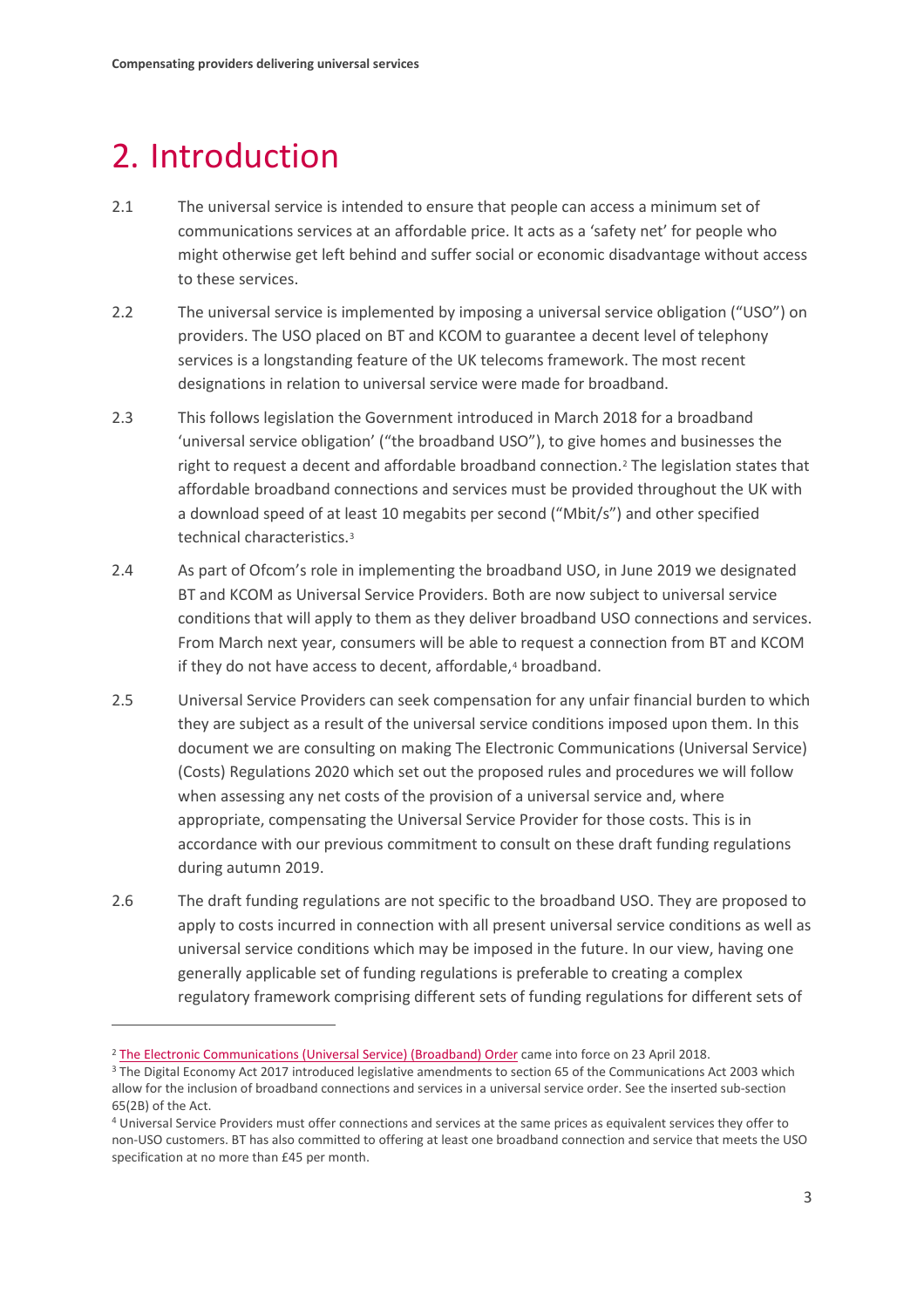$\overline{a}$ 

universal service conditions. We anticipate that it will be more straightforward and less burdensome for both those likely to be affected by the funding regulations and for us to work with a single regulatory framework. The draft funding regulations have, therefore, been drafted with a broad application in mind.<sup>[5](#page-5-0)</sup>

## **Our work on improving broadband coverage**

- 2.7 Improving broadband coverage is an important strategic aim for both us and the Government. One of the means by which we aim to secure decent broadband for consumers in the hardest-to-reach parts of the UK is through the broadband USO.
- 2.8 As part of our role in implementing the broadband USO, we have put in place the regulations and conditions related to the designation of Universal Service Providers. A summary of how we did this is provided below:
	- a) In June 2018, we published *Implementing the Broadband Universal Service Obligation: Request for expressions of interest in serving as Universal Service Provider for broadband* ("the June 2018 document").<sup>[6](#page-5-1)</sup> We set out our objectives for implementing the broadband USO, explaining that our approach must, above all, serve the interests of consumers. We explained how we would designate the Universal Service Provider(s) and provided an early indication of the obligations and expectations we would place on these provider(s). We invited interested stakeholders to express interest in being designated as a Universal Service Provider, either on a national or sub-national basis.<sup>[7](#page-5-2)</sup>
	- b) In September 2018, we published *Implementing the Broadband Universal Service Obligation: Consultation on designation regulations* ("the September 2018 consultation").[8](#page-5-3) Following consideration of the relevant expressions of interest and responses to the June 2018 document, we consulted on draft designation regulations and proposed that direct designation was the quickest and most effective process to determine who should be the Universal Service Provider(s) for the broadband USO.
	- c) In December 2018, we also published *Delivering the Broadband Universal Service: Proposals for designating providers and applying conditions* ("the December 2018 consultation").[9](#page-5-4) We explained our assessment of the eight expressions of interest we received in being a Universal Service Provider which led us to propose to designate BT and KCOM to deliver the broadband USO. We also set out proposals on the obligations we would impose on them. We made The Electronic Communications (Universal

<span id="page-5-1"></span><span id="page-5-0"></span><sup>5</sup> We recognise that circumstances may arise in future which necessitate amendments to the funding regulations or a new and separate set of regulations applicable to costs incurred in respect of different universal service conditions. <sup>6</sup> Ofcom, June 2018. *[Implementing the Broadband Universal Service Obligation: Request for expressions of interest in](https://www.ofcom.org.uk/__data/assets/pdf_file/0013/115042/implementing-broadband-uso.pdf)  [serving as Universal Service Provider for broadband.](https://www.ofcom.org.uk/__data/assets/pdf_file/0013/115042/implementing-broadband-uso.pdf)*

<span id="page-5-2"></span><sup>7</sup> The eight providers that expressed an interest in being a Universal Service Provider were Airband, Bentley Walker, Broadway Partners, BT, Hyperoptic, KCOM, Quickline and Viasat.

<span id="page-5-3"></span><sup>8</sup> Ofcom, September 2018. *[Implementing the Broadband Universal Service Obligation: Consultation on designation](https://www.ofcom.org.uk/__data/assets/pdf_file/0011/120404/Implementing-the-Broadband-Universal-Service-Obligation.pdf)  [regulations.](https://www.ofcom.org.uk/__data/assets/pdf_file/0011/120404/Implementing-the-Broadband-Universal-Service-Obligation.pdf)*

<span id="page-5-4"></span><sup>9</sup> Ofcom, December 2018. *[Delivering the Broadband Universal Service: Proposals for designating providers and applying](https://www.ofcom.org.uk/__data/assets/pdf_file/0024/129408/Consultation-Delivering-the-Broadband-Universal-Service.pdf)  [conditions.](https://www.ofcom.org.uk/__data/assets/pdf_file/0024/129408/Consultation-Delivering-the-Broadband-Universal-Service.pdf)*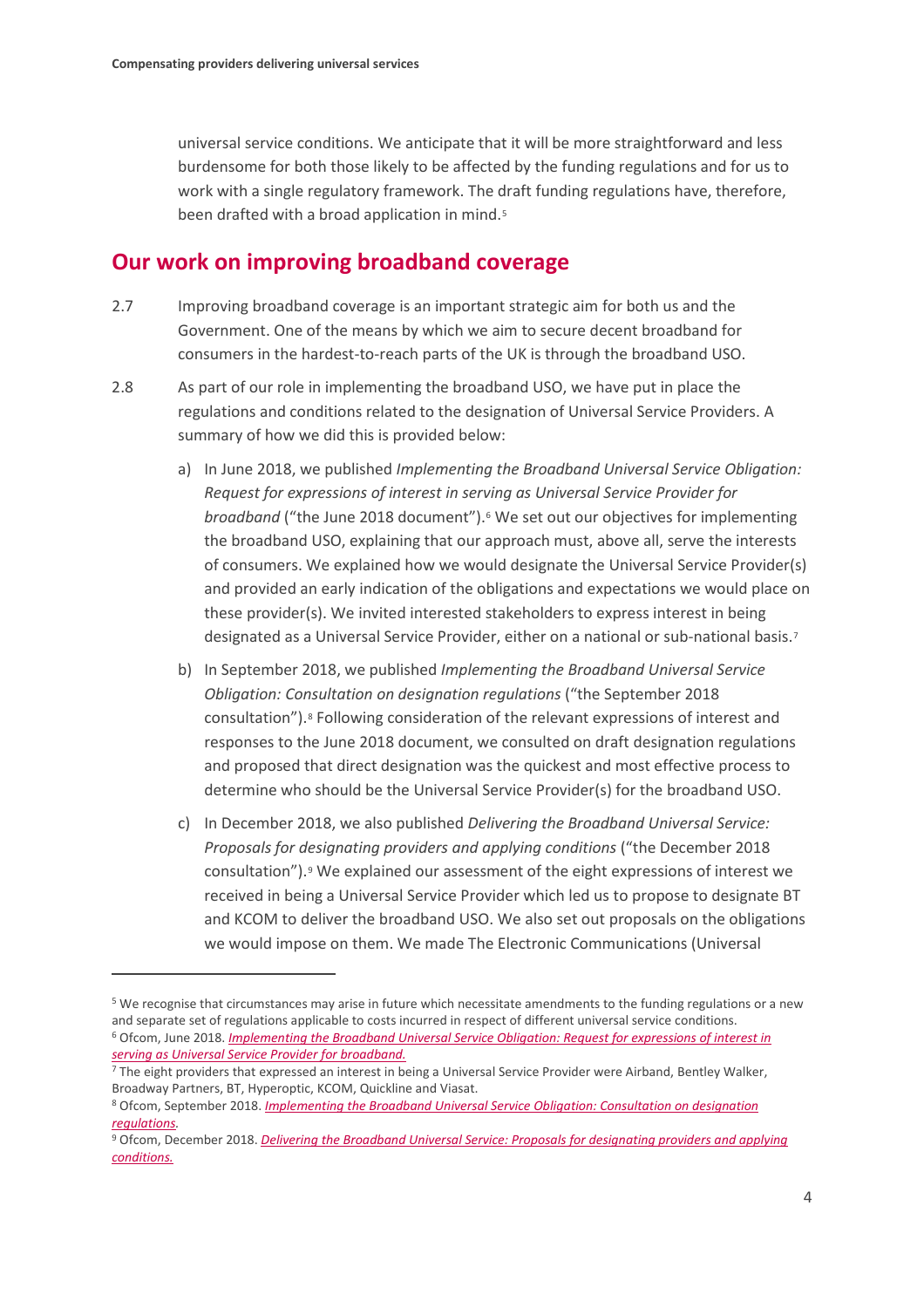Service) Regulations 2018 setting out the direct designation process by which providers would be designated.

d) In June 2019, we published *Delivering the Broadband Universal Service: Designating Universal Service Providers and setting conditions* ("the June 2019 statement").[10](#page-6-0) We set out our decision to designate BT and KCOM as the Universal Service Providers and imposed conditions on them to ensure everyone can access decent, affordable broadband services within a reasonable timeframe and receive services as good as those available elsewhere in the UK.

## **Number of premises that could benefit from the USO**

- 2.9 As commercial and publicly-funded network rollout continues, the number of premises that cannot get decent broadband continues to fall from 15% in 2014<sup>[11](#page-6-1)</sup>, to 6% in 2016<sup>[12](#page-6-2)</sup> and 2% in September 2019.[13](#page-6-3) Our most recent *Connected Nations* report shows that this figure is currently around 578,000 premises, before taking into account Fixed Wireless Access ("FWA") services. FWA has the capability to connect a significant number of these premises. We expect this figure will fall further when we complete our work to include the coverage of all major fixed wireless networks in our next *Connected Nations* report in December 2019.
- 2.10 At the time of the June 2019 statement, BT considered it would be able to connect 450,000 premises using its commercial fixed wireless product, and that 110,000 premises would cost above the reasonable cost threshold to connect, leaving 40,000 premises likely to be eligible for the broadband USO. BT's projections on the likely number of eligible premises have evolved due to several factors, including the expansion of its own FWA coverage and continued fibre rollout. BT now considers even fewer premises to be eligible by the time the broadband USO comes into effect in March 2020.
- 2.11 KCOM stated that it planned to deliver Fibre to the Premises ("FTTP") to all premises in the Hull area and that the majority would be delivered before the broadband USO comes into effect.
- 2.12 As the number of eligible premises has continued to fall, so has the likely cost of delivering the broadband USO.

## **Purpose of this document**

 $\overline{a}$ 

2.13 We are now consulting on the draft funding regulations which set the framework for the funding process. This includes the procedures the Universal Service Providers and Ofcom will follow should a request for compensation be made, it also provides guidance on how

<span id="page-6-0"></span><sup>10</sup> Ofcom, June 2019. *[Delivering the Broadband Universal Service: Designating Universal Service Providers and setting](https://www.ofcom.org.uk/__data/assets/pdf_file/0019/151354/statement-delivering-the-broadband-universal-service.pdf)  [conditions.](https://www.ofcom.org.uk/__data/assets/pdf_file/0019/151354/statement-delivering-the-broadband-universal-service.pdf)*

<span id="page-6-1"></span><sup>11</sup> Ofcom, December 2014. *[Infrastructure Report 2014](https://www.ofcom.org.uk/__data/assets/pdf_file/0011/46010/infrastructure-14.pdf)*, page 2. This figure represents 15% of UK households cannot receive 10 Mbit/s.

<span id="page-6-2"></span><sup>12</sup> Ofcom, December 2017. *[Connected Nations Report 2017](https://www.ofcom.org.uk/__data/assets/pdf_file/0024/108843/summary-report-connected-nations-2017.pdf)*, figure 2.

<span id="page-6-3"></span><sup>13</sup> Ofcom, September 2019. *[Connected Nations Update: Summer 2019](https://www.ofcom.org.uk/__data/assets/pdf_file/0024/166650/connected-nations-update-summer-2019.pdf)*, page 1.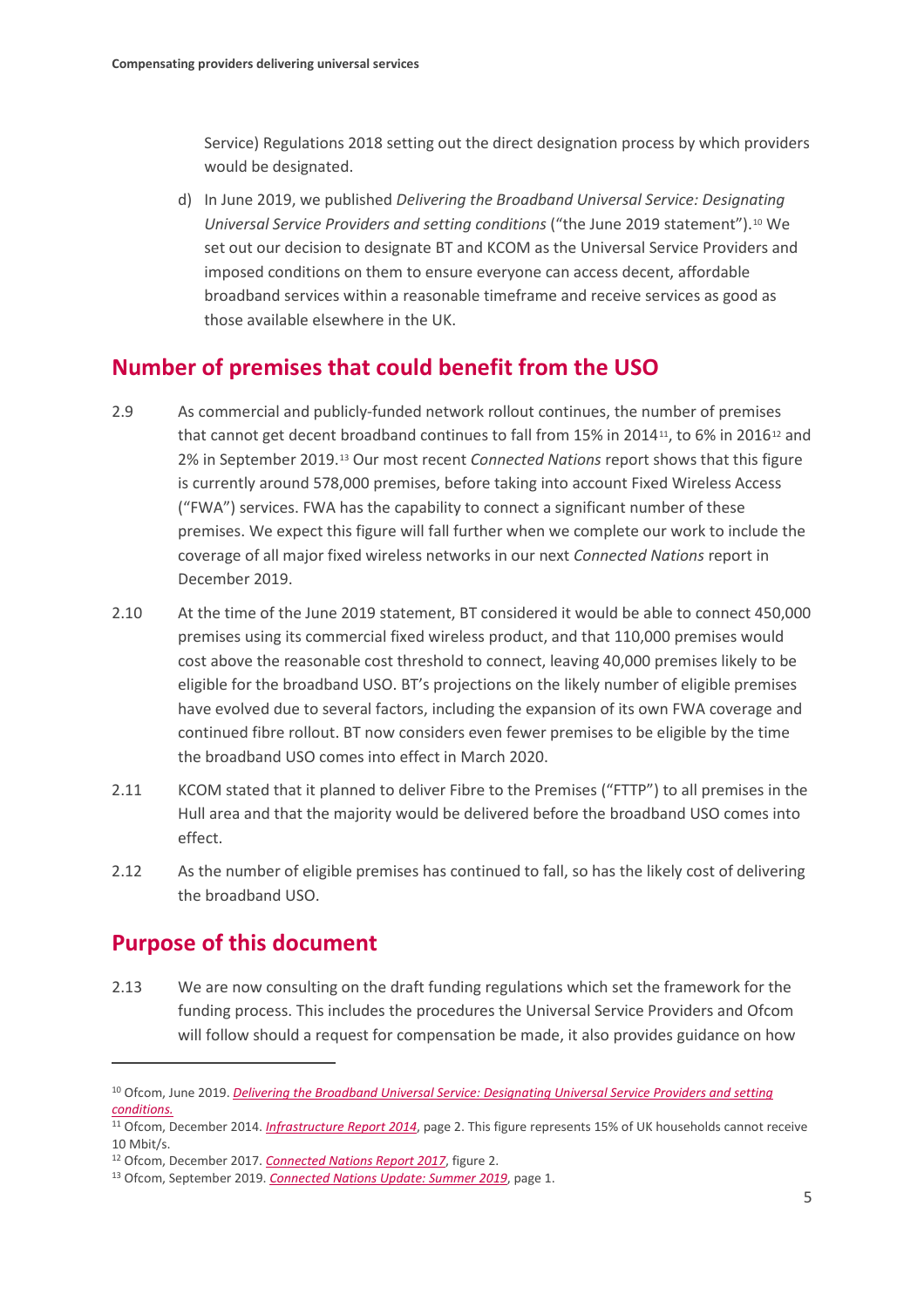we envisage approaching the review of any net cost claim submitted by the Universal Service Provider and compensating the Universal Service Provider for any unfair cost burden. We are consulting on a detailed set of processes in this area for the first time and therefore suggest the draft legal instrument set out in [Annex 5](https://www.ofcom.org.uk/__data/assets/pdf_file/0029/176456/annex-5-draft-funding-regulations.pdf) is considered alongside the consultation document which summarises its content. This document therefore provides formal notice to stakeholders of our intention to make funding regulations and sets out their general effect.

- 2.14 In addition, we are also consulting on:
	- a) regulatory financial reporting directions for BT and KCOM under the broadband universal service conditions F3.[14](#page-7-0) The proposed obligations contained in the directions will require the Universal Service Providers to supply information to us to support any request to review a net cost claim;
	- b) formal guidance on the calculation of net relevant turnover for the purposes of calculating the amount of any contributions that are due to an industry fund.

## **Next steps**

 $\overline{a}$ 

2.15 We ask for views and comments on the proposals in this document by 5pm on 7 January 2020. Following this consultation period, we plan to publish a statement in spring 2020.

### **Rest of this document**

- 2.16 The rest of this document is structured as follows:
	- **Section 3** sets out the legal framework for funding of the universal services;
	- **Section 4** sets out our proposed procedures for assessing a net cost claim;
	- **Section 5** sets out how we propose to calculate and verify a net cost;
	- **Section 6** sets out how we propose to determine if a net cost is unfair;
	- **Section 7** sets out the proposed design of an industry fund and who contributes to it;
	- **Section 8** sets out the proposed procedures for the collection and distribution of contributions to an industry fund; and
	- **Section 9** sets out the requirements proposed in separate regulatory financial reporting directions which are designed to support a net cost assessment in relation to the broadband USO.

<span id="page-7-0"></span><sup>14</sup> See the June 2019 statement, *[Annex 1 Legal instruments](https://www.ofcom.org.uk/__data/assets/pdf_file/0019/151273/annex-1-legal-instruments.pdf)*, page 15.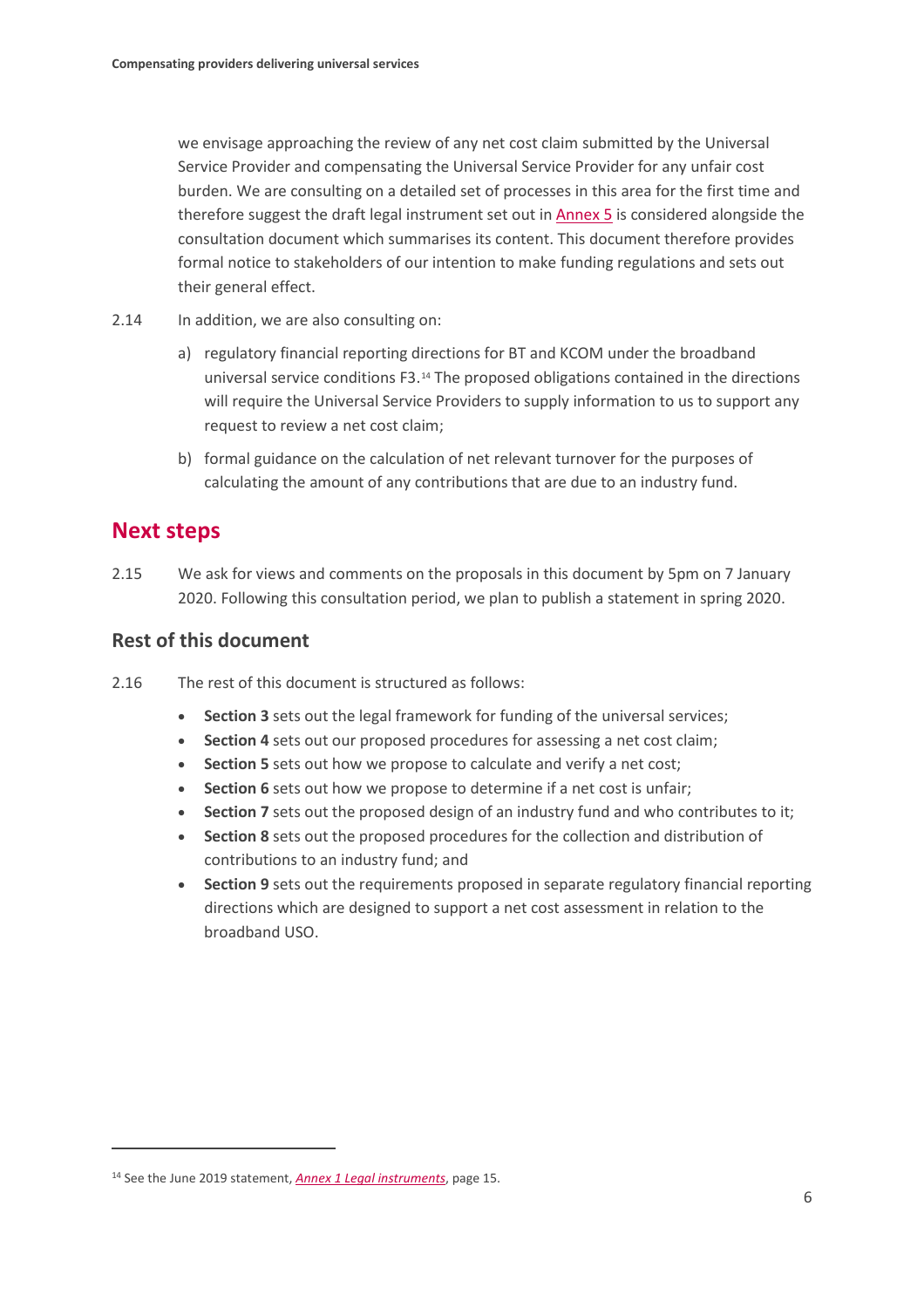# <span id="page-8-0"></span>3. Legal framework

## **Introduction**

- 3.1 In this section we set out the legal framework applicable to making funding regulations and subsequent decisions under those regulations in respect of a claim for compensation for any unfair financial burden arising from delivering a universal service.
- 3.2 Universal service means the provision of a defined minimum set of services of specified quality which is available to all consumers at an affordable price.[15](#page-8-1) The purpose of a universal service is to act as a safety net where market forces alone do not deliver affordable access to such minimum set of communications services.
- 3.3 The requirement to secure universal service in the UK currently derives from the Universal Service Directive which has been implemented into UK law through the Communications Act 2003 ("the Act") and secondary legislation. The scope of the universal service, specifying the minimum set of services that must be provided to secure compliance with the Universal Service Directive, is determined by the Secretary of State by making an order under section 65 of the Act. To date, the Secretary of State has made the following orders under section 65 of the Act.
	- a) The Electronic Communications (Universal Service) Order 2003 ("the 2003 Order") which set out that publicly available telephone services and other specified services (together "the telephony universal service") must be provided, made available or supplied throughout the UK; and
	- b) The Electronic Communications (Universal Service) (Broadband) Order 2018 ("the 2018 Order") which extended the universal service to broadband connections and services of specified quality (together "the broadband universal service").<sup>16</sup>
- 3.4 Ofcom's role is to implement any order under section 65 of the Act to secure, as far as practicable, the universal service. In doing so, we must designate providers who will act as Universal Service Provider(s) and be subject to universal service conditions which set out how the provision of the universal service is to be achieved. We implemented the 2003 and 2018 Orders by designating KCOM and BT as the Universal Service Providers to deliver each of the telephony universal service and the broadband universal service in the Hull area and the rest of the UK respectively. We decided that it was appropriate to use a direct designation process in those cases rather than a competitive process.

<span id="page-8-1"></span><sup>&</sup>lt;sup>15</sup> See the definition of universal service contained in Article 2(j) of Directive 2002/21/EC of the European Parliament and of the Council of 7 March 2002 on a common regulatory framework for electronic communications networks and services as amended.

<span id="page-8-2"></span><sup>&</sup>lt;sup>16</sup> The technical specification of the broadband universal service in the 2018 Order includes a download sync speed of at least 10 megabits per second; an upload sync speed of at least one megabit per second; a contention ratio of no higher than 50:1; latency which is capable of allowing the end-user to make and receive voice calls over the connection effectively; and the capability to allow data usage of at least 100 gigabytes per month.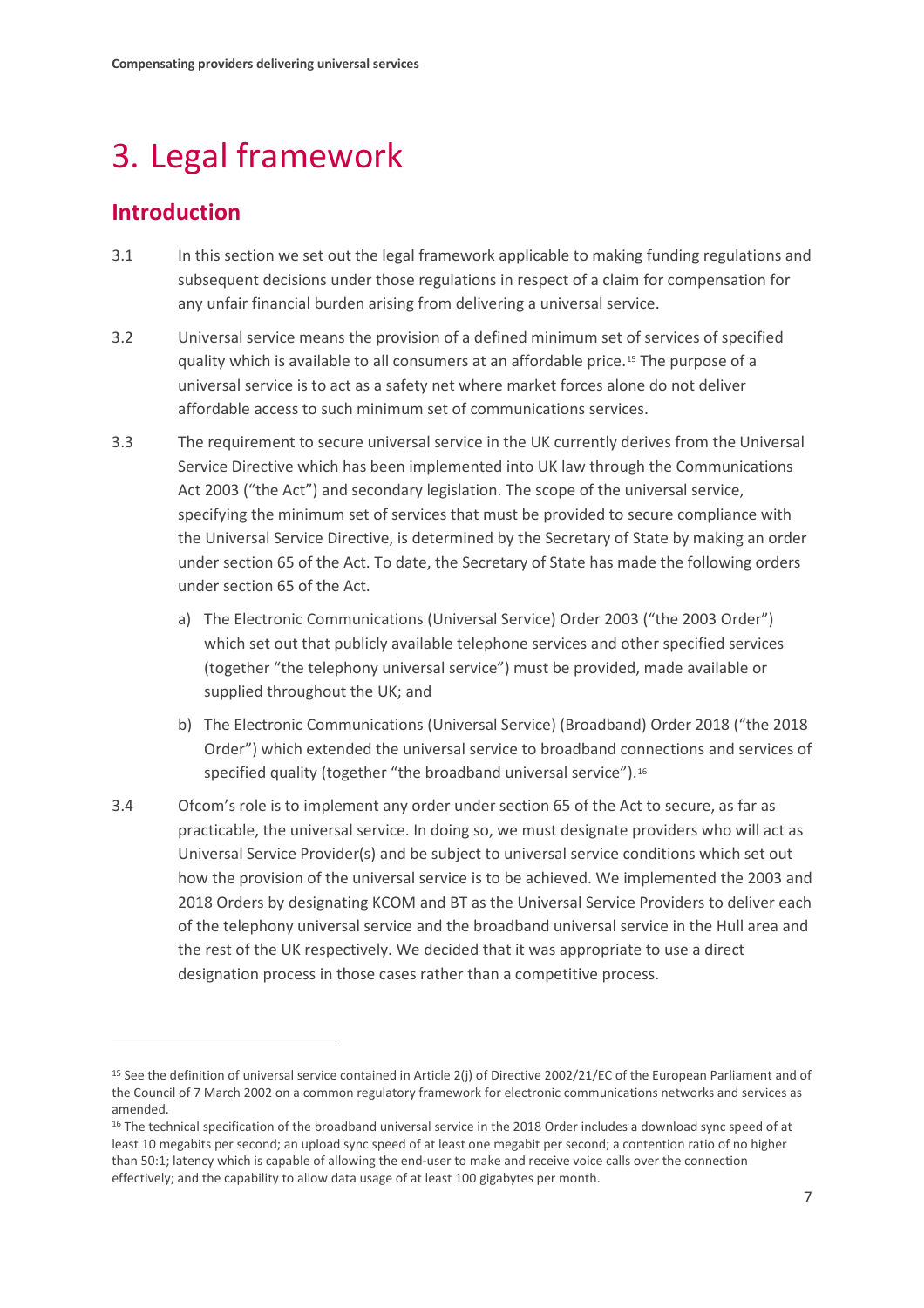- 3.5 Universal Service Providers may be compensated for the costs of delivering a universal service. The legislation provides that a net cost of providing a universal service can be compensated where it is established that such a net cost represents an unfair burden on a Universal Service Provider. In the UK, Ofcom is responsible for calculating the net cost of providing a particular universal service and determining whether and if so, to what extent, that net cost represents an unfair burden on a Universal Service Provider. Where an unfair burden is found, the Universal Service Provider must be compensated through one of the following mechanisms: (i) public funds; (ii) an industry fund established by Ofcom; or (iii) a combination of public and industry funding.
- 3.6 The legislation outlines the way in which the various steps of the funding process should be carried out. Ofcom is given discretion to decide how the funding process should operate in practice and what rules and procedures should apply to that process. The Act empowers Ofcom to make regulations which must specify the rules and procedures that Ofcom considers appropriate. Any subsequent funding assessment needs to be undertaken in accordance with those regulations.
- 3.7 The European Electronic Communications Code ("the Code"), which was adopted by the European Parliament and the Council of the European Union on 11 December 2018, replaces (among other things) the Universal Service Directive with effect from 21 December 2020.[17](#page-9-0) The Government indicated in July 2019 that its intention was to implement the Code in full into the UK's law by 21 December 2020<sup>18</sup>, although this may be affected by the terms on which the UK withdraws from the European Union, which are uncertain at present. In any event, we note that the Code does not introduce many changes relevant to funding of the universal service<sup>[19](#page-9-2)</sup> so the implementation of the Code is unlikely to affect materially this aspect of our work on the universal service.<sup>[20](#page-9-3)</sup>
- 3.8 The rest of this section sets out the legal framework applicable to both making funding regulations and subsequent decisions under those regulations in respect of a particular net cost claim. When explaining Ofcom's role in respect of funding of the universal service, we explain the following:
	- a) the legislative provisions and the principles established by caselaw which are relevant to each stage of the funding process;
	- b) the duties to which Ofcom must have regard in fulfilling its role under the legislation in respect of the funding process;
	- c) the content and consultation requirements in respect of funding regulations;
	- d) a summary of the obligations the legislation imposes on Ofcom with respect to reporting on the funding of the universal service; and

<span id="page-9-0"></span><sup>&</sup>lt;sup>17</sup> Article 125 of the Code.

<span id="page-9-2"></span><span id="page-9-1"></span><sup>&</sup>lt;sup>18</sup> DCMS[,](https://www.gov.uk/government/consultations/implementing-the-european-electronic-communications-code) July 2019. *Implementing the European Electronic Communications Code*, page 5.<br><sup>19</sup> Please note a change to the definition of Electronic Communications Service made by the Code which we explain in Section 7.

<span id="page-9-3"></span><sup>&</sup>lt;sup>20</sup> The provisions of the Universal Service Directive relating to the universal service have been replaced in the Code by Articles 84 to 92 and Recitals 210 to 245.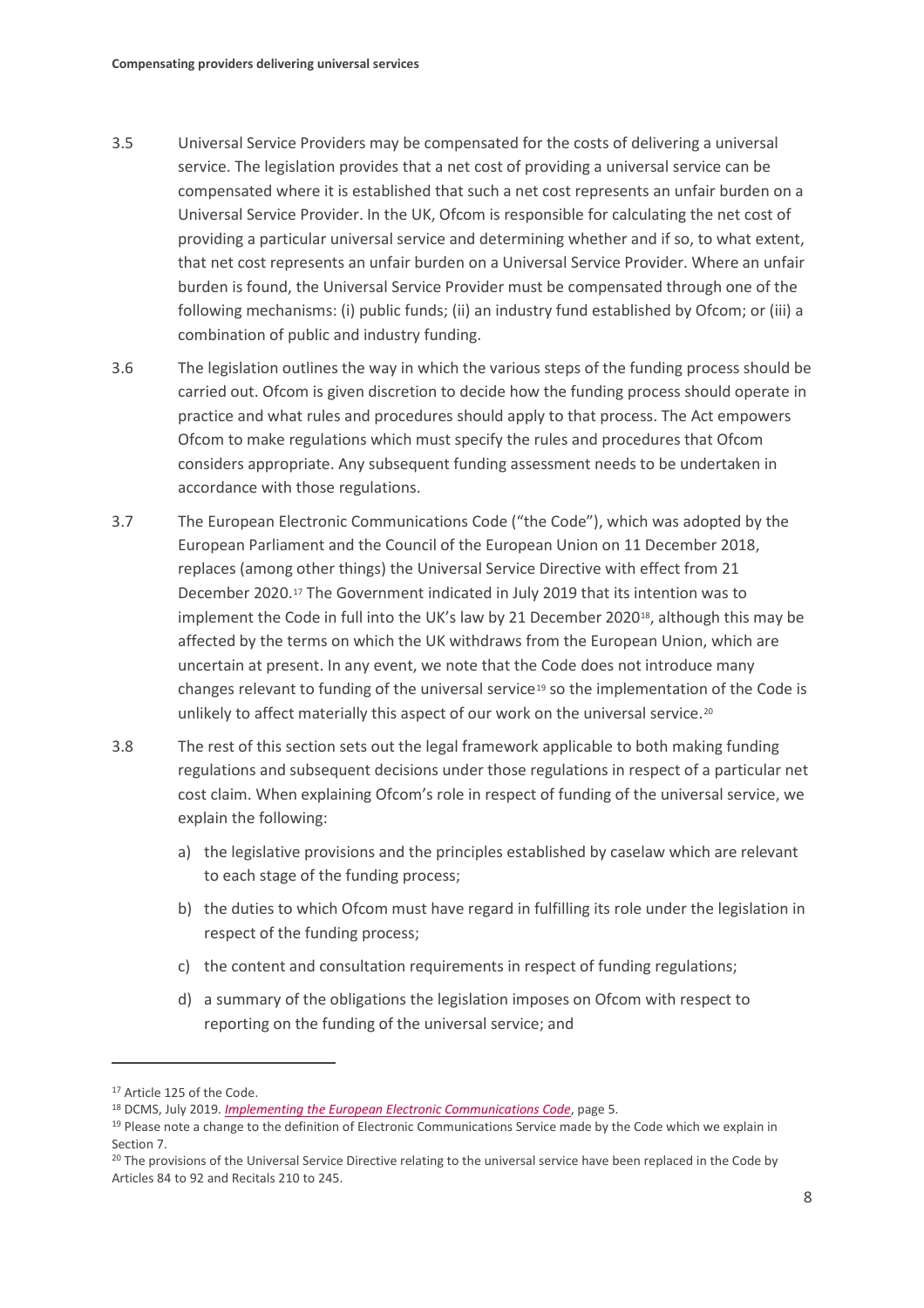e) Ofcom's duties in respect of the carrying out of impact assessments.

## **Legislative provisions and principles**

- 3.9 The main stages of the funding process are set out below.
	- a) Ofcom may calculate a net cost (if any) of complying with particular universal service conditions.
	- b) Where Ofcom concludes that a net cost exists, Ofcom must determine whether it would be unfair for the Universal Service Provider to bear some or all of that net cost.
	- c) The Universal Service Provider may apply to Ofcom for a determination that there should be an industry fund to compensate it for an unfair net cost burden.
	- d) Where Ofcom receives such an application, it must determine whether there should be an industry fund having regard to whether public funds are to be used to compensate the Universal Service Provider for the whole or part of an unfair net cost burden.
	- e) Where Ofcom has determined that an industry fund should be set up, Ofcom must determine who is liable to contribute to the fund.
	- f) Ofcom, or the independent body Ofcom appoints to administer the fund, will proceed to collect and distribute the industry contributions.

## **Calculating a net cost of complying with particular universal service conditions**

- 3.10 The legislation provides that a net cost of providing the universal service must be calculated using one of the following bases as applicable:
	- a) where designation of Universal Service Providers is undertaken through a process which takes account of the net cost of complying with the universal service conditions to be imposed, the particular method of performing the calculation which has been used in the designation process must then be used when performing the calculation as part of the funding process;<sup>[21](#page-10-0)</sup> and
	- b) where such a process has not been used, $22$  the net cost of providing the universal service must be calculated by subtracting market benefits accruing to a Universal Service Provider from the costs incurred in delivering the universal service.<sup>[23](#page-10-2)</sup>
- 3.11 The legislation sets out additional principles for calculating a net cost which the national regulatory authorities should have regard to (in addition to other principles they may identify as relevant).

<span id="page-10-0"></span><sup>21</sup> Section 70(2) of the Act.

<span id="page-10-1"></span><sup>&</sup>lt;sup>22</sup> As explained above, Ofcom decided that it was appropriate to use a direct designation process when designating BT and KCOM to provide the telephony and broadband universal service.

<span id="page-10-2"></span><sup>23</sup> Section 70(3) of the Act.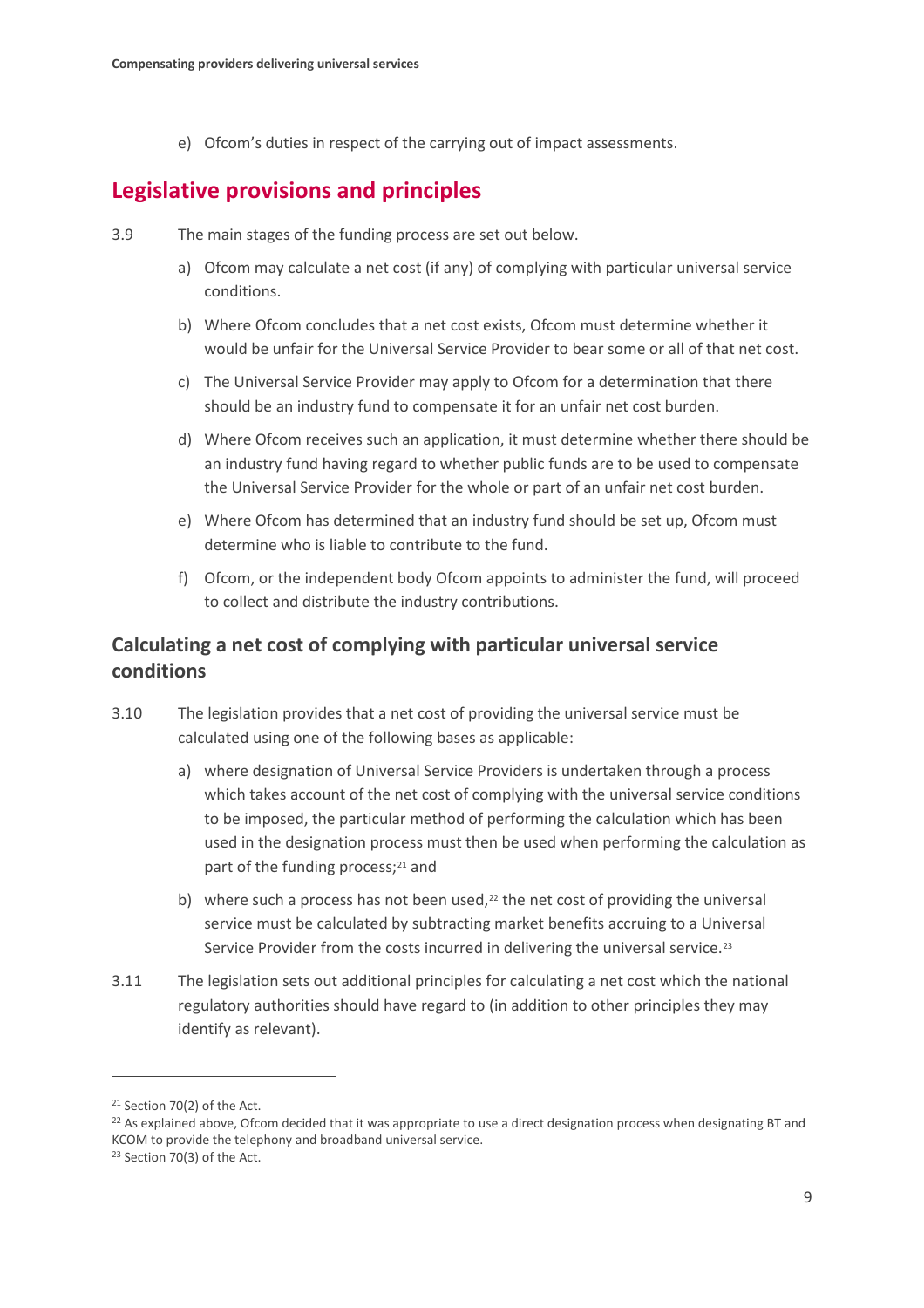- a) The net costs must be calculated as the difference between the net cost for a designated undertaking of operating with the universal service obligations and operating without the universal service obligations[.24](#page-11-0)
- b) The calculation should take due account of costs and revenues, as well as the intangible benefits (such as an increase in brand value) resulting from providing the universal service but should not hinder the general aim of ensuring that pricing structures reflect costs.[25](#page-11-1)
- c) In relation to costs, due attention is to be given to correctly assessing the costs that a Universal Service Provider would have chosen to avoid had there been no universal service.<sup>[26](#page-11-2)</sup>
- d) In relation to intangible benefits, taking them into account means that an estimate in monetary terms, of the indirect benefits that an undertaking derives by virtue of its position as provider of universal service, should be deducted from the direct cost of the universal service in order to determine the overall cost burden.[27](#page-11-3)
- e) The calculation should be based upon the costs attributable to: (i) elements of the identified services which can only be provided at a loss or provided under cost conditions falling outside normal commercial standards;[28](#page-11-4) (ii) specific end-users or groups of end-users who, taking into account the cost of providing the specified network and service, the revenue generated and any geographical averaging of prices imposed by the national regulatory authority, can only be served at a loss or under cost conditions falling outside normal commercial standards.[29](#page-11-5)
- f) The calculation should be made separately and so as to avoid the double counting of any direct or indirect benefits and costs; the overall net cost of the universal service to any undertaking is to be calculated as the sum of the net costs arising from the specific components of universal service obligations, taking account of any intangible benefits.[30](#page-11-6) [31](#page-11-7)
- g) Any net cost of the universal service should be calculated on the basis of transparent procedures.[32](#page-11-8)

<span id="page-11-1"></span><span id="page-11-0"></span><sup>&</sup>lt;sup>24</sup> Part A of Annex IV of the Universal Service Directive.<br><sup>25</sup> Part A of Annex IV and Recital 19 of the Universal Service Directive.

<span id="page-11-4"></span>

<span id="page-11-3"></span><span id="page-11-2"></span><sup>&</sup>lt;sup>26</sup> Part A of Annex IV of the Universal Service Directive.<br><sup>27</sup> Recital 20 of the Universal Service Directive.<br><sup>28</sup> This category may include service elements such as access to emergency telephone services, provision of c pay telephones, provision of certain services or equipment for disabled people as set out in Part A of Annex IV of the Universal Service Directive.

<span id="page-11-5"></span> $29$  This category includes those end-users or groups of end-users which would not be served by a commercial provider which did not have an obligation to provide universal service as set out in Part A of Annex IV of the Universal Service Directive.

<span id="page-11-6"></span><sup>30</sup> Part A of Annex IV of the Universal Service Directive.

<span id="page-11-7"></span> $31$  The principles outlined in paragraphs 3.11(a) to 3.11(f) should be taken into consideration where designation of Universal Service Providers is undertaken through a process which does not take account of the net cost of providing the universal service.<br><sup>32</sup> Recital 19 of the Universal Service Directive.

<span id="page-11-8"></span>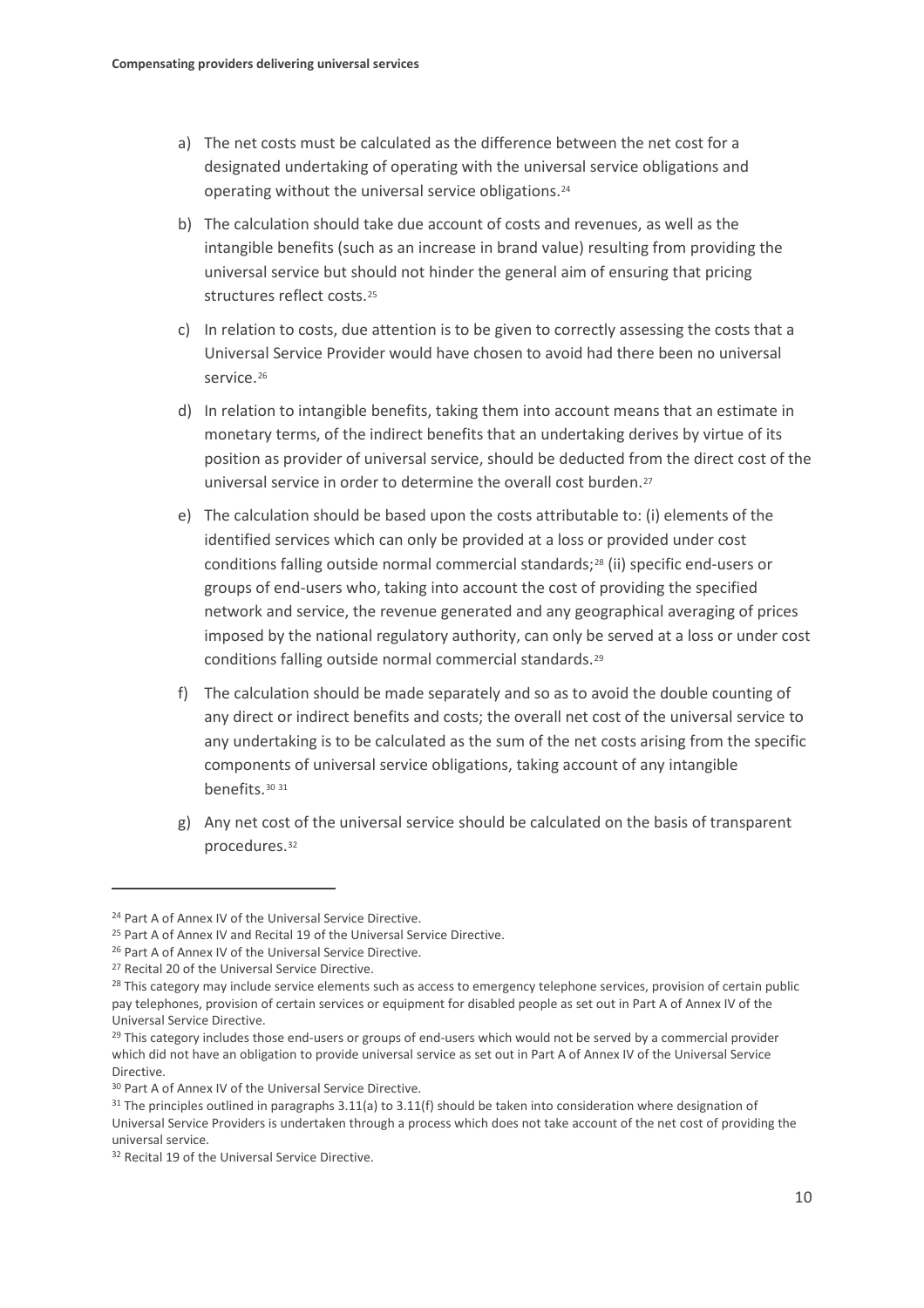### **Auditing the net cost calculation**

3.12 The net cost calculation must be audited either by us or by a person who appears to us to be independent of the Universal Service Providers.<sup>[33](#page-12-0)</sup> We are also required to ensure that a report of the audit is prepared and a summary of that report is published.[34](#page-12-1)

### **Assessing unfairness**

- 3.13 Where we conclude that a net cost exists, we are required to consider whether it would be unfair for the Universal Service Provider to bear all or part of that net cost.
- 3.14 The Universal Service Directive provides that a compensation mechanism should, where necessary, be established where it is demonstrated that the universal service obligations can only be provided at a loss or at a net cost which falls outside normal commercial standards.<sup>[35](#page-12-2)</sup> However, as observed by the European Court of Justice,<sup>36</sup> in concluding that the net cost of the universal service does not necessarily represent an unfair burden for all the undertakings concerned, the Universal Service Directive intended to exclude the possibility that any net cost automatically gives rise to a right to compensation[.37](#page-12-4)
- 3.15 The legislation does not define the concept of unfair burden or specify how the national regulatory authorities should approach the unfairness assessment but some guidance has been given by the European Court of Justice.<sup>[38](#page-12-5)</sup> It explained that the unfair burden is a burden which, for each undertaking concerned, is excessive in view of the undertaking's ability to bear it, account being taken of all the undertaking's own characteristics such as the quality of its equipment, its economic and financial situation and its market share.<sup>[39](#page-12-6)</sup>
- 3.16 The European Court of Justice emphasised that consideration of unfairness requires the national regulatory authority to carry out an individual assessment of the particular situation of the Universal Service Provider. That assessment must be conducted in light of the criteria laid down by the national regulatory authority, taking account of the Universal Service Provider's relevant characteristics and circumstances prevailing at the time of the assessment.[40](#page-12-7)

<span id="page-12-0"></span><sup>33</sup> Section 70(4) of the Act.

<span id="page-12-1"></span><sup>34</sup> Section 70(6)(b) of the Act.

<span id="page-12-2"></span><sup>&</sup>lt;sup>35</sup> Recital 18 of the Universal Service Directive.

<span id="page-12-3"></span><sup>36</sup> The judgments of the European Court of Justice (as it then was) in the following cases: (i) *European Commission v Kingdom of Belgium* C-222/08 (th[e judgment is](http://curia.europa.eu/juris/liste.jsf?language=en,T,F&num=c-222/080) available); and (ii) *Base NV and Others v Ministerraad* C-389/08 (the [judgment](https://eur-lex.europa.eu/legal-content/EN/TXT/HTML/?uri=CELEX:62014CJ0001&from=EN) is available). Both cases concerned the same legislation passed by the Belgian Parliament which acted as the national regulatory authority responsible for determining whether an unfair burden existed as a result of the universal service. The cases were considered by the same chamber of the European Court of Justice (the [judgment](https://eur-lex.europa.eu/LexUriServ/LexUriServ.do?uri=OJ:C:2010:328:0002:0003:EN:PDF) is available). <sup>37</sup> Paragraphs 48 and 49 of the judgments in cases C-222/08.

<span id="page-12-5"></span><span id="page-12-4"></span><sup>&</sup>lt;sup>38</sup> The judgments in case C-222/08 and C-389/08 referred to above.

<span id="page-12-6"></span><sup>39</sup> Paragraph 49 of the judgments in cases C-222/08.

<span id="page-12-7"></span><sup>40</sup> Paragraph 50 of the judgments in cases C-222/08.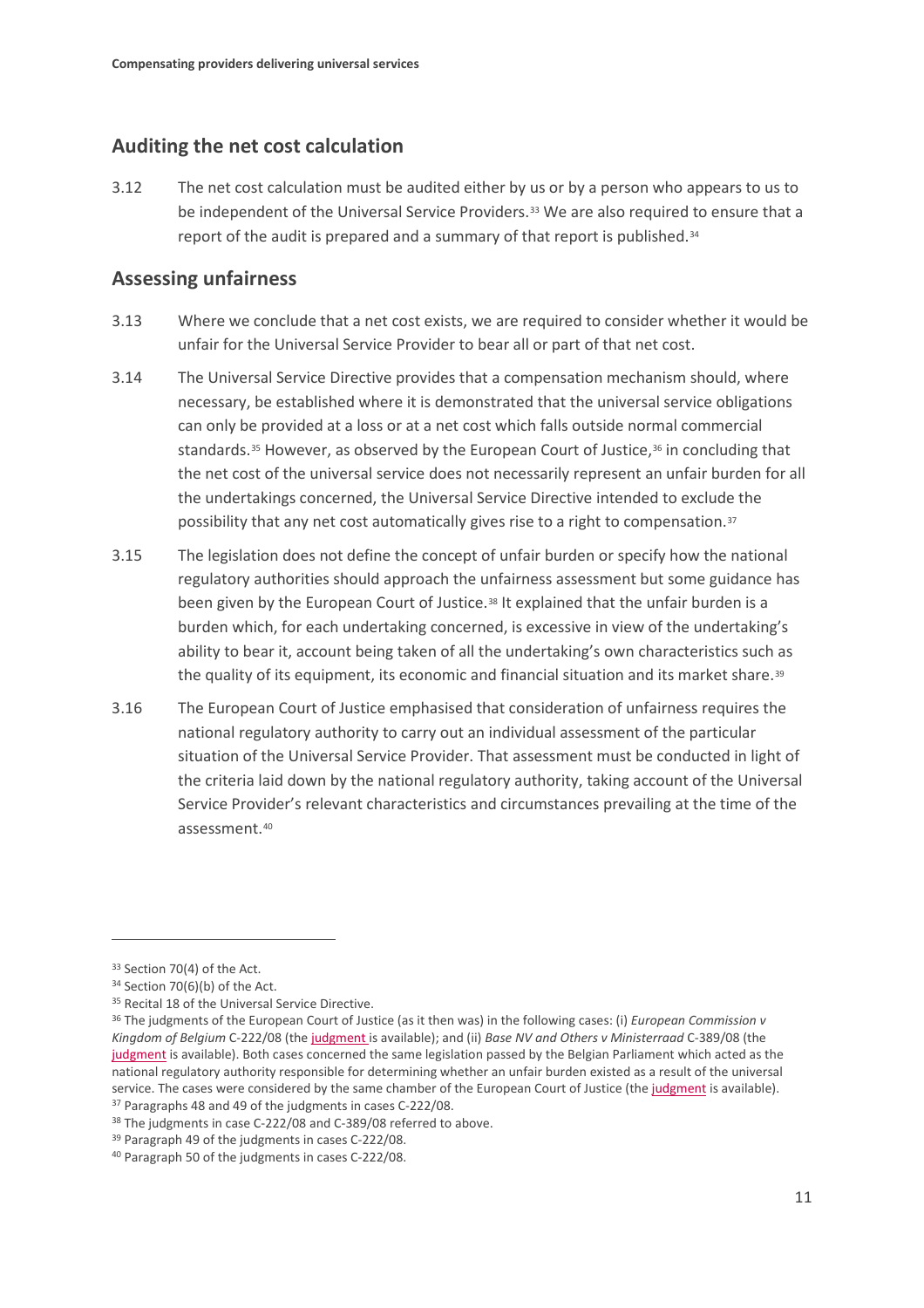## **Compensating for an unfair burden**

- 3.17 As set out above, where we determine that an unfair net cost burden exists, such burden must be compensated through one of the following mechanisms: (i) public funds<sup>[41](#page-13-0)</sup>; (ii) an industry fund to which providers of Electronic Communications Networks ("ECN") and/or Electronic Communications Services ("ECS")<sup>[42](#page-13-1)</sup> contribute;<sup>[43](#page-13-2)</sup> or (iii) a combination of public and industry funding.<sup>44</sup>
- 3.18 We have the power to set up an industry fund where:
	- a) we have determined that there is an unfair net cost burden; and
	- b) the Universal Service Provider has applied to us for a determination that contributions should be made by other communications providers.<sup>[45](#page-13-4)</sup>
- 3.19 The legislation gives us discretion to decide how the compensation process should operate in practice and what rules and procedures should apply to that process. The set of rules and procedures which we consider appropriate must be set out in regulations made by us. Once the regulations are made, each industry fund that is required will then be established and administered in accordance with the compensation mechanisms provided for in those regulations.[46](#page-13-5)
- 3.20 When making those regulations and subsequent decisions in individual cases under those regulations, we must seek to secure that the rules and procedures required to establish and administer an industry fund respect the principles of transparency, proportionality, no undue discrimination and least market distortion. In considering no undue discrimination, we need to ensure that the rules and procedures are carried out in a manner that we consider does not involve, or tend to give rise to, any undue discrimination against particular communications providers or particular Universal Service Providers, or against a particular description of them.[47](#page-13-6)
- 3.21 The principles of transparency, proportionality and no undue discrimination are general principles of the EU law. The principle of least market distortion does not have a similar status in EU law as the other principles. Instead, it is a principle which has been identified as particularly relevant to the framework for the universal service, as explained in the Universal Service Directive. There is no hierarchy between these four principles set out in the legislation. In fulfilling our functions under the Act, we must therefore strike a balance, which we consider gives appropriate weight to each of those principles in light of particular circumstances of each case.

<span id="page-13-0"></span><sup>41</sup> Recital 22 of the Universal Service Directive states that public funds should be understood to comprise *"funding from general government budgets including other public funding sources such as state lotteries."*

<span id="page-13-1"></span><sup>42</sup> ECN and ECS are defined in section 32 of the Act.

<span id="page-13-2"></span><sup>43</sup> Recital 21 to the Universal Service Directive refers to this as *"recovering net costs from all users in a transparent fashion by means of levies on undertakings."*

<span id="page-13-3"></span><sup>44</sup> Article 13(1) of the Universal Service Directive.

<span id="page-13-4"></span><sup>45</sup> Section 71(3) of the Act.

<span id="page-13-5"></span><sup>46</sup> Section 71(5) of the Act.

<span id="page-13-6"></span><sup>47</sup> Section 71(6) of the Act and Article 13(3) of the Universal Service Directive.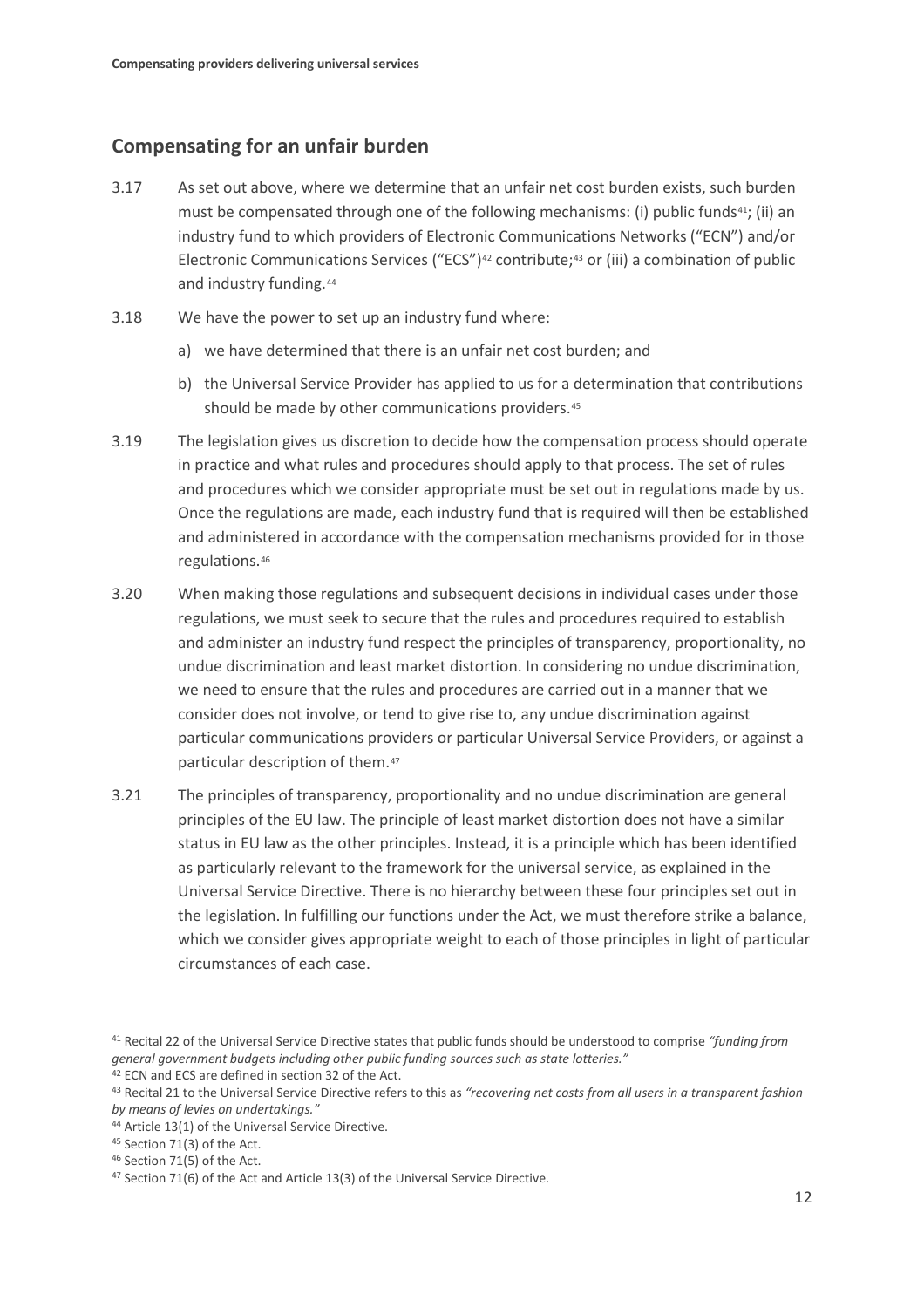3.22 We explain how we understand each of those principles below.

#### **Transparency**

3.23 Transparency encompasses a number of features which focus on ensuring that sufficient information is provided, including explaining why a particular approach has been chosen and how competing considerations have been evaluated. We also consider that the complexity of a particular approach is relevant to securing transparency. For example, if an approach is so complicated that it cannot readily be understood, then it is unlikely to be transparent.

#### **Proportionality**

3.24 Proportionality requires that the means used to achieve a given end must be no more than that which is appropriate and necessary to achieve that end. It follows that ensuring a particular approach is proportionate involves considering potential alternatives.

#### **No undue discrimination**

3.25 The principle of no undue discrimination requires that similar situations must not be treated differently unless there is an objectively justifiable reason for doing so. In applying this principle, we think that it is necessary to decide whether persons are similarly situated such that a difference in treatment is discriminatory, and whether that difference in treatment can be justified.

#### **Least market distortion**

- 3.26 The Universal Service Directive requires us to secure that contributions are recovered in a way that as far as possible minimises the impact of the financial burden falling on end-users, for example by spreading contributions as widely as possible.<sup>[48](#page-14-0)</sup>
- 3.27 As explained above, we must have regard to the least market distortion principle alongside the remaining principles when deciding what rules and procedures we should include in the funding regulations and when making subsequent decisions in individual cases under those regulations. However, by placing a duty on us to 'minimise the impact' it is implicitly accepted that some market distortion may be an inevitable consequence of establishing a sharing mechanism under the funding regulations to compensate the Universal Service Provider for an unfair net cost burden.

### **Other requirements applicable to compensating for an unfair burden**

3.28 The principles of transparency, proportionality, no undue discrimination and least market distortion must be considered and respected at each stage of assessing, collecting and distributing contributions, namely choosing who should contribute to an industry fund and

<span id="page-14-0"></span><sup>48</sup> Recital 23 of the Universal Service Directive.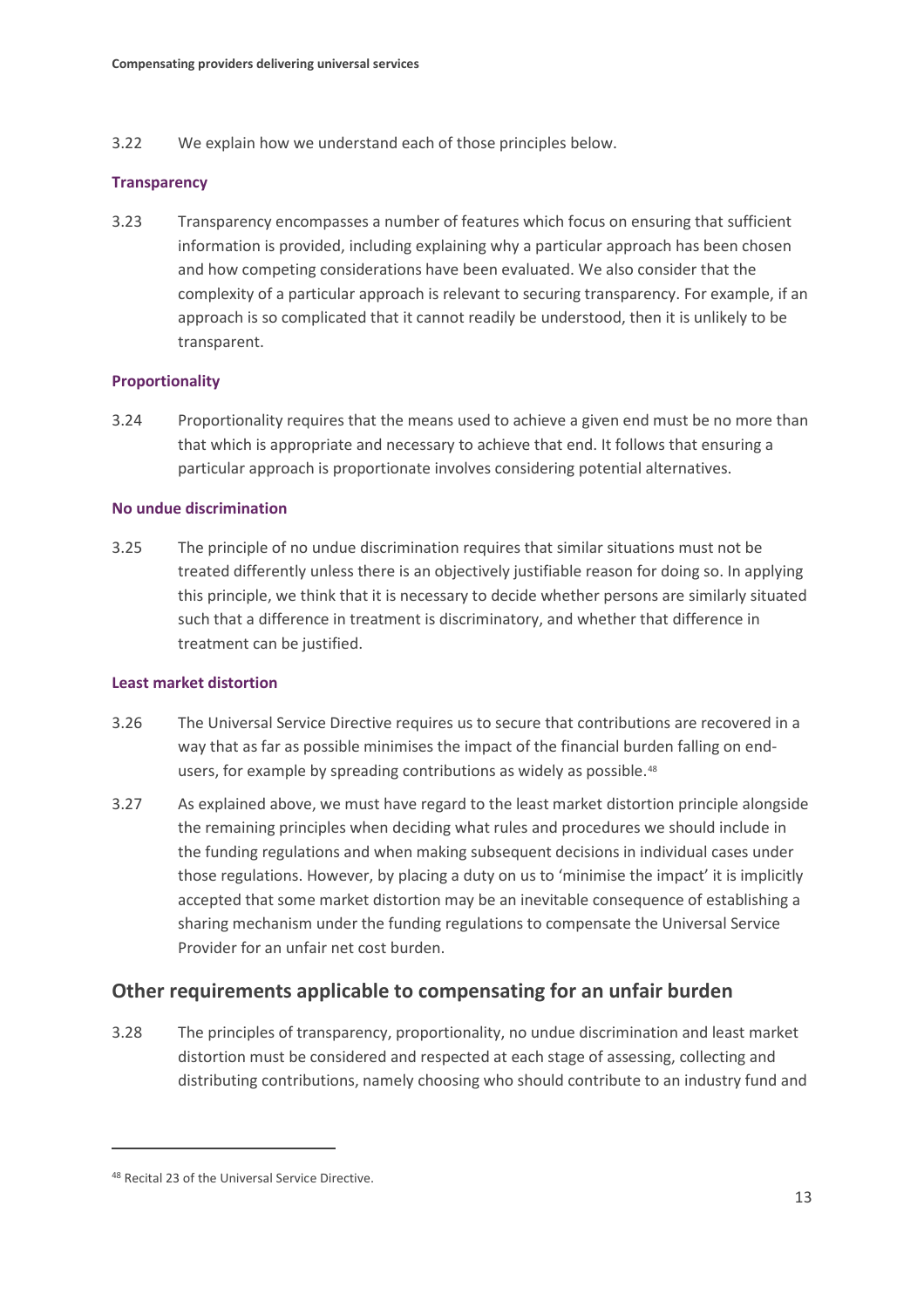in what proportions. The legislation contains additional requirements in respect of each of those aspects as explained below.

#### **Choosing who should contribute to an industry fund**

- 3.29 We are tasked with deciding which providers should contribute to an industry fund in accordance with the following rules.
	- a) Contributions may only be sought from undertakings who are subject to the general conditions,[49](#page-15-0) that is, those providing ECN and/or ECS, for example, providers of fixed and/or mobile networks.
	- b) Contributions cannot be sought from undertakings that are not providing services in the UK.[50](#page-15-1)
	- c) We may choose not to require contributions from undertakings whose national turnover is less than a set limit. For example, we may exempt new entrants which have not yet achieved any significant market presence[.51](#page-15-2)

#### **Deciding how much each contributor should pay**

3.30 The legislation requires that contributions are collected in a transparent and neutral way which avoids the risk of the double imposition of contributions falling on both outputs and inputs of undertakings.[52](#page-15-3) [53](#page-15-4) We are also required to ensure that any charges related to the sharing of the cost of the universal service must be unbundled and identified separately for each undertaking.[54](#page-15-5)

#### **Collecting and distributing contributions**

3.31 An industry fund must be administered either by the national regulatory authority or another body which is independent of the Universal Service Providers and other providers to whom general conditions apply.[55](#page-15-6) The role of that body is to collect contributions and oversee the transfer of all sums due to the Universal Service Providers who are entitled to receive payments from the fund.<sup>[56](#page-15-7)</sup>

<span id="page-15-0"></span><sup>49</sup> Section 71(3) of the Act.

<span id="page-15-1"></span><sup>&</sup>lt;sup>50</sup> Article 13(4) of the Universal Service Directive provides that contributions shall not be sought from undertakings that are not providing services in the territory of the Member State that has established an industry fund.

<span id="page-15-2"></span><sup>51</sup> Article 13(3) of the Universal Service Directive.

<span id="page-15-3"></span><sup>52</sup> Annex IV of the Universal Service Directive.

<span id="page-15-4"></span><sup>53</sup> The double imposition of contributions might occur, for example, if a retailer purchases wholesale inputs from another undertaking (e.g. a network operator) on which contributions have already been collected, and contributions are collected again when the retailer sells those products to end-users.

<span id="page-15-5"></span><sup>54</sup> Article 13(4) of the Universal Service Directive.

<span id="page-15-6"></span><sup>55</sup> Sections 70(7) and 70(8) of the Act. It should be noted that if the scheme is to be administered other than by Ofcom, Ofcom must specify the person who will administer the scheme in the funding regulations.

<span id="page-15-7"></span><sup>56</sup> Part B of Annex IV of the Universal Service Directive.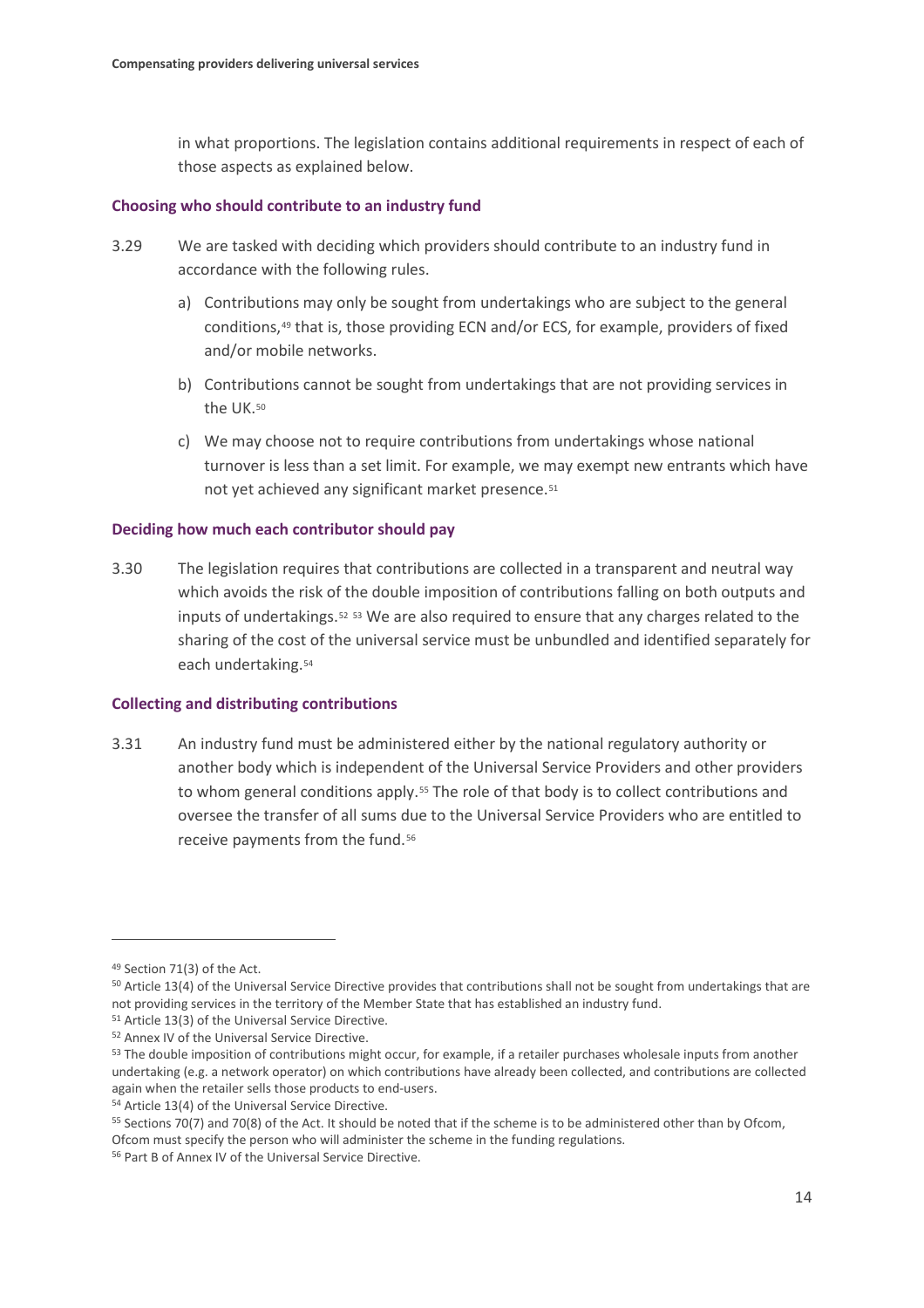# **Ofcom's duties**

- 3.32 In addition to the statutory requirements set out above, in fulfilling its role under the legislation in respect of funding of the universal service, Ofcom must have regard to its duties under the Act. In particular, we must consider our principal duty to further the interests of citizens in relation to communications matters and the interests of consumers in relevant markets, where appropriate by promoting competition.<sup>[57](#page-16-0)</sup>
- 3.33 In performing those duties, Ofcom must have regard to objectives set out in section 3(4) of the Act as they appear relevant to Ofcom in the circumstances. We consider the following objectives to be relevant to fulfilling our role in relation to funding of the universal service:
	- a) the desirability of promoting competition in relevant markets;
	- b) the desirability of encouraging investment and innovation in relevant markets; and
	- c) the desirability of encouraging the availability and use of high-speed data transfer services throughout the UK.
- 3.34 Ofcom must also act in accordance with the six Community requirements of which the following are particularly relevant:
	- a) promoting competition;
	- b) promoting the interests of EU citizens; and
	- c) carrying out our functions in a manner which, as far as practicable, does not favour one form of network, communications service or associated facility; or one means of providing or making available such a network, service or facility.<sup>58</sup>

# **Content and consultation requirements applicable to making funding regulations**

- 3.35 The Act requires Ofcom to consult on proposed regulations with those who in Ofcom's opinion are likely to be affected by the regulations. The consultation period must be of at least one month.
- 3.36 We set out the draft funding regulations that Ofcom proposes to make at [Annex 5.](https://www.ofcom.org.uk/__data/assets/pdf_file/0029/176456/annex-5-draft-funding-regulations.pdf) These regulations set the framework for the funding process including:
	- a) the process Ofcom would follow before determining: the net cost of complying with the relevant universal service conditions; whether it would be unfair for a Universal Service Provider to bear the net cost of compliance; and, if there is to be an industry fund to compensate the Universal Service Provider, who should contribute to that fund;
	- b) how the contributions to an industry fund would be determined; and

<span id="page-16-0"></span><sup>57</sup> Section 3(1) of the Act.

<span id="page-16-1"></span><sup>58</sup> Section 4 of the Act.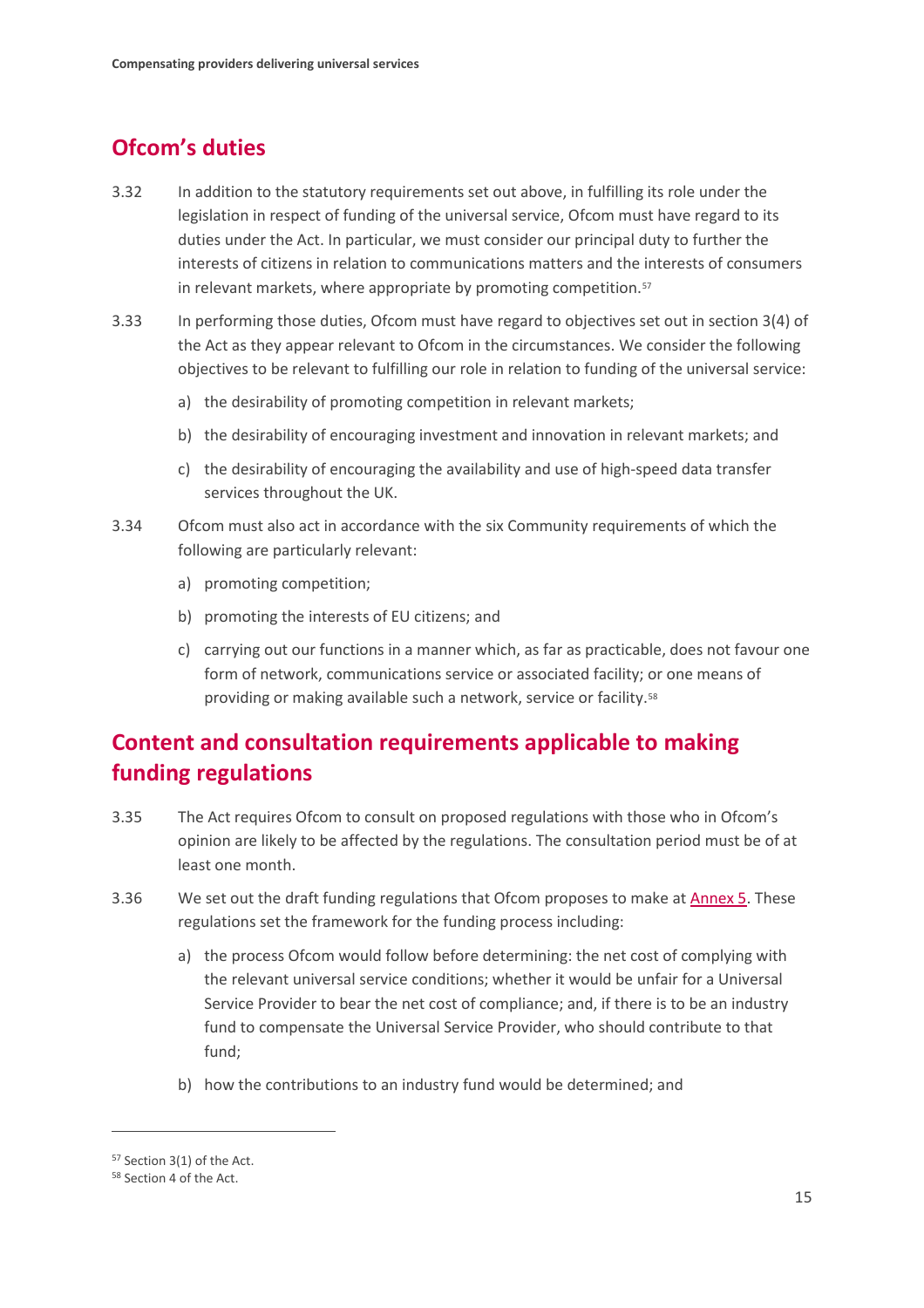- c) how an industry fund would operate in practice (for example, how funds would be collected and distributed).
- 3.37 The general effect of the provisions of the proposed funding regulations is described in Sections 5-8 of this document.

## **Reporting on the compensation mechanism**

- 3.38 The Act prescribes that, once funding regulations have come into force, Ofcom must publish a report which sets out for the period for which it covers:
	- a) any determinations of net costs made;
	- b) the market benefits which have accrued to each Universal Service Provider as a result of being designated and subject to universal service conditions; and
	- c) details of the contributions made by each contributor to any industry fund.<sup>[59](#page-17-0)</sup>
- 3.39 The first report must cover the twelve-month period after the coming into force of the funding regulations. There must then be further reports to cover each subsequent twelve-month period.<sup>[60](#page-17-1)</sup>
- 3.40 Ofcom is required to prepare each report as soon as practicable after the end of the period to which it relates and must publish the report as soon as practicable after its preparation.[61](#page-17-2) Reports on compensation mechanisms are not required to contain any confidential information.[62](#page-17-3) In preparing and publishing those reports, Ofcom will have regard to its duties and powers in respect of disclosure under section 393 of the Act.

## **Impact assessment**

- 3.41 The analysis presented in this consultation constitutes an impact assessment as defined in section 7 of the Act.
- 3.42 Impact assessments provide a valuable way of assessing different options for regulation and showing why the preferred option was chosen. They form part of best practice policymaking. This is reflected in section 7 of the Act, which means that generally we have to carry out impact assessments where our proposals would be likely to have a significant effect on businesses or the general public, or when there is a major change in our activities. However, as a matter of policy, we are committed to carrying out impact assessments in relation to the great majority of our policy decisions.<sup>[63](#page-17-4)</sup>

 $\overline{a}$ 

<span id="page-17-4"></span><span id="page-17-3"></span> $62$  Section 72(6) of the Act. Confidential information is defined for these purposes in sections 72(7) and 72(8) of the Act. <sup>63</sup> For further information about our approach to impact assessments, see the guidelines: *[Better policy-making: Ofcom's](https://www.ofcom.org.uk/consultations-and-statements/better-policy-making-ofcoms-approach-to-impact-assessment)  [approach to Impact Assessment.](https://www.ofcom.org.uk/consultations-and-statements/better-policy-making-ofcoms-approach-to-impact-assessment)*

<span id="page-17-0"></span><sup>59</sup> Section 72(2) of the Act.

<span id="page-17-2"></span><span id="page-17-1"></span> $60$  Sections 72(3) and 72(4) of the Act.<br> $61$  Section 72(5) of the Act.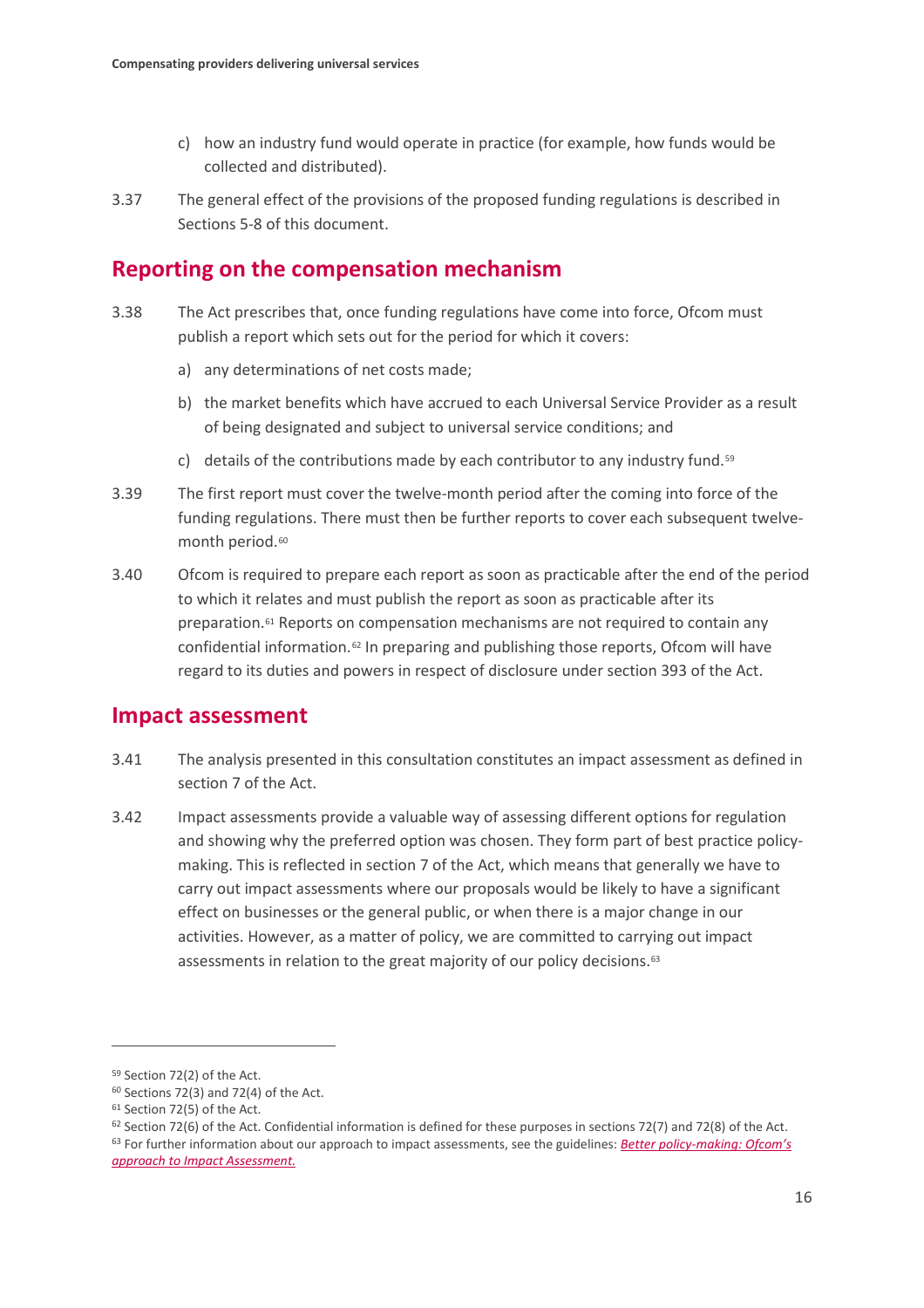## **Equality impact assessment**

- 3.43 Ofcom is separately required by statute to assess the potential impact of all our functions, policies, projects and practices on race, disability and gender equality. Equality Impact Assessments ("EIAs") also assist us in making sure that we are meeting our principal duty of furthering the interests of citizens and consumers regardless of their background or identity.
- 3.44 It is not apparent to us that the proposals set out in this consultation are likely to have any particular impact on race, disability and gender equality. Specifically, we do not envisage the impact of any outcome to be to the detriment of any group of society. Nor do we envisage any need to carry out separate EIAs in relation to race or gender equality or equality schemes under the Northern Ireland and Disability Equality Schemes. This is because our proposals contained in this consultation seek to set an appropriate framework for the funding process, including reviewing any net cost claim submitted by the Universal Service Provider and compensating the Universal Service Provider for any unfair cost burden. This work therefore forms part of our duty to implement the universal service in order to ensure that all eligible consumers, irrespective of their race, disability, gender, income or the part of the UK they live in, can benefit from the universal service on reasonable request.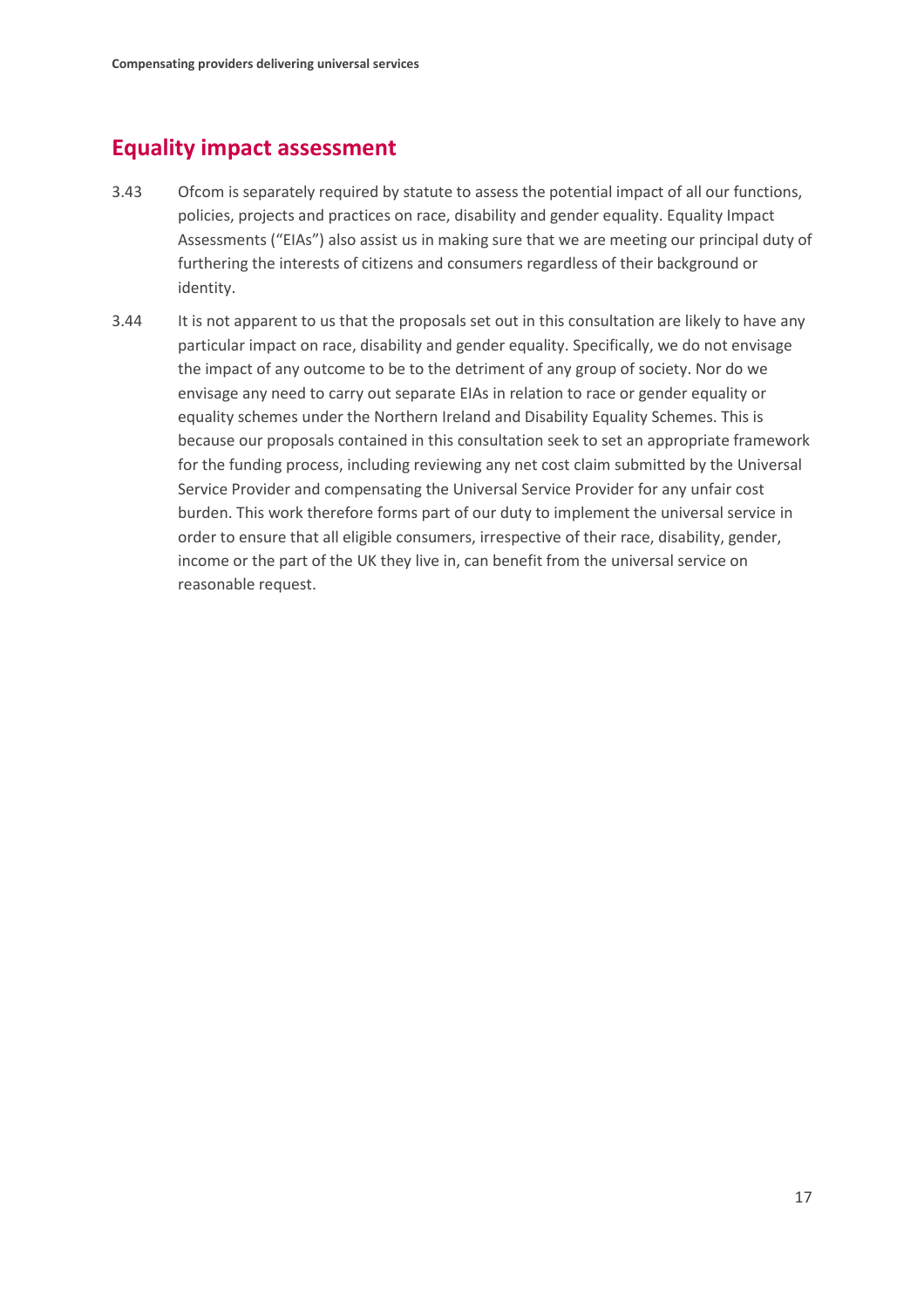# <span id="page-19-0"></span>4. Requests for a review and determining a net cost claim

- 4.1 The Act empowers Ofcom to commence a review of the extent, if any, of the financial burden of complying with one or more of the universal service conditions applied to a particular Universal Service Provider. The Universal Service Provider is likely to be first to identify a potential unfair financial burden. If a Universal Service Provider believes that compliance with the universal service conditions creates an unfair financial burden, it may wish to ask us to commence a review.
- 4.2 In this section, we provide an overview of:
	- a) the proposed considerations Ofcom will have regard to when deciding whether to commence a review of a net cost;
	- b) the proposed approach to when and how the Universal Service Provider can request that Ofcom commences a review of a net cost;
	- c) the proposed approach to when and how the Universal Service Provider can request that Ofcom set up an industry fund to compensate it for any unfair net cost;
	- d) the procedural steps Ofcom will follow when determining:
		- i) the level of the net cost incurred by the Universal Service Provider;
		- ii) whether it would be unfair for the Universal Service Provider to bear some or all of these costs; and
		- iii) that an industry fund should be set up to compensate the Universal Service Provider, should that be appropriate.

## **Requesting that Ofcom review a net cost of compliance**

- 4.3 The Universal Service Provider will be able to make a judgement about what point in the process of fulfilling its universal service conditions, it should ask Ofcom to review a net cost of complying with those conditions. In particular, it will be able to consider when it has sufficient information to enable it to provide details of the costs incurred and explain why, in its view, these represent an unfair financial burden. It is, however, for Ofcom to decide whether it will commence a review, and the scope of that review.
- 4.4 The Universal Service Provider should ensure its request to commence a review contains the information required to enable Ofcom to undertake an assessment of a net cost.

### **Considerations when deciding whether to commence a review of a net cost**

4.5 In deciding whether to undertake the review, we will need to consider all of the relevant circumstances, including: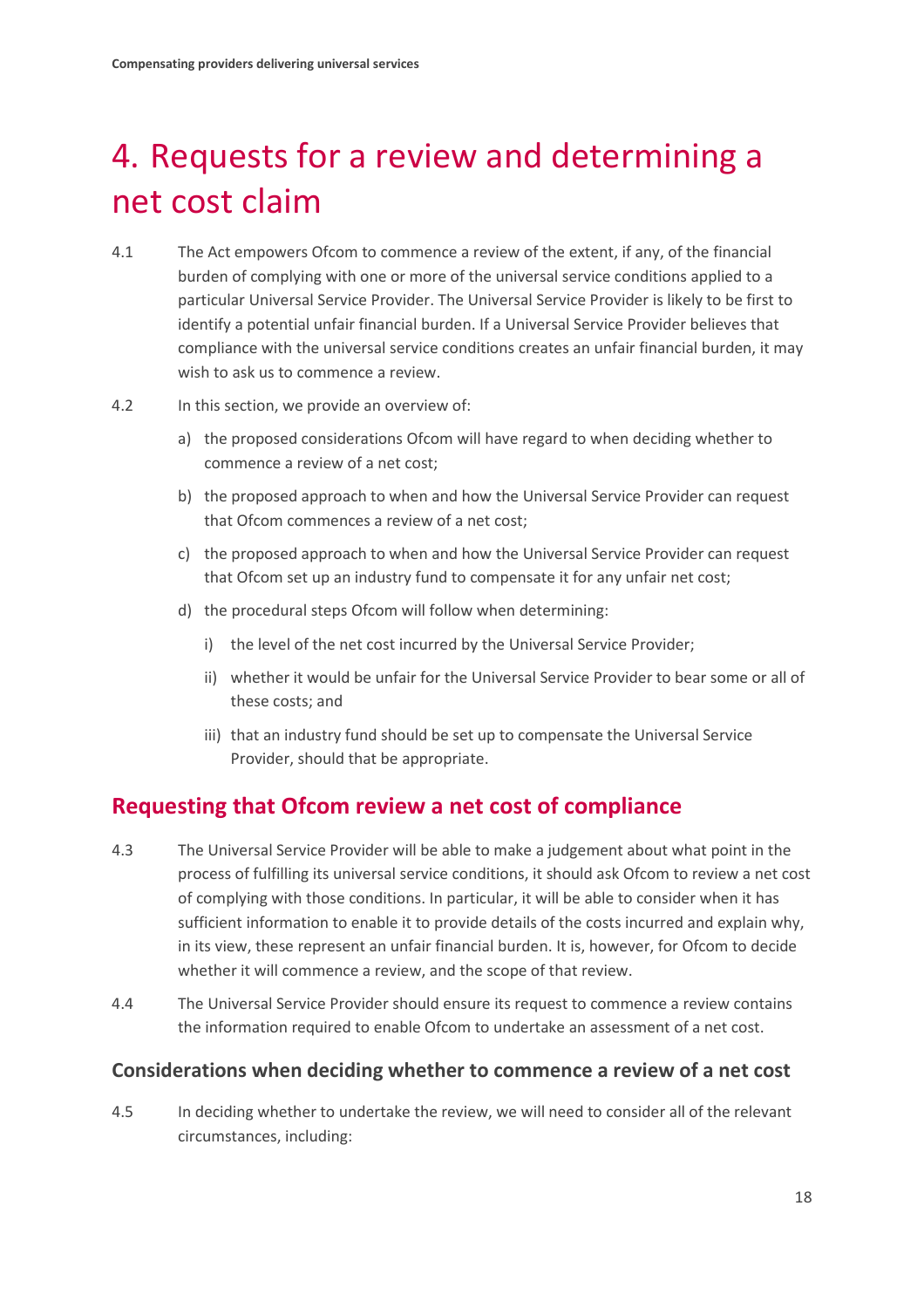- a) if there is enough information to commence the calculation and verification of a net cost effectively and to carry out a proper assessment of the potential unfairness of the Universal Service Provider bearing a financial burden of complying with the universal service conditions. This will include ensuring the Universal Service Provider has provided the required information set out in Section 5 and Section 9; and
- b) whether the potential size of the net cost is proportionate to the work involved in assessing the application and, potentially, setting up an industry fund.
- 4.6 Where we receive a request for review from the Universal Service Provider, we may accept the request to commence a review, decline to commence a review, or to commence a review which is different in scope to what the Universal Service Provider has proposed. We will notify the Universal Service Provider in writing of our decision on whether or not we have decided to commence a review, and where applicable, the scope of that review.
- 4.7 In making a decision on whether to commence a review, in the specific case of the broadband USO, we will look to see whether sufficient network has been built and if enough premises are receiving connections to ensure that adequate information on the following is available:
	- a) the infrastructure necessary to deliver the broadband USO connections requested;
	- b) the capital expenditure incurred in making these connections; and
	- c) the products purchased by the premises that are receiving these connections.
- 4.8 At this stage, we think that this information is unlikely to be available until at least one year after the universal service conditions requiring the provision of broadband USO connections have come into force.[64](#page-20-0)

## **Proposed frequency of commencing a review of a net cost**

- 4.9 We consider it is proportionate to review no more than one net cost claim relating to the same universal service conditions per year. We consider this frequency strikes an appropriate balance between ensuring on the one hand that the Universal Service Provider is compensated for any unfair net cost burden in a timely manner and, on the other, that the work involved in assessing the application, and where relevant collecting and distributing funds, is proportionate.
- 4.10 As such, we expect that once a Universal Service Provider has made a request relating to particular universal service conditions, irrespective of whether Ofcom chooses to commence that review or not by taking account of the considerations we have set out above, it would be appropriate for the Universal Service Provider to wait for a period of one year before making a subsequent request.

<span id="page-20-0"></span><sup>64</sup> These conditions come into force on 20 March 2020.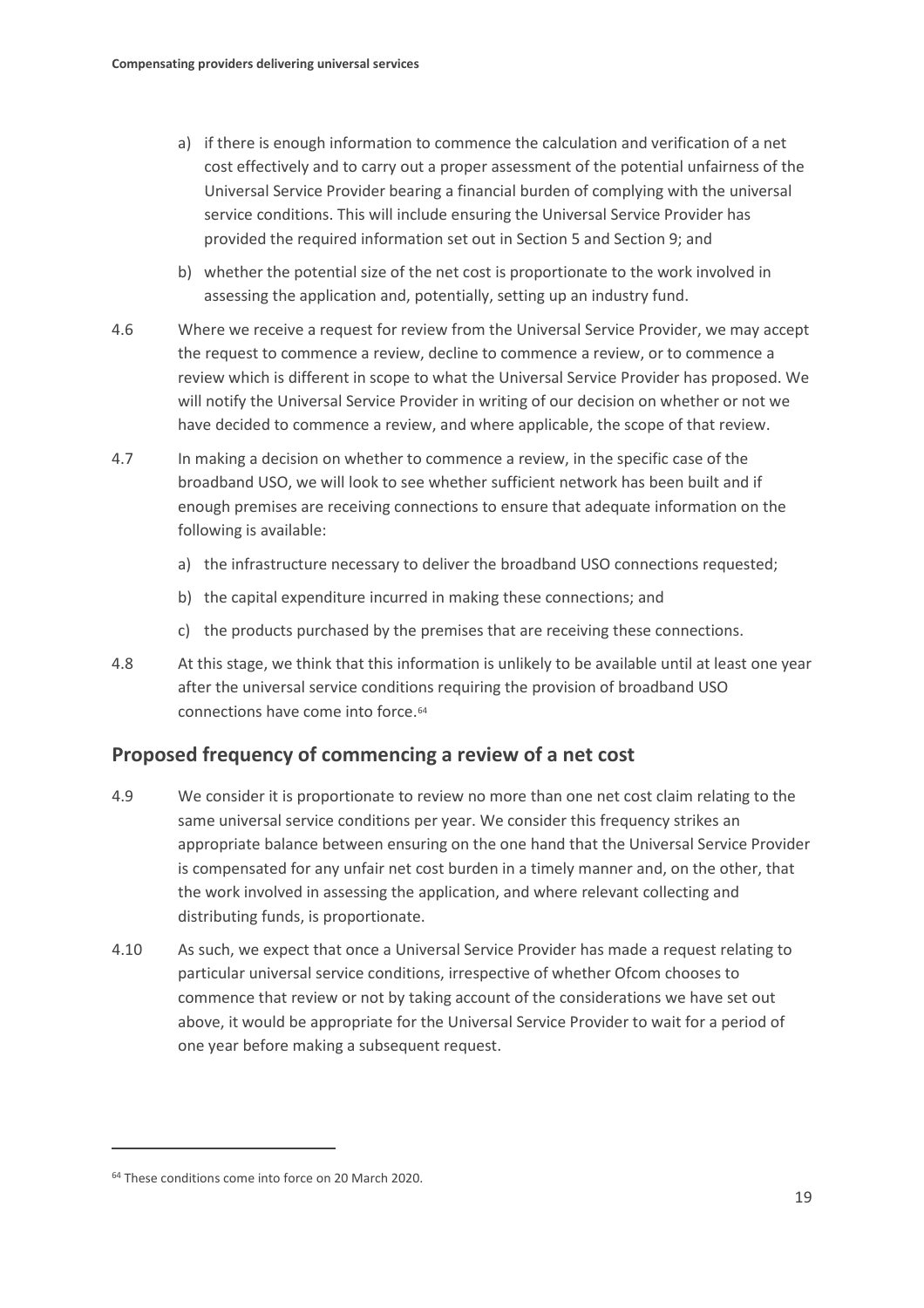## **Proposed procedures for the Universal Service Provider when submitting a review of a net cost**

- 4.11 The information and data submitted with a request for a review of a net cost of complying with the universal service conditions will form a key part of Ofcom's decisions. Ofcom and potential industry fund contributors need to be confident that the information submitted with the request is complete, has been prepared robustly and subject to appropriate checks and verification procedures. To provide this confidence, we consider it is important that a director within the Universal Service Provider's organisation should be accountable for the information submitted alongside a request to commence a review. We therefore propose by way of guidance that any request to commence a review of a net cost:
	- a) contain a statement explaining the following in relation to the information submitted:
		- i) the information is accurate, fair and complete in explaining the methodology adopted and verification steps taken when calculating a net cost; and
		- ii) all reasonable steps have been taken to ensure that any estimates of a net cost and information serving as the basis of any calculations represent an accurate, fair and complete view; and
	- b) be signed by a director. $65$

# **Making an application requesting compensation for any unfair burden**

- 4.12 The Act specifies that Ofcom can only determine that an industry fund should be set up if the Universal Service Provider has made a specific application requesting that Ofcom determine that other communications providers make contributions towards meeting that burden.<sup>[66](#page-21-1)</sup>
- 4.13 Where Ofcom chooses to commence a review of the net cost of complying with particular universal service conditions, and notifies the Universal Service Provider of that decision, the draft funding regulations allow for the Universal Service Provider to submit an application for industry contributions no later than two months after the opening of the review.[67](#page-21-2) We expect the Universal Service Provider is likely to make this application as soon as it can after it receives notification that Ofcom is commencing a review.

<span id="page-21-0"></span><sup>&</sup>lt;sup>65</sup> We use the term 'director' within the meaning of section 250 of the Companies Act 2006, namely a person who is appointed as director, subject to the duties specified in the legislation and notified to the Companies House as director. It will be for the Universal Service Provider to decide which of its directors should sign off on the net cost claim and supporting evidence to be submitted to Ofcom. We would expect that in practice it is likely to be most appropriate for the Universal Service Provider's Finance Director (or equivalent) to be responsible for that.

<span id="page-21-1"></span><sup>66</sup> Section 71(3) of the Act.

<span id="page-21-2"></span><sup>67</sup> Draft funding regulation 8.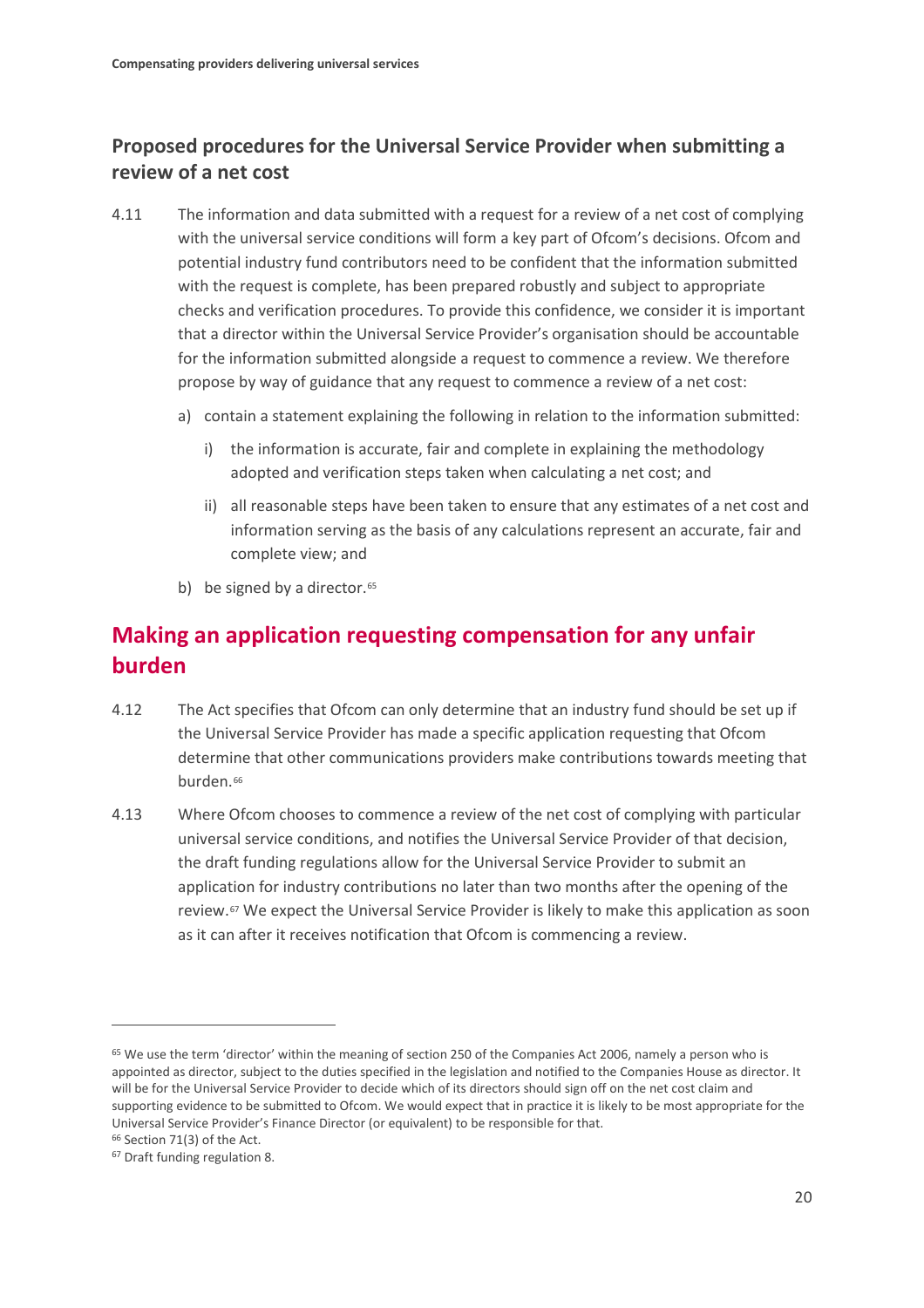## **Proposed procedures for the Universal Service Provider when submitting an application for compensation from an industry fund**

4.14 A potential consequence flowing from the application for an industry fund is that contributions in respect of any unfair net cost burden which Ofcom finds to exist could be required from industry. Ofcom and potential contributors to an industry fund need to be satisfied that the Universal Service Provider has properly considered whether to seek such contributions. Therefore, the draft funding regulations specify that any application must be made in writing and signed by a director.<sup>[68](#page-22-0)</sup>

## **Determinations Ofcom may make when assessing a net cost claim**

- 4.15 Once Ofcom has decided to commence a review of a potential net cost, we may need to make the following determinations as part of the funding process.
	- a) Having opened a review, we will need to determine the **existence** and, if required, the **level of any net cost** incurred by the Universal Service Provider. We set out the approach we will take in Section 5.
	- b) Having determined the existence and level of a net cost, we will need to determine whether it would be **unfair** for the Universal Service Provider to bear some or all of this net cost. We explain how we will approach this in Section 6.
	- c) Having determined the existence of an unfair net cost, and where the Universal Service Provider has made an application to be compensated for any unfair burden through an industry fund, we will need to determine whether there should be a **sharing mechanism** that will compensate the Universal Service Provider and, if so, the nature of that sharing mechanism. We explain how we will approach this in Sections 7 and 8.
- 4.16 For each of these determinations, Ofcom will engage with stakeholders by consulting on a draft determination and take account of representations made over the consultation period when making a final determination. The consultation period will, as a minimum, be no less than one month from the day after the draft determination is published.<sup>[69](#page-22-1)</sup> The draft funding regulations enable these determinations to be made simultaneously should we decide this is appropriate. This would ensure that the process of compensating a net cost, if any, takes place in a timely way.<sup>[70](#page-22-2)</sup>

## **Finality**

 $\overline{a}$ 

4.17 In fulfilling our role, we will aim to provide certainty to Universal Service Providers on the costs, if any, that it will be compensated for, and certainty for industry fund contributors on the level of contributions which they will be required to make. Given this objective to provide certainty to both parties, we do not consider that it would be appropriate to re-

<span id="page-22-0"></span><sup>&</sup>lt;sup>68</sup> Draft funding regulation 8(2)(c).

<span id="page-22-1"></span><sup>69</sup> Draft funding regulations 7 and 13.

<span id="page-22-2"></span><sup>70</sup> Draft funding regulation 15.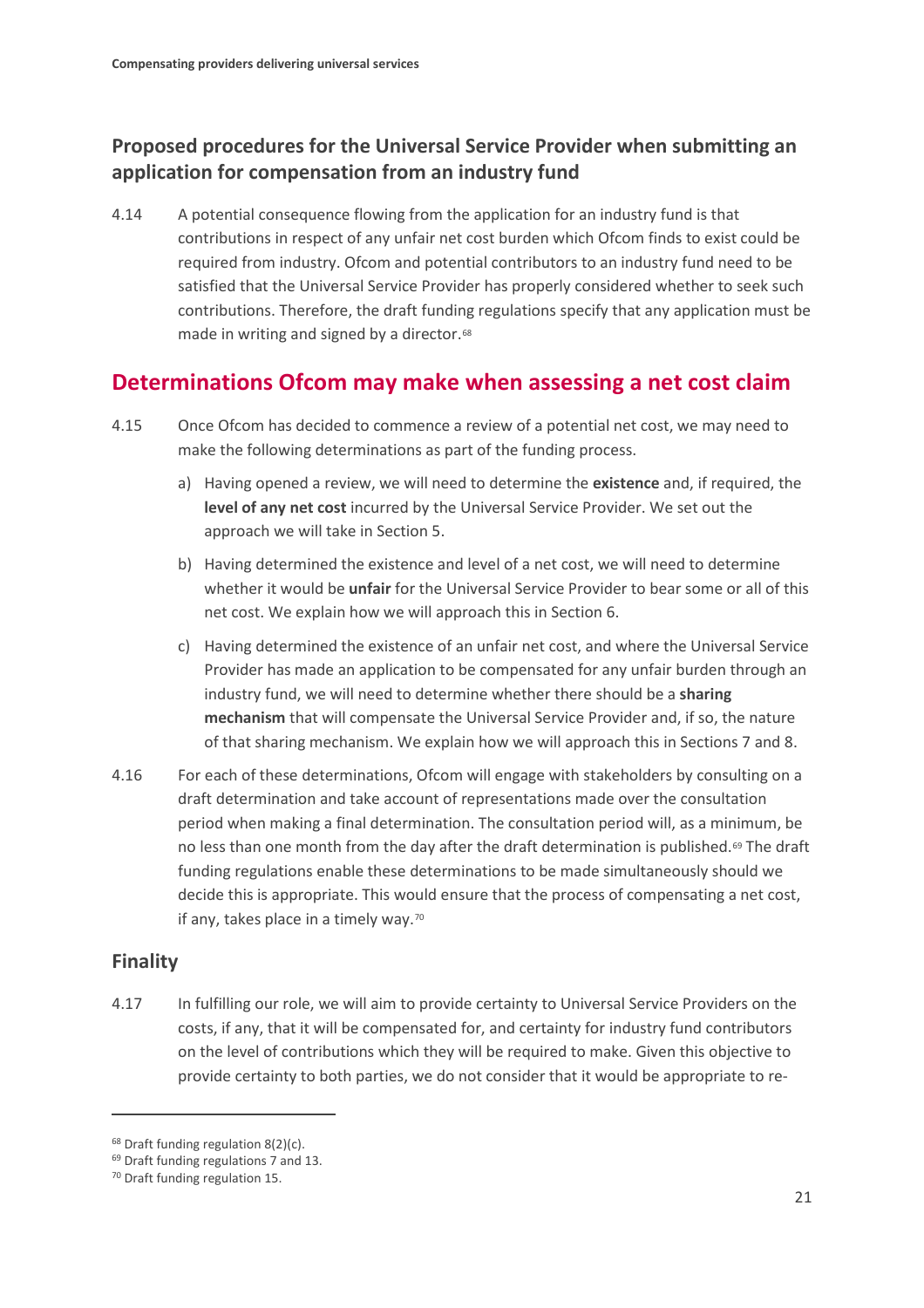assess a net cost relating to any specific USO connections that have already been covered by an existing determination.

- 4.18 In practice, if having determined that an industry fund should be set up, we will seek to collect contributions and compensate the Universal Service Provider for this burden as swiftly as possible. Once any payment to a Universal Service Provider has been made, the legislation does not provide for a mechanism to recoup monies should any assessment be later found to result in a smaller unfair financial burden.<sup>[71](#page-23-0)</sup>
- 4.19 If an assessment was later found to result in a larger unfair financial burden, there would be a further administrative burden on Ofcom associated with collecting and distributing any residual amount of money; and on industry fund contributors who may have relied on the original determination to plan and budget for any fund contributions.
- 4.20 The practical difficulties in re-assessing a claim for which a determination has been made necessarily means we have to consider the likelihood of information becoming available in the future which may have a bearing on our assessment before we decide whether we should commence a review, and what the scope of a review should be. Once we have decided to commence a review, we expect the information and assurances provided as part of the request to ensure that we have an appropriate basis upon which to make an accurate assessment. Therefore, we expect that only in exceptional circumstances would we commence a review that materially covers the scope of one or more previous reviews.
- 4.21 Circumstances are only likely to be deemed exceptional if we consider they were unforeseen and of such scale as to be outside of normal commercial risks (as explained in Section 5). Should exceptional circumstances materialise and should we decide to review a net cost that was materially covered by an existing determination, we envisage informing any parties that may be affected by this as soon as reasonably practicable. As part of that, we would explain the change of circumstances and why we considered it to be exceptional.

## **Summary of draft funding regulations**

- 4.22 In summary, the draft funding regulations on the procedures for a review of a net cost and on the submission of an application for compensation in respect of any unfair net cost are as follows:
	- a) Ofcom will consult on its proposals before making a determination on a net cost of compliance; whether it would be unfair for the Universal Service Provider to bear all or part of that net cost; and, where applicable, who should contribute to any industry fund and in what proportion;
	- b) the Universal Service Provider will have a period of two months to make an application for compensation which will commence on the date that Ofcom opens a review of any net cost of compliance; and

<span id="page-23-0"></span> $71$  Any attempt to recoup this money may be possible and pursued under general law.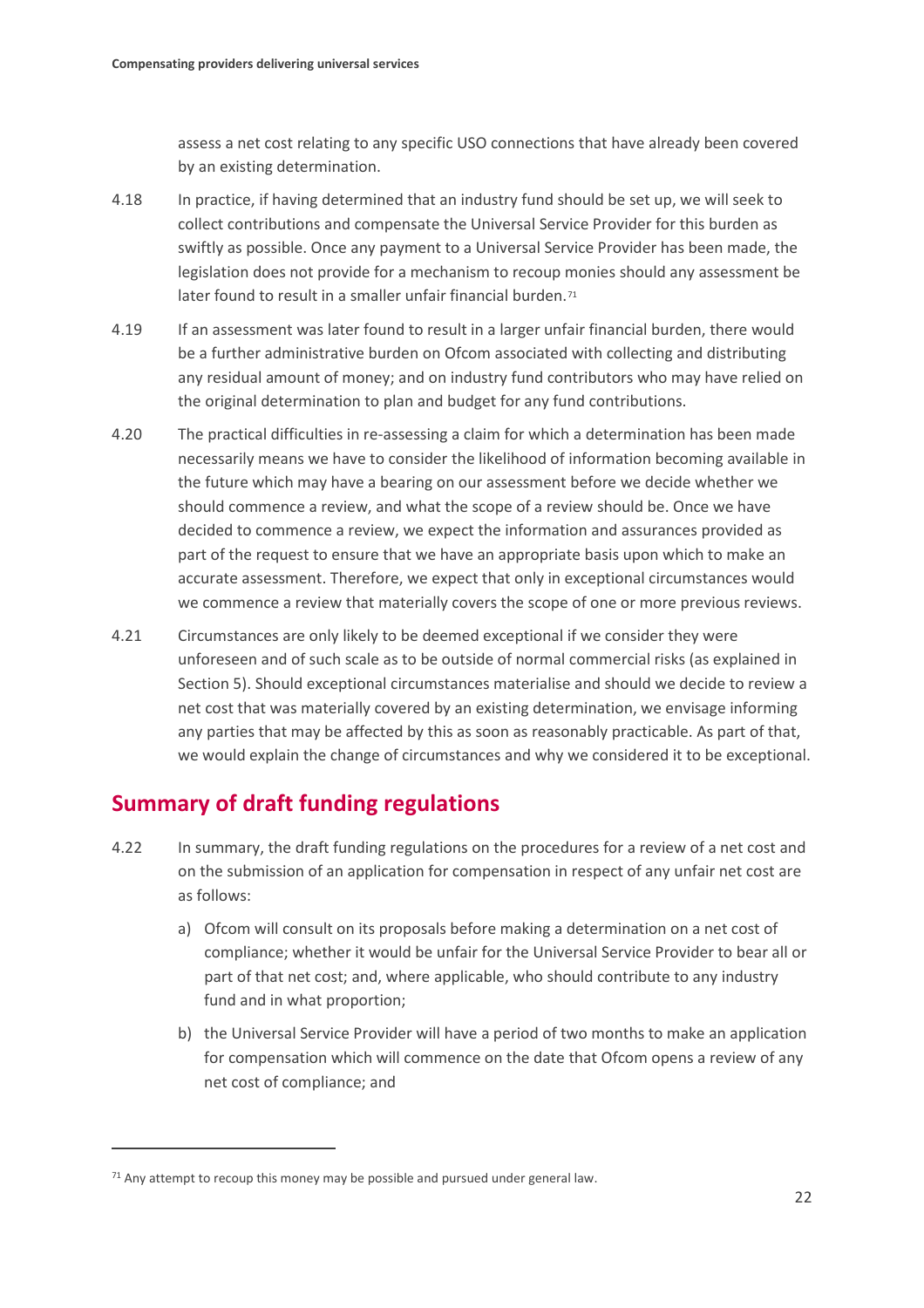c) any application for compensation must be made in writing to Ofcom and be signed by a director of the Universal Service Provider.

# **Summary of our guidance**

- 4.23 We also provide guidance on our approach on the procedures for a review of a net cost to include:
	- a) that a period of one year should elapse between each request to review a net cost which relates to the same universal service conditions;
	- b) any request to review a net cost must be made in writing to Ofcom with a signed statement by a director to confirm the information provided is accurate, fair and complete;
	- c) Ofcom will decide whether to commence the review, and what the scope of any review should be before notifying the Universal Service Provider of its decision; and
	- d) Ofcom will not re-assess the scope of any net cost that is materially covered by an existing determination except in exceptional circumstances.

**Question 1:** Do you agree with our proposed procedures for commencing a review of a net cost of complying with universal service conditions?

**Question 2:** Do you agree with our proposed procedures for making an application requesting compensation for any unfair burden?

**Question 3:** Do you agree with our proposed procedures when making determinations when assessing a net cost claim, including our proposed approach to finality?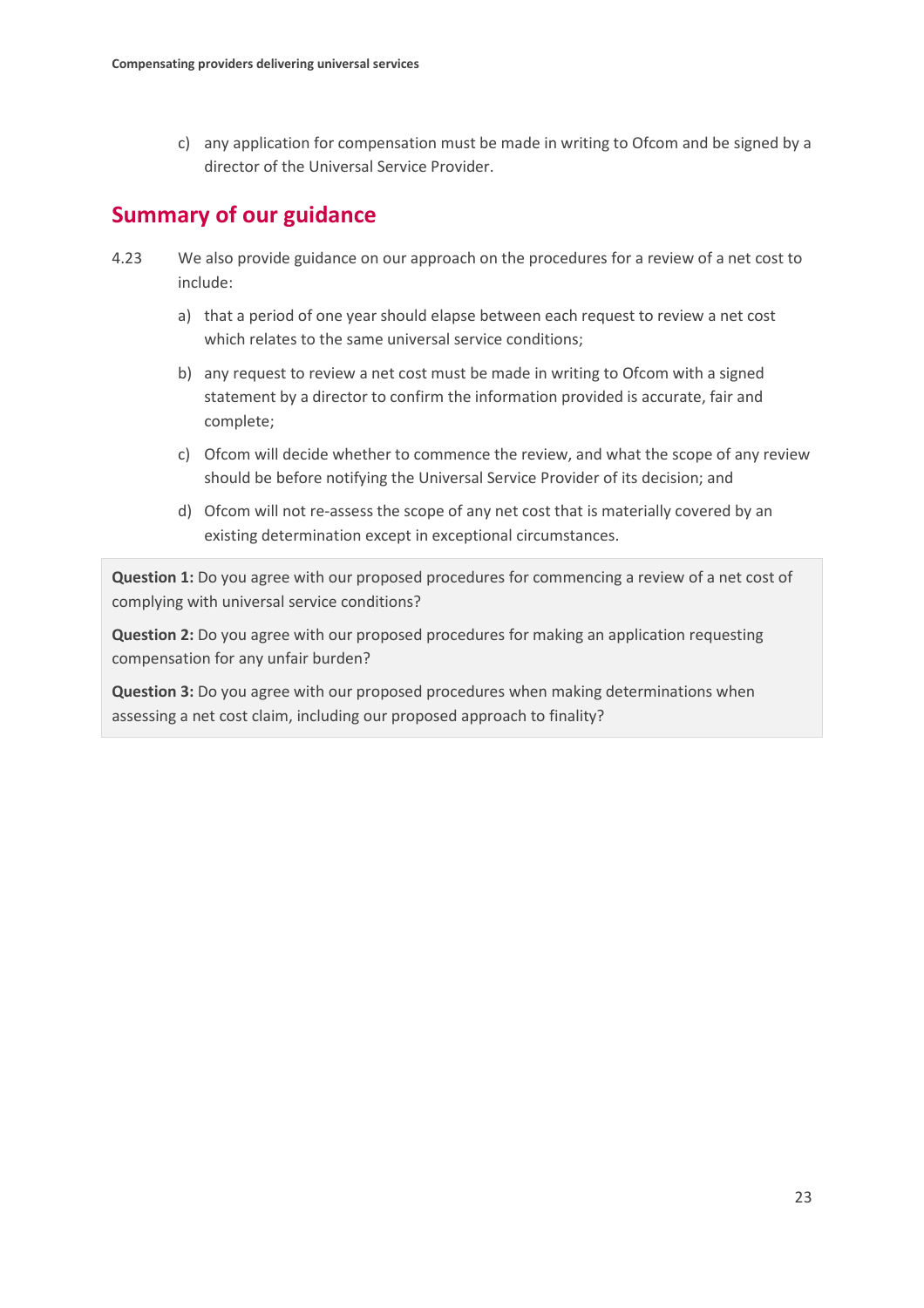# <span id="page-25-0"></span>5. Calculating and verifying a net cost

- 5.1 In this section, we first summarise the principles set out in the Universal Service Directive that relate to the calculation of any net cost of complying with universal service conditions. We then explain the proposed process to assess an application to review any net cost claim, including that:
	- a) we will need sufficient information to make the assessment as to whether any net cost represents an unfair burden on the Universal Service Provider (see Section 6). As much of this information will be held by the Universal Service Provider, we are proposing to specify in the funding regulations information that the Universal Service Provider will be required to submit. Ofcom will then make an assessment as to whether it has sufficient information to open a review;
	- b) we will need to calculate and verify any net cost. The nature of this exercise will depend on the scale, scope and nature of the request being submitted. We do not propose to specify in the funding regulations a detailed approach to calculating and verifying a net cost but we do propose to set out the matters which Ofcom considers appropriate when calculating a net cost. We also provide guidance on how we will approach this exercise in practice. In addition, we provide further guidance on this in Section 9 that is specific to the broadband USO, alongside our proposal to impose regulatory financial reporting directions for BT and KCOM; and
	- c) Ofcom will need to audit its net cost calculation in line with the Universal Service Directive and the Act. We expect that this will involve an audit of the financial model used by Ofcom for the purpose of making a determination on a net cost.

# **Principles for the calculation**

- 5.2 As set out in Section 3, the Universal Service Directive and the Act contain principles for the calculation of a net cost. The Act states that the financial burden of complying with one or more universal service conditions "*is to be taken to be the amount calculated by OFCOM to be the net cost of compliance after allowing for market benefits accruing to the designated universal service provider from—(a) his designation; and (b) the application to him of universal service conditions.*[72](#page-25-1)*"*
- 5.3 The Universal Service Directive explains that a net cost is to be calculated:
	- a) as the difference between operating with the USO and operating without the USO;
	- b) taking due account of costs and revenues, as well as the intangible benefits from providing the USO;
	- c) the calculation needs to ensure that any costs that the Universal Service Provider would have chosen to avoid had there been no USO are taken account of;

<span id="page-25-1"></span><sup>72</sup> Section 70 of the Act.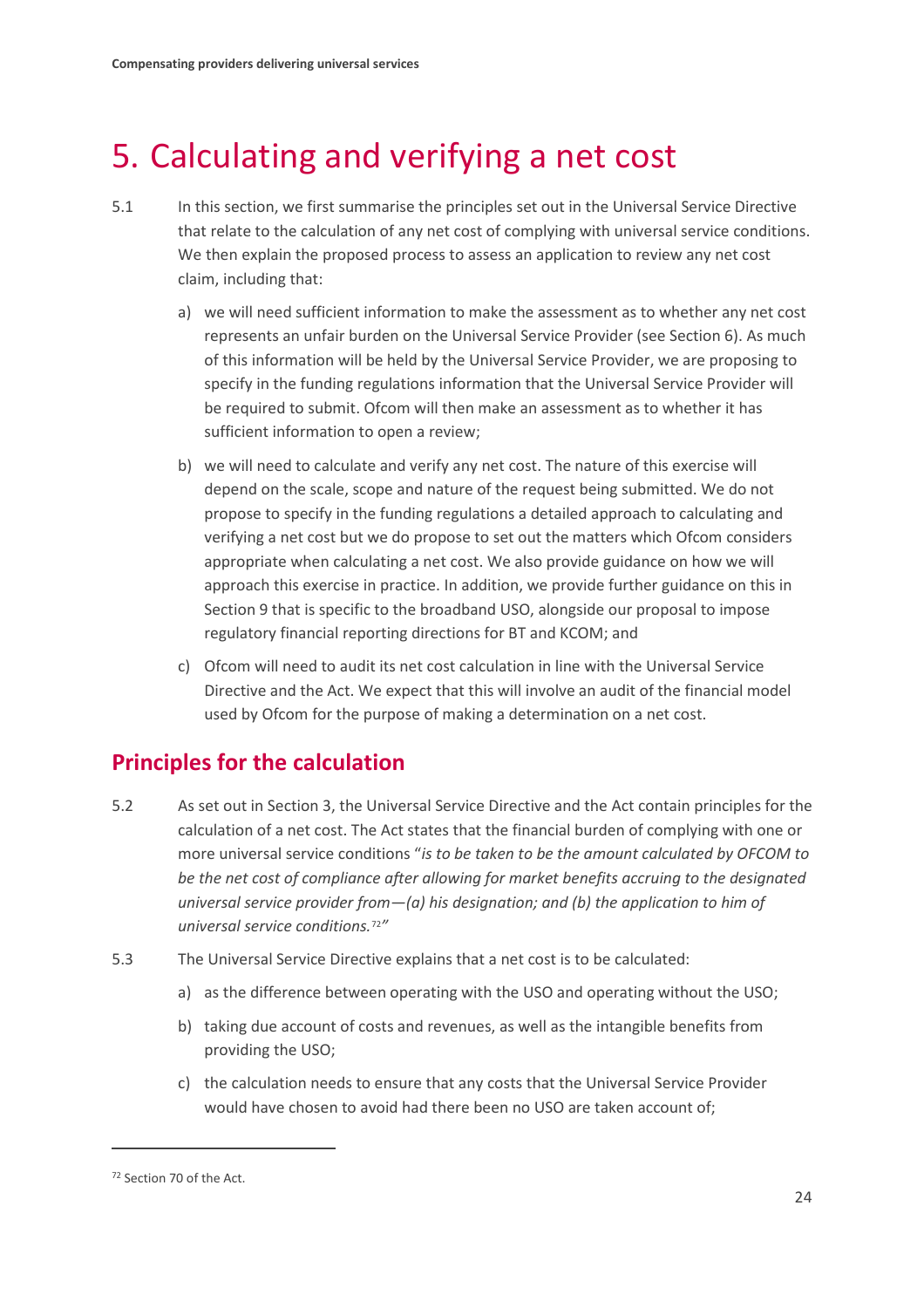- d) it should include an estimate of the indirect benefits that the Universal Service Provider derives from being designated;
- e) a net cost calculation should be based upon the costs attributed to elements of the services provided at a loss or not commercially;<sup>[73](#page-26-0)</sup> and
- f) a net cost calculation should also avoid double counting of any costs and benefits and should be performed on the basis of transparent procedures.
- 5.4 The Universal Service Directive also sets out that we are to consider all means to ensure appropriate incentives for undertakings (designated or not) to provide universal services cost efficiently.[74](#page-26-1)
- 5.5 After carrying out calculations of a net cost, we must either obtain an audit of those calculations by a person who appears to us independent of the Universal Service Provider; or audit those calculations ourselves.[75](#page-26-2)

## **Process of assessing a request for review of a net cost**

### **Information to be provided with any net cost claim**

- 5.6 As we explain in Section 4, when requesting a review of a net cost of complying with the particular universal service conditions, the Universal Service Provider should ensure that the request contains the required information. The nature and detail of information supplied alongside a request will be dependent on the nature and scale of the USO.
- 5.7 It is for the Universal Service Provider to ensure that it provides us with information to enable us to determine the existence of a net cost, and we are proposing to set requirements for the provision of information within the draft funding regulations. These cover information to enable us to determine the existence, and if required, the level of a net cost. Ofcom will then make an assessment as to whether it has sufficient information to open a review. The draft funding regulations therefore specify that the Universal Service Provider must provide:
	- a) its own estimate of the net cost of complying with the conditions;
	- b) the calculation used to arrive at that estimate;
	- c) an explanation of the methodology it has used when performing that calculation;
	- d) the accounts or other information which serve as the basis for the calculation of the net cost;
	- e) an explanation of the steps taken to verify the information on which the calculation is based;

<span id="page-26-0"></span> $^{73}$  Including losses as a result of serving particular end-users or through geographical averaging of prices.  $^{74}$  Part A of Annex VI of the Universal Service Directive.

<span id="page-26-1"></span>

<span id="page-26-2"></span><sup>75</sup> Section 70(4) of the Act.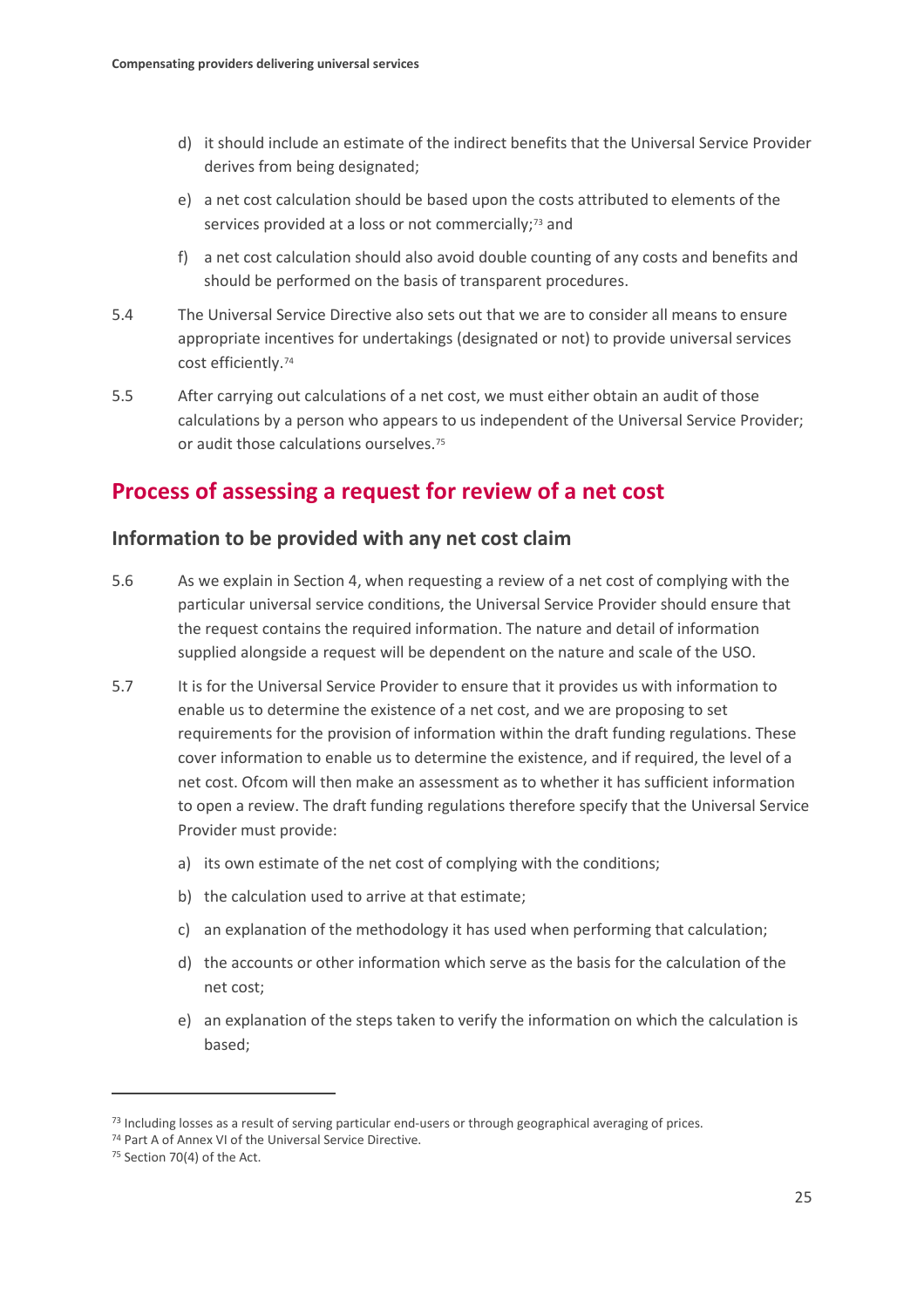- f) the evidence that the net cost was efficiently and necessarily incurred;
- g) any other information identified as appropriate by Ofcom having regard to the facts and circumstances of the case;<sup>[76](#page-27-0)</sup> and
- h) an explanation of why the Universal Service Provider considers the identified net cost to be an unfair financial burden alongside any supporting information to justify its explanation.<sup>77</sup>
- 5.8 It is the efficient net cost of providing the USO which will be the focus of any net cost assessment. In that respect, we consider that efficiency includes (among other things) considering whether the Universal Service Provider has used the most efficient technology to deliver USO connections and incurred an efficient level of costs in delivering USO connections.
- 5.9 As set out above, the Universal Service Provider will therefore need to submit information to explain how it ensured efficiency, including why it considers its choice of technology and its approach to providing connections to be efficient. Depending on the nature and size of the USO we may obtain further information as to how the Universal Service Provider has justified its technology choice and investigate what procedures and controls the Universal Service Provider has used to minimise costs.[78](#page-27-2)

## **Calculating, verifying and auditing a net cost**

- 5.10 The approach to performing a net cost calculation needs to be done on a case-by-case basis and should aim to balance the need for accuracy and precision with the need to ensure that the task does not impose a disproportionate administrative burden on Ofcom and the industry. In light of that, we do not propose to specify in the funding regulations a detailed approach to calculating and verifying a net cost as our approach will depend on the nature of the claim. However, we have proposed to set out in the funding regulations the matters that Ofcom should have regard to in calculating a net cost of compliance which are derived from the principles established in the Universal Service Directive as outlined above. We therefore propose to provide that in calculating a net cost, Ofcom should have regard to the following matters as appear to us appropriate given the facts and circumstances of a particular case:
	- a) the costs incurred and any costs avoided in complying with the relevant universal service conditions;
	- b) the extent to which the costs of complying with the relevant universal service conditions were efficiently and necessarily incurred;

<span id="page-27-0"></span><sup>76</sup> Draft funding regulations 3(3) and 4.

<span id="page-27-1"></span><sup>77</sup> Draft funding regulation 5(3) and 6.

<span id="page-27-2"></span><sup>78</sup> In the context of the broadband USO, we explained in the June 2019 statement that we would expect the Universal Service Providers to supply, as part of our assessment of any unfair net cost claim, their explanation and evidence to justify claiming for any connections that exceed the reasonable cost threshold. We said that any excess costs which cannot be reasonably explained by unforeseen circumstances would not be considered efficient. See paragraph 5.101 of the June 2019 statement.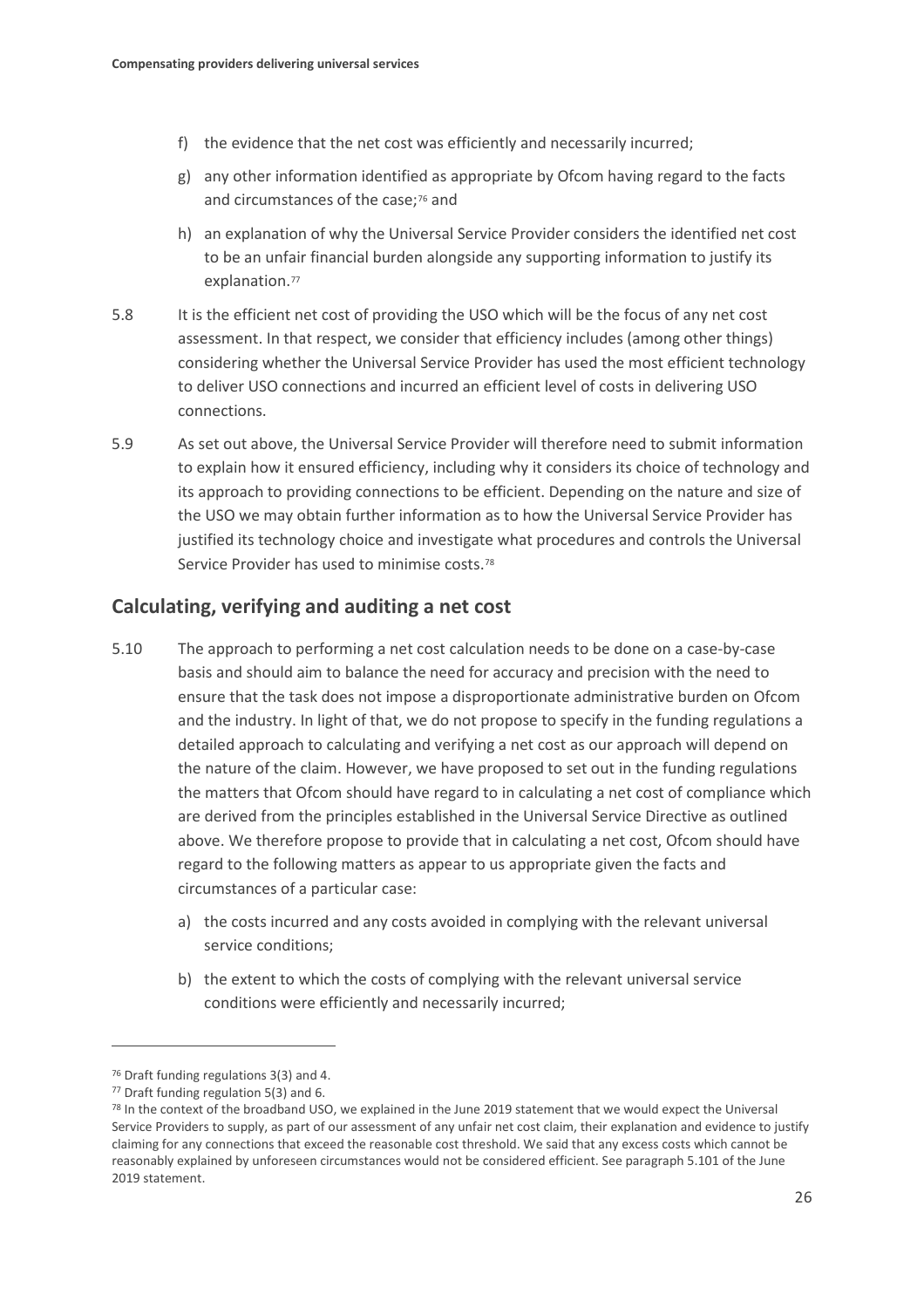- c) the revenues and any other direct benefits generated as a result of complying with the relevant universal service conditions;
- d) any indirect benefits that the Universal Service Provider derives from designation as a provider of a universal service and the application to that provider of the relevant universal service conditions; and
- e) any other matters identified as appropriate by Ofcom having regard to the facts and circumstances pertaining to the case.[79](#page-28-0)
- 5.11 We also provide guidance on our approach to how we will perform the net cost calculation of delivering the broadband USO. This is set out in Section 9 alongside our proposal to impose regulatory financial reporting directions, as set out at [Annex 6,](https://www.ofcom.org.uk/__data/assets/pdf_file/0028/176455/annex-6-draft-reporting-direction.pdf) to require the Universal Service Providers to supply some specific information to support a request to review the net cost of compliance with the broadband USO.[80](#page-28-1)
- 5.12 Any calculation of a net cost must comply with the principles set out in the legislation as summarised in Section 3.[81](#page-28-2) A net cost to an undertaking of being designated as the Universal Service Provider will depend, amongst other things, on what would have happened if the undertaking had not been designated for the USO in question i.e. the appropriate counterfactual.
- 5.13 Considering the appropriate counterfactual allows us to identify the impact of being designated as the Universal Service Provider and complying with the associated universal service conditions. We can also distinguish those impacts from other factors that might affect the Universal Service Provider, which are not related to the USO. In Section 9, we consider the appropriate counterfactual for the broadband USO.
- 5.14 We would assess the efficient net cost of delivering the USO. To do so, we would consider the evidence that the costs were efficiently and necessarily incurred to deliver the USO in question. If we concluded that this was not the case, we would make appropriate adjustments to the net cost. This should provide an incentive for the Universal Service Provider to deliver the USO efficiently, as it risks not being compensated for any inefficiently incurred costs in delivering USO connections.
- 5.15 Factors that would influence the appropriate approach to the calculation of a net cost include the type, scale and size of any net cost. A request to review a larger net cost could justify a more detailed approach with more extensive verification processes than a request to review a smaller net cost.

<span id="page-28-0"></span><sup>79</sup> Draft funding regulation 3(2).

<span id="page-28-2"></span><span id="page-28-1"></span><sup>&</sup>lt;sup>80</sup> This is in the form of [a](https://www.ofcom.org.uk/__data/assets/file/0027/176454/proposed-template-net-cost-claim.xlsb) template appended to the proposed regulatory financial reporting directions set out in  $\frac{\text{Annex }6}{\text{Anex }6}$ .<br><sup>81</sup> See Section 3, paragraphs 3.10 and 3.11.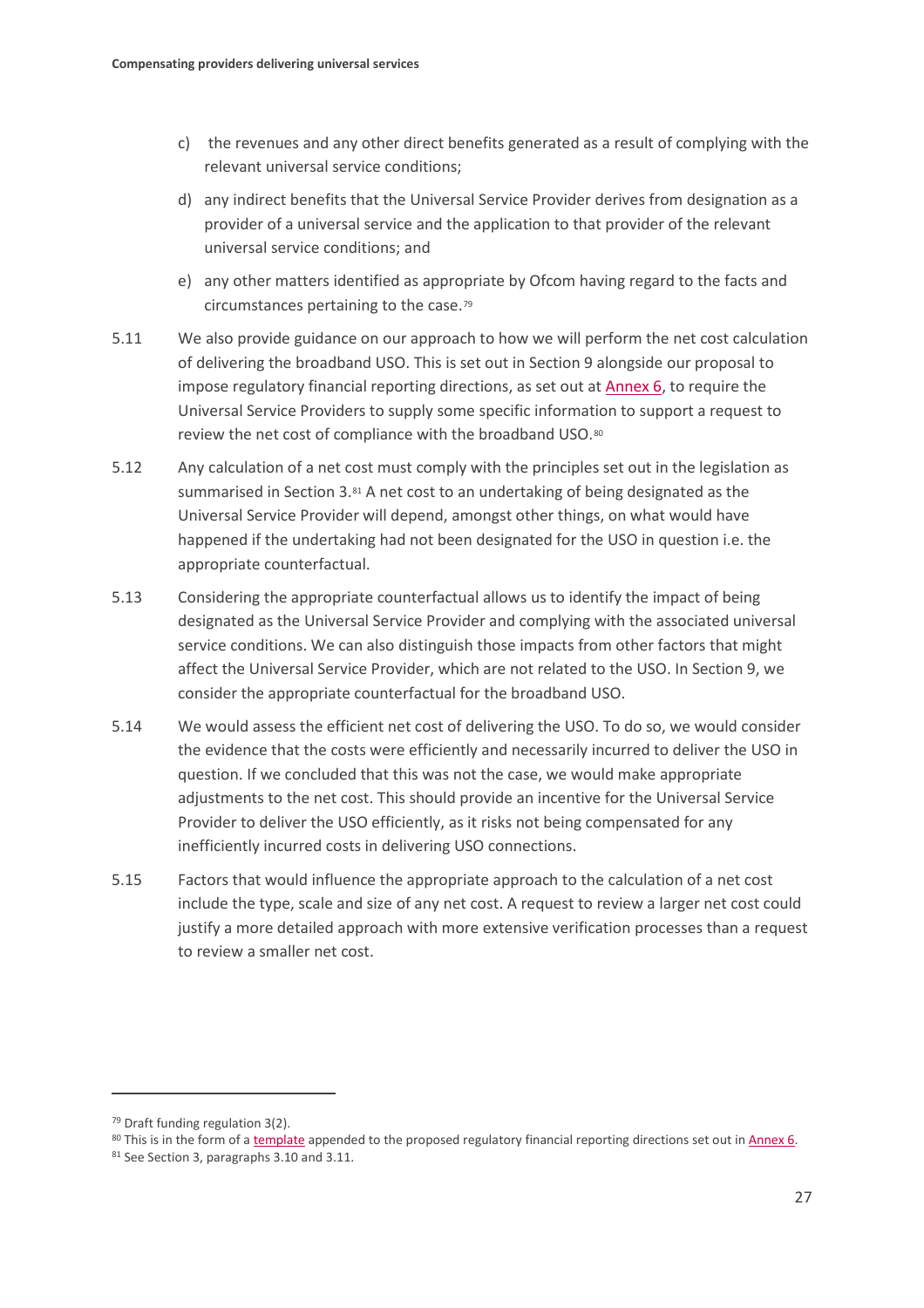- 5.16 The Universal Service Directive<sup>[82](#page-29-0)</sup> and the Act<sup>[83](#page-29-1)</sup> set the requirements for auditing a net cost calculation and reviewing the information which served as the basis for that calculation. In order to fulfil our duties, we will carry out appropriate verification tests on costs provided by the Universal Service Provider to ensure that only costs efficiently and necessarily incurred in connection with complying with the universal service conditions are included in the net cost calculation. We will also satisfy ourselves that revenues and other benefits included in the net cost calculation are not understated.
- 5.17 In relation to our audit of a net cost calculation, we consider that an arithmetic check of our net cost calculation would be appropriate given any proposed verification processes conducted at an earlier stage, as opposed to the audit of financial statements as required under the Companies Act 2006. As the size and complexity of the calculation may vary considerably for different types of USOs, we consider that the decision on whether we should audit the calculations or obtain an audit from an independent party should be made on a case by case basis.

## **Summary of draft funding regulations**

- 5.18 In summary, we propose to specify that in calculating a net cost, Ofcom should have regard to the following matters as appear to us appropriate given the facts and circumstances of a particular case:
	- a) the costs incurred and any costs avoided in complying with the relevant universal service conditions;
	- b) the extent to which the costs of complying with the relevant universal service conditions were efficiently and necessarily incurred;
	- c) the revenues and any other direct benefits generated as a result of complying with the relevant universal service conditions;
	- d) any indirect benefits that the Universal Service Provider derives from designation as a provider of a universal service and the application to that provider of universal service conditions; and
	- e) any other matters identified as appropriate by OFCOM having regard to the facts and circumstances pertaining to the case.
- 5.19 We also propose the following draft funding regulations on the information that must be provided to Ofcom if a Universal Service Provider requests that Ofcom make a determination that there is an unfair net cost:

<span id="page-29-0"></span><sup>82</sup> Article 12 of the Universal Service Directive sets out that the accounts and/or other information serving as the basis for the net cost calculation should be audited or verified by the national regulatory authority or a body independent of the relevant parties and approved by the national regulatory authority.

<span id="page-29-1"></span><sup>83</sup> Section 70(4) of the Act explains that, after carrying out calculations of the net costs of provision, Ofcom must either (i) obtain an audit of those calculations by a person who appears independent of the Universal Service Provider; or (ii) audit those calculations themselves.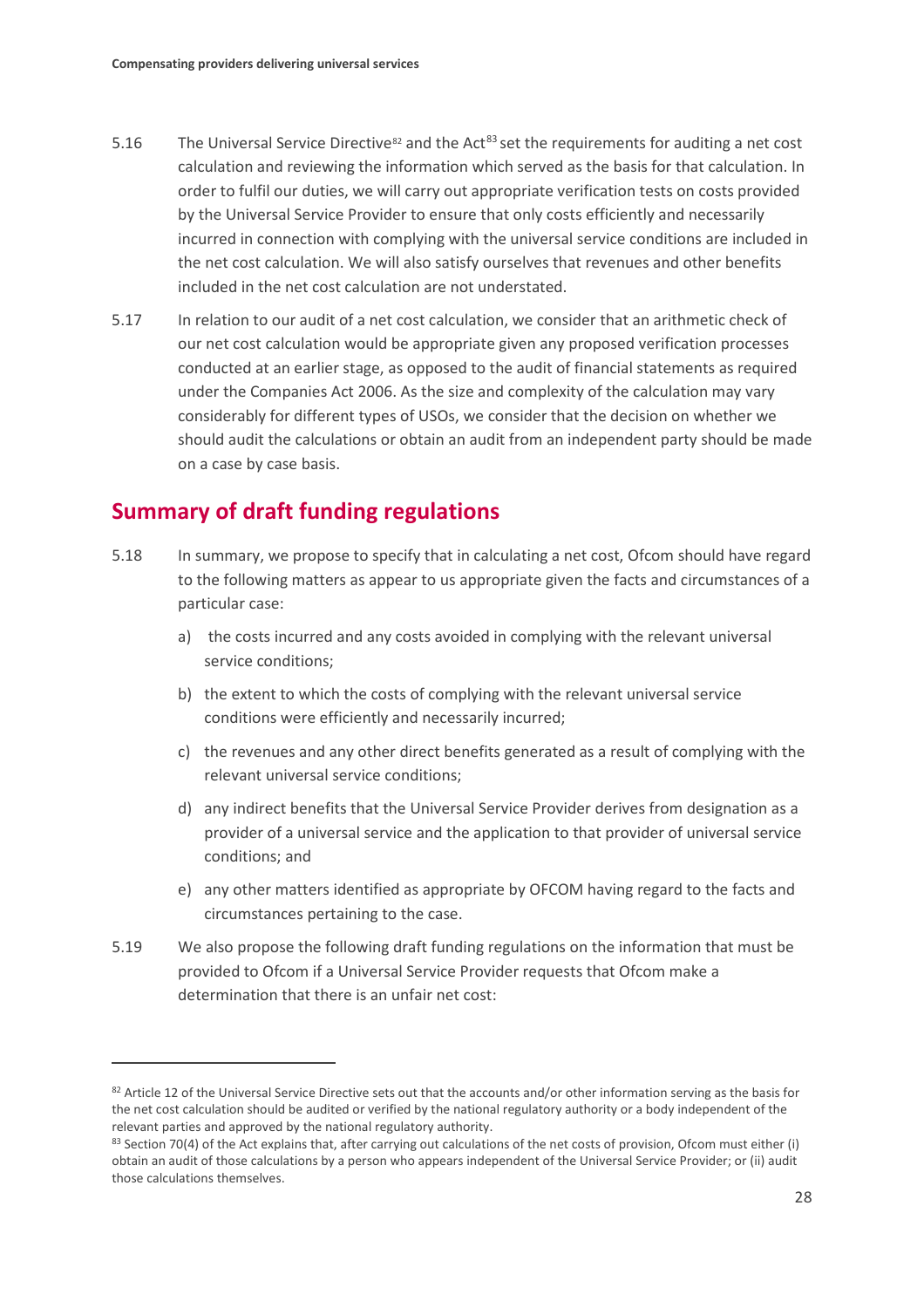- a) The Universal Service Provider's estimate of the financial burden of complying with the relevant universal service condition or conditions;
- b) calculations performed by the Universal Service Provider in order to arrive at the estimate referred to in paragraph (a);
- c) an explanation of the methodology adopted by the Universal Service Provider when performing the calculation referred to in paragraph (b);
- d) the accounts or other information serving as the basis for the calculations referred to in paragraph (b);
- e) the universal service prover's explanation of the steps taken to verify the information described in paragraph (d);
- f) the evidence that the costs of complying with the relevant universal service conditions were efficiently and necessarily incurred;
- g) any other information identified as appropriate by Ofcom having regard to the facts and circumstances pertaining to the case; [84](#page-30-0) and
- h) contain an explanation of why the Universal Service Provider considers that it is or would be unfair for it to bear the financial burden of compliance.<sup>[85](#page-30-1)</sup>

**Question 4:** Do you agree with our proposal on the information the Universal Service Provider should provide alongside an application to review a net cost?

**Question 5:** Do you agree with our proposed approach to calculating, verifying and auditing a net cost?

<span id="page-30-0"></span><sup>84</sup> Draft funding regulation 3(3).

<span id="page-30-1"></span><sup>85</sup> Draft funding regulation 5(3).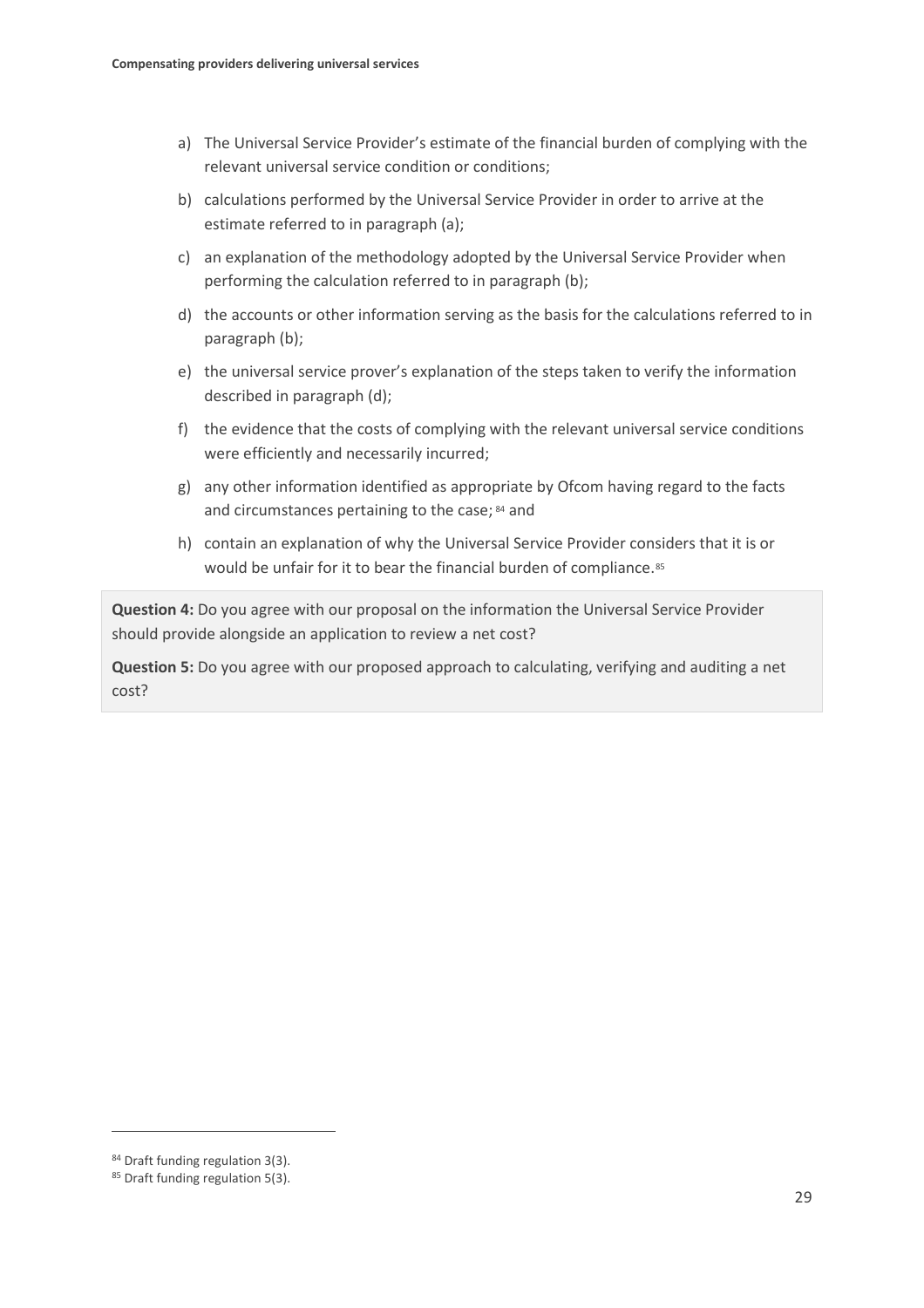# <span id="page-31-0"></span>6. Determining the extent of any unfair burden

- 6.1 If Ofcom determines that complying with the universal service conditions results in a net cost on a Universal Service Provider, Ofcom must consider whether it would be unfair for the Universal Service Provider to bear all or part of that net cost. Compensation can only be provided if we decide that there is an unfair burden. This section sets out the way in which we propose to approach whether all, or part, of a net cost is unfair.
- 6.2 We set out in Section 4 the procedures that we will follow in order to determine (among other things) the extent (if any) of an unfair net cost burden on the Universal Service Provider. In summary, we will set out our proposed decision and our reasons for making that decision in a draft determination. We will consult for a period of at least one month and having taken responses into account, we will then publish a determination.

## **Considerations when assessing an unfair burden**

- 6.3 The relevant legislation does not provide detailed guidance on what circumstances might give rise to an unfair burden. As explained in Section 3, there is caselaw setting out that an unfair burden is a burden which, for each undertaking concerned, is excessive in view of the undertaking's ability to bear it, having taken account of the undertaking's own characteristics.
- 6.4 The caselaw also says that it falls to the national regulatory authorities (in this case Ofcom) to lay down criteria which make it possible to determine thresholds beyond which a burden may be regarded as unfair. Each individual assessment of a particular net cost must then be carried out by Ofcom against those criteria, taking account of the Universal Service Provider's relevant characteristics and circumstances prevailing at the time of the assessment. As explained in Section 3, in carrying out this role, we must have regard to our duties, including our principal duty to further the interests of citizens in relation to communications matters and the interests of consumers in relevant markets, where appropriate by promoting competition.
- 6.5 We set out below criteria that we propose should apply to considering unfairness in this context.
- 6.6 The calculation and verification of a net cost provides an important first step in the assessment of whether there is an unfair net cost burden. A verified net cost will show the existence and, if relevant, the level of the financial burden placed upon the Universal Service Provider as a result of being designated. If a net cost exists, this also demonstrates that there are elements of the identified services which can only be provided at a loss or provided under cost conditions falling outside normal commercial expectations. As explained in Section 5, it is expected that only costs efficiently and necessarily incurred in connection with complying with the universal service conditions would be included in a net cost calculation.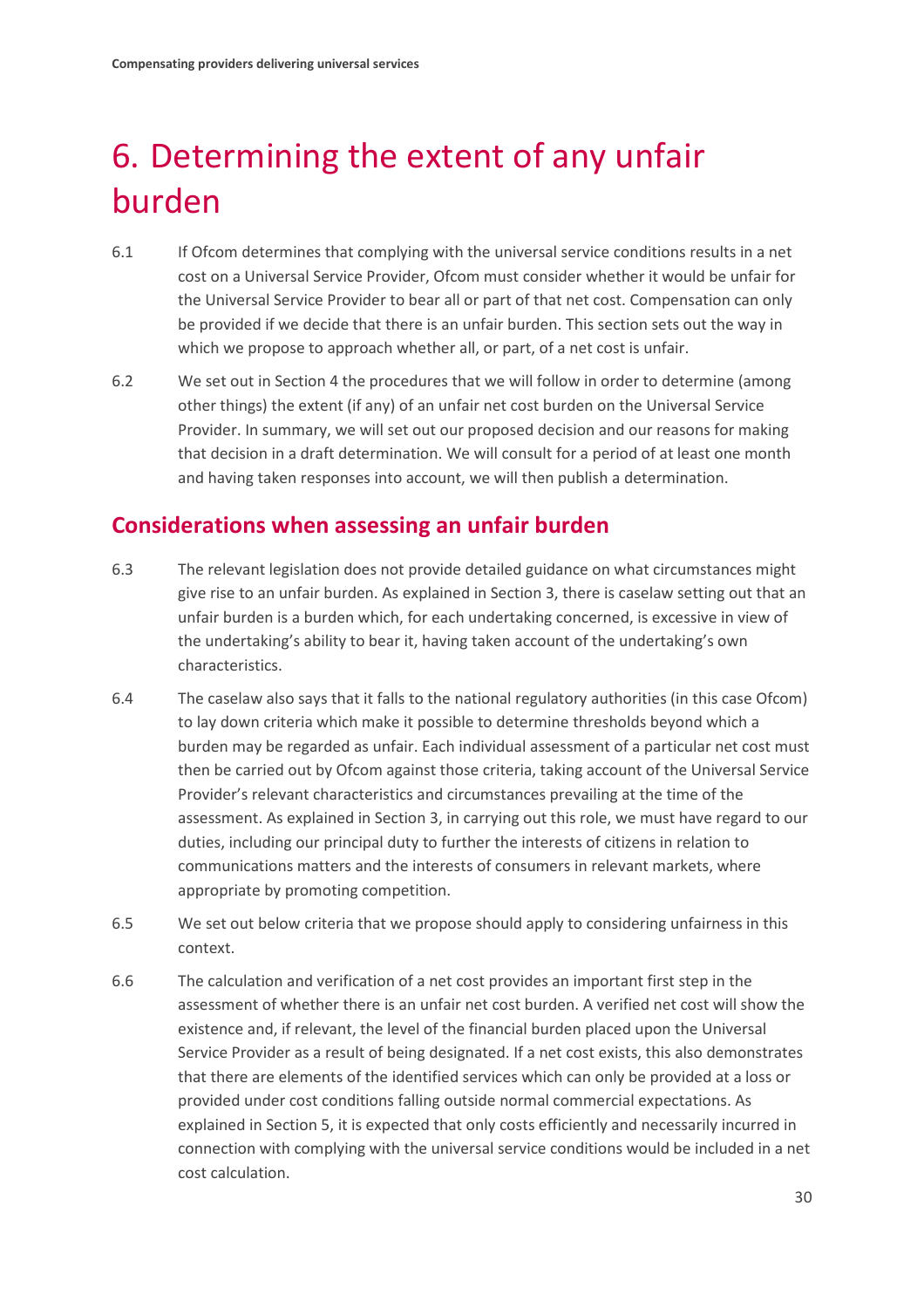- 6.7 Our assessment would compare the size of any net cost with administrative burdens associated with triggering a compensation mechanism for funding the universal service as envisaged by the legislation. In particular, we would consider the cost to Ofcom and industry of establishing and administering an industry fund. We would be unlikely to consider it unfair for a Universal Service Provider to bear a net cost if the cost of setting up and administering an industry fund was disproportionate, compared to the likely amount of any prospective compensation.
- 6.8 We would also consider the impact on the Universal Service Provider of bearing any net cost, having regard to its specific characteristics and circumstances prevailing at the time. When considering the relevant characteristics at the time of our assessment, we would have regard to the characteristics referred to by the European Court of Justice, namely the quality of the Universal Service Provider's equipment, its economic and financial situation and its market share.<sup>86</sup> In particular, we propose that our assessment of unfairness should take into account the following factors:
	- a) the degree to which the Universal Service Provider is exposed to competition (since firms with greater market power are less likely to suffer a competitive disadvantage or other adverse effects from bearing a net cost); and
	- b) the extent to which the Universal Service Provider is constrained by regulation in the market in question or a closely related market (which could limit the ability of a firm with market power to set prices and so will limit its ability to bear a net cost).
- 6.9 We consider that the method of designation is also relevant to the question of whether a verified net cost might constitute an unfair burden. Where a provider is directly designated and has relatively limited control over the universal service conditions it faces, we are more likely to find the associated burden unfair, other things being equal.
- 6.10 As set out in Section 4, there may be several determinations on the net cost of complying with a particular set of universal service conditions. In making each unfairness determination we will consider whether there are any further criteria which may be relevant in addition to those outlined above. Where relevant, we will also take into account the outcome of any previous determinations of the net costs of complying with the same universal service obligations which the Universal Service Provider has borne up to that point (i.e. because it was not previously deemed unfair for the Universal Service Provider to bear those costs).
- 6.11 We have reflected the above criteria in the draft funding regulations. In making our determination on unfairness, we will also consider the explanation provided by the Universal Service Provider<sup>[87](#page-32-1)</sup> as to why it considers that compliance with the relevant set of universal service conditions represents an unfair burden for it.[88](#page-32-2)

<span id="page-32-0"></span><sup>86</sup> Paragraph 49 of the judgments in case C-222/08.

<span id="page-32-1"></span><sup>87</sup> As explained in Section 5, we have proposed to include a provision in the draft funding regulations requiring the Universal Service Provider to submit such an explanation to Ofcom. See draft funding regulation 6.

<span id="page-32-2"></span><sup>88</sup> Draft funding regulations 5(2) and 5(3).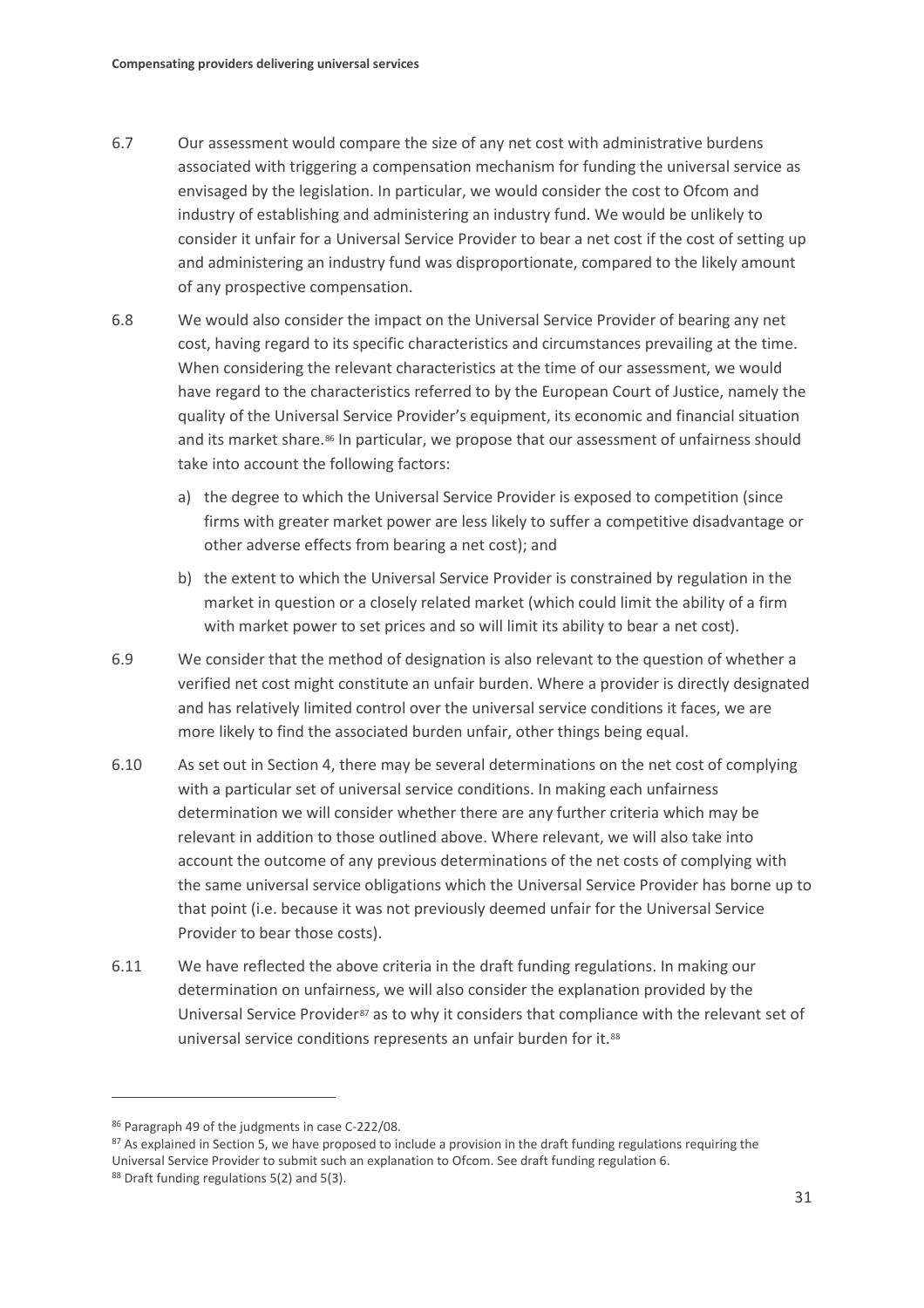# **Summary of our proposed approach and draft funding regulations**

- 6.12 The assessment of whether it is unfair for the Universal Service Provider to bear a net cost in a particular case would need to be made against the criteria outlined above and any further criteria which we may identify as relevant at the time of our assessment. The outcome of that assessment (i.e. determination by us of whether or not a particular net cost represents an unfair burden) would take into account the relevant characteristics of the Universal Service Provider in question and circumstances prevailing at that time which we would need to consider carefully in order to fulfil our duties.
- 6.13 In summary, we propose that in assessing unfairness, Ofcom must have regard to the following matters as appropriate in light of the facts and circumstances of a particular case:
	- a) the extent to which the Universal Service Provider is subject to competition in relevant markets;
	- b) the extent to which the Universal Service Provider is constrained by regulation in relevant markets;
	- c) the nature of the particular procedure which has been used for the designation of the Universal Service Provider;
	- d) the likely costs associated with establishing and administering an industry fund; and
	- e) any other matters identified by Ofcom as appropriate having regard to the facts and circumstances pertaining to the case, such as the outcome of any previous unfairness determinations.
- 6.14 In making the unfairness assessment, Ofcom shall take into account the explanation provided by the Universal Service Provider as to why it considers that compliance with the relevant set of universal service conditions represents an unfair burden for it.

**Question 6:** Do you agree with the proposed factors we will consider when assessing an unfair burden?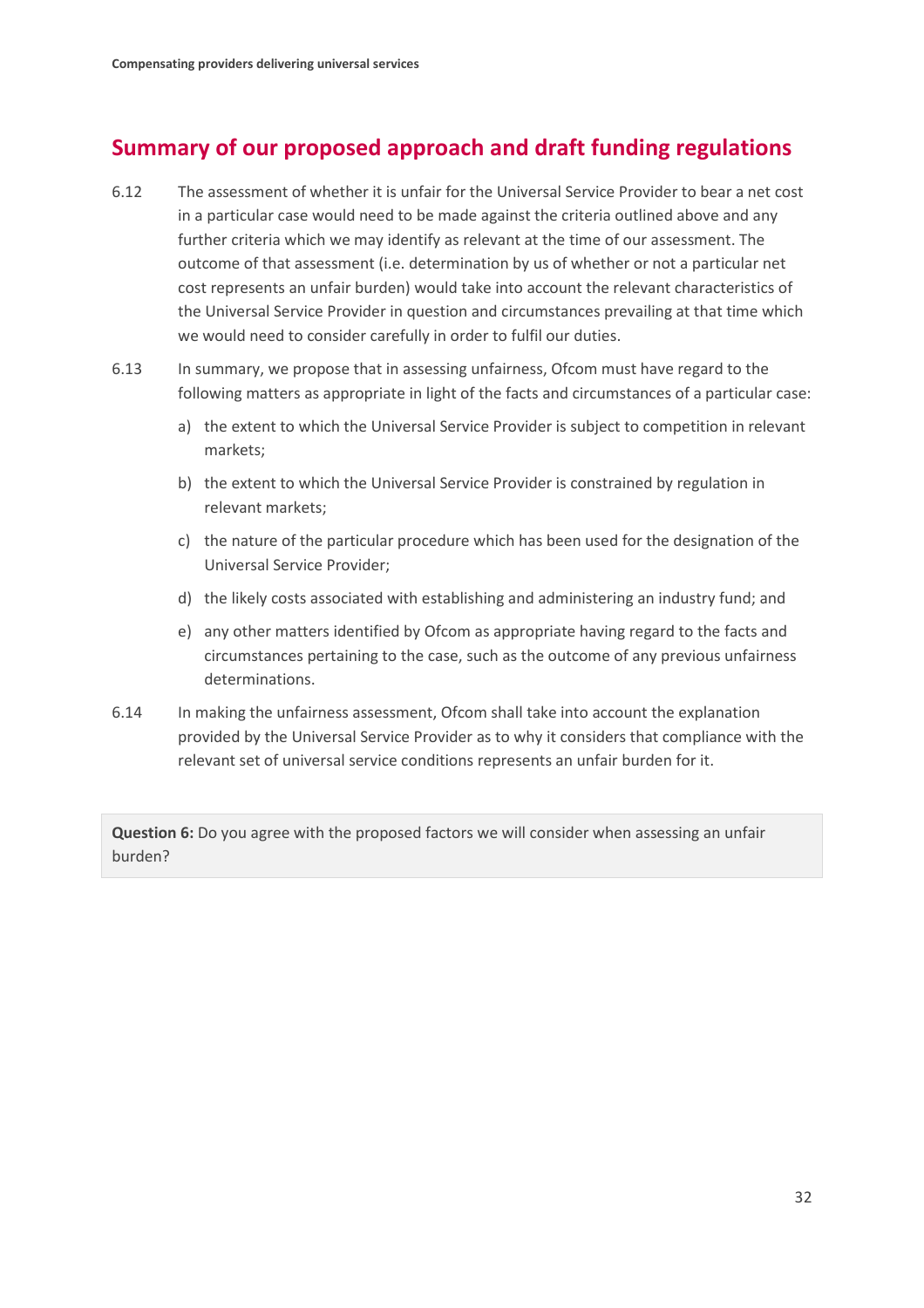# <span id="page-34-0"></span>7. Establishing an industry fund

- 7.1 In this section, we set out the rules and procedures for establishing an industry fund, should Ofcom find that there is an unfair net cost burden. This includes:
	- a) determining whether an industry fund should be set up;
	- b) determining the contributors to an industry fund; and
	- c) determining the level of contributions to an industry fund.

## **Determining whether an industry fund should be set up**

- 7.2 The legislation, as summarised in Section 3, provides that where Ofcom has determined that there is an unfair net cost burden, the Universal Service Provider must be compensated for that burden from public funds, an industry fund or a combination of the two. In addition, for Ofcom to be able to set up an industry fund, the Universal Service Provider must make an application for industry contributions.<sup>89</sup>
- 7.3 These requirements mean that in carrying out our role we will have to consider both of the following:
	- a) first, whether the Universal Service Provider has made an application for industry contributions in accordance with the relevant provisions of the funding regulations; and
	- b) second, whether public funding is committed to covering the whole or part of an unfair net cost burden.
- 7.4 We have reflected those requirements in the draft funding regulations which provide that where Ofcom has determined that there is an unfair net cost burden and the Universal Service Provider has made an application for industry contributions:
	- a) an industry fund will be set up compensating the Universal Service Provider for an unfair net cost in full where there are no public funds committed to compensating the Universal Service Provider;
	- b) conversely, if the Universal Service Provider will be compensated in full from public funds, no industry fund will be established by Ofcom; and
	- c) if public funds are committed to compensate the Universal Service Provider for only part of an unfair net cost, then an industry fund will be set up to pay the remainder.<sup>[90](#page-34-2)</sup>
- 7.5 The draft funding regulations do not permit Ofcom to set up an industry fund if public funds have been committed to compensating the Universal Service Provider for the full

<span id="page-34-2"></span><span id="page-34-1"></span><sup>89</sup> Section 71(3)(b) of the Act. When we refer to 'an application for industry contributions' in this consultation, we mean an application for a determination that contributions are to be made by communications providers to whom general conditions are applicable for meeting the amount of financial burden of complying with universal service conditions which Ofcom has determined it would be unfair for the Universal Service Provider to bear under section 70(3) of the Act. <sup>90</sup> Draft funding regulation 9.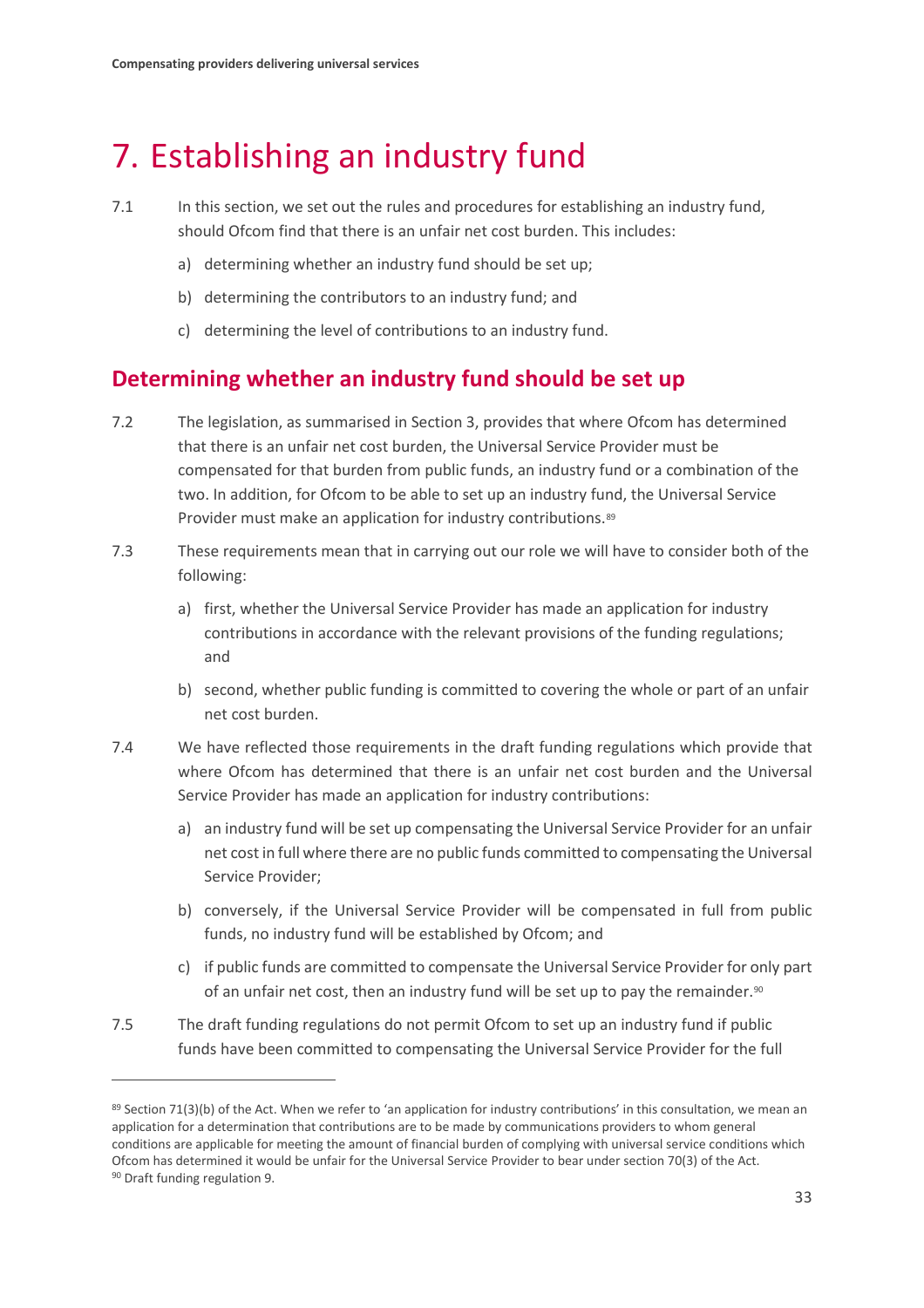amount of an unfair net cost burden. This is the case regardless of whether the Universal Service Provider has made an application for industry contributions. The draft funding regulations provide that where it appears to Ofcom that public funds may be used, the calculation of any amount to be collected from an industry fund will be postponed.

7.6 We also propose a provision which would allow the Universal Service Provider to waive its right to all or part of the compensation, should it choose to do so. This right would be exercisable at any time, including once the Universal Service Provider has asked Ofcom to set up an industry fund.

## **Contributors to an industry fund**

- 7.7 The purpose of an industry fund is to compensate the Universal Service Provider for the unfair net cost burden Ofcom determines by sharing that burden with the wider industry. Under the legislation, our objective is to design a sharing mechanism that is transparent, proportionate, non-discriminatory and which results in the minimum distortion to competition and to user demand. The mechanism must also be workable in practice.
- 7.8 The legislation allows for costs to be recovered from providers of ECN and/or ECS within the UK, or from a subset of those providers. If we consider this to be appropriate, we have the power to require only particular providers or a particular description of providers to contribute, including requiring contributions only from undertakings whose national turnover is more than a set limit.<sup>[91](#page-35-0)</sup>

## **Providers that should contribute to an industry fund**

- 7.9 ECN and/or ECS providers incorporate a wide range of suppliers offering access to sets of different products. They include fixed providers, mobile providers, and suppliers of a wide range of other communications networks and services.
- 7.10 We note that the definition of ECS has been revised in the Code, bringing certain 'over the top' services into scope of the revised definition. These services are referred to in the Code as Number-Independent Interpersonal Communications Services ("NIICS"). As noted in Section 3, the Government indicated in July 2019 that its intention was to implement the Code in full into the UK's law by 21 December 2020. If the UK's legislation is amended to reflect that, suppliers of NIICS will, in the same way as all other ECS, fall within the description of providers Ofcom may require to contribute to an industry fund for a USO. Depending on when a request for compensation may be made, and assuming an unfair net cost burden is found, we will determine appropriate providers or an appropriate description of providers in light of the definition of ECS that is in force at the time.
- 7.11 We consider each of the relevant four principles (transparency, no undue discrimination, proportionality and least market distortion) in the context of how we will decide which ECN and/or ECS providers should be required to contribute to an industry fund. In doing so,

<span id="page-35-0"></span><sup>91</sup> Article 13 of the Universal Service Directive.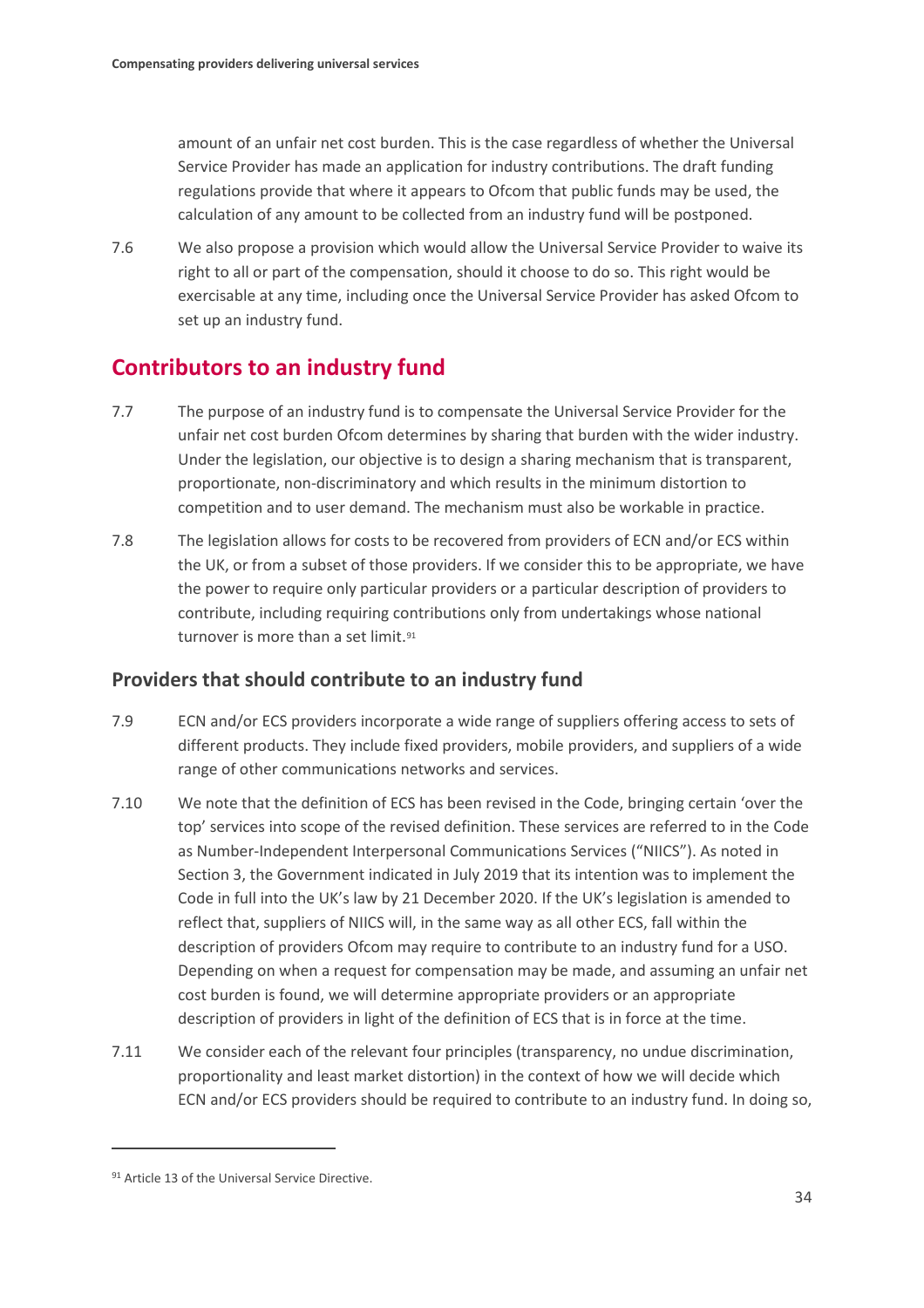we explain how these principles affect both the rules and procedures proposed in the draft funding regulations and the framework for making subsequent decisions under those regulations in respect of a particular net cost claim.

#### **Transparency**

- 7.12 Transparency encompasses a number of features which focus on ensuring that sufficient information relating to the sharing mechanism is provided, including our justification for the chosen approach and the evaluation of competing considerations.
- 7.13 Transparency will also require us to ensure that a sharing mechanism is easily understandable. This may point us against adopting a particular approach which could result in a complex system of deciding which providers should be included or excluded from an obligation to contribute.

#### **No undue discrimination**

- 7.14 When determining who should contribute to an industry fund, we need to be mindful of the need to avoid undue discrimination towards a contributor or a description of contributors.
- 7.15 This will require us to consider whether potential contributors, or potential descriptions of contributors, are similarly situated. When assessing whether potential contributors are similarly situated, it may be necessary for us to consider whether and, if so, the extent to which they are in competition with one another. We discuss this in more detail under the least market distortion heading.
- 7.16 However, there may be other relevant dimensions which we may need to consider when deciding which providers should contribute to an industry fund. For example, we note that the purpose of the USO framework is to secure that all consumers have access to the minimum set of communications services to ensure their full social and economic participation in society. Such interventions are therefore likely to bring benefits to the wider economy and to society as a whole. However, there may be particular types of USO interventions which could stand to deliver additional benefits to certain providers, certain descriptions of providers, or their customers. In such cases, it may be appropriate to consider whether the type and/or scale of those benefits may mean that those providers, or those descriptions of providers, are differently situated to other providers.
- 7.17 If we find, having identified the relevant factors to consider, that certain contributors or certain descriptions of contributors are similarly situated, we will need to ensure that they are given equality of treatment unless there are circumstances which objectively justify a difference in treatment. Equally, if potential contributors or potential descriptions of contributors are not similarly situated, we will need to take account of those differences when making our decisions.
- 7.18 These considerations will vary depending on the specifics of the USO intervention, the benefits that the USO delivers and on the market context. This part of the analysis therefore needs to be carried out on a case-by-case basis.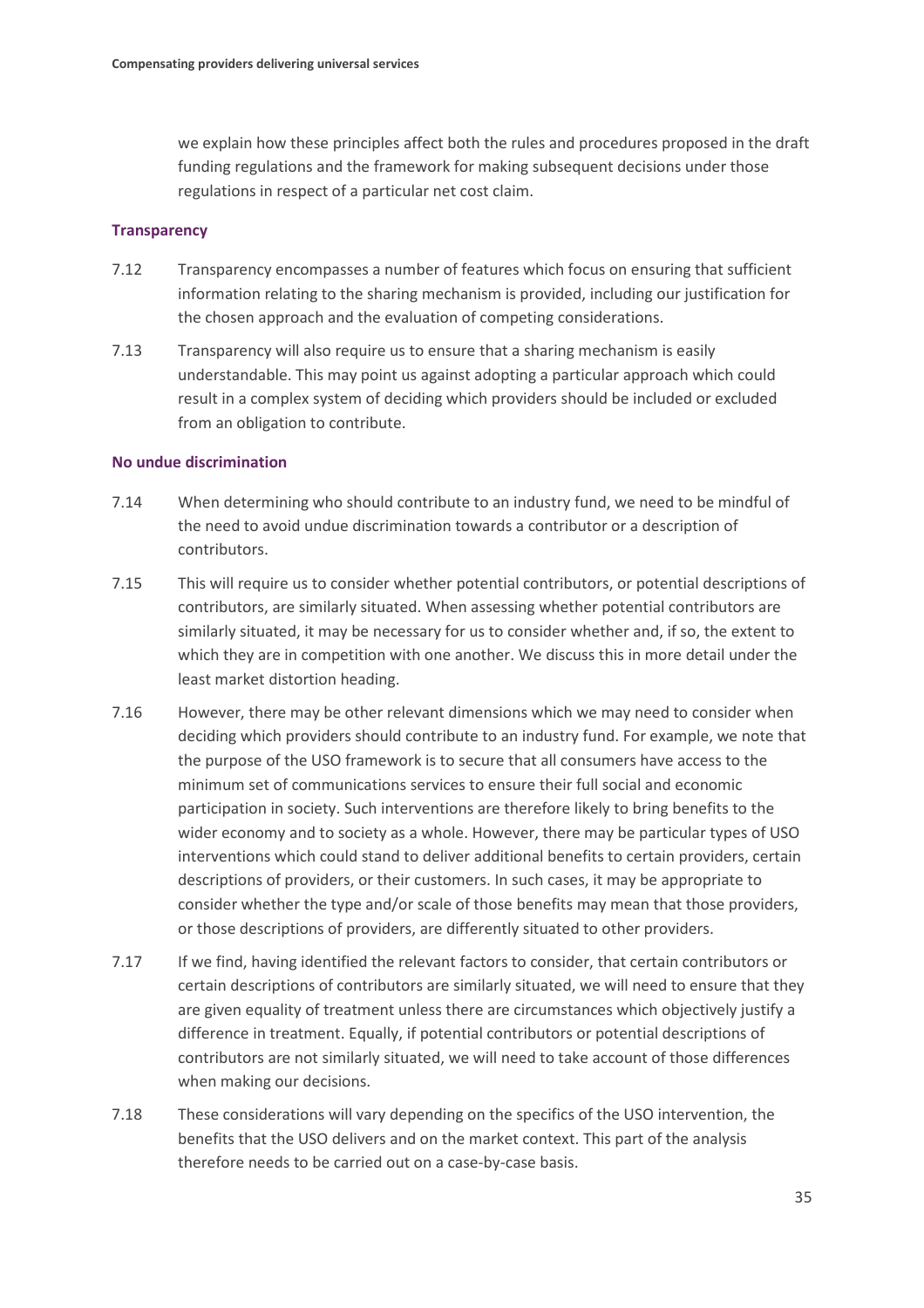#### **Proportionality**

- 7.19 Proportionality requires that the means used to achieve a given end must be no more than that which is appropriate and necessary to achieve that end. This means that our chosen approach should be fully justified and involve a consideration of possible alternatives.
- 7.20 In considering the proportionality of our decisions in a particular case, it will be important for us to explain what our objectives are in setting up an industry fund so that the proportionality of our proposals can be assessed against those objectives. In identifying relevant objectives in a particular case, we will always have regard to the overarching purpose of the universal service obligations which is to act as a safety net for the benefit of consumers, in order to prevent social and economic disadvantage. When establishing an industry fund, our starting point is that we will always seek to create a practical and fair system for meeting an unfair net cost burden, taking into account the administrative burden of establishing and operating an industry fund for Ofcom and the industry. There may be additional considerations which affect our overall objective in particular cases.

#### **Least market distortion**

 $\overline{a}$ 

7.21 As a sharing mechanism involves financial transfers between contributors and the Universal Service Provider, it has the potential to distort competition and user demand. The provisions of the Universal Service Directive require us to seek to minimise those distortions as far as possible.<sup>[92](#page-37-0)</sup>

#### *Avoiding distortion of competition*

- 7.22 If the USO results in an unfair net cost burden, this means that the direct and indirect benefits to the Universal Service Provider are not sufficient to cover the costs of providing the USO. This shortfall would, if left uncompensated, potentially risk putting the Universal Service Provider at a competitive disadvantage, whilst offering an advantage to the Universal Service Provider's competitors. It is therefore an important function of any industry fund to share an unfair burden of the USO with the Universal Service Provider's competitors.
- 7.23 In addition, when deciding on the set of contributors, it may be appropriate and relevant to consider whether, and if so the extent to which, an industry fund may create a competitive distortion. For example, this could be the case if one or more of the contributors to an industry fund is in competition with a provider that does not contribute to the fund. Such risks of competitive distortion will depend in any particular case on the size of an unfair net cost burden, the pool of contributors (and any non-contributors) and the extent of competition between them. All other things being equal, the risks of competitive distortion are likely to be more significant where the net cost is a larger sum, since the burden on individual contributors would be greater. Assuming the same level of

<span id="page-37-0"></span><sup>92</sup> See Part B of Annex IV of the Universal Service Directive which says: *"Because such a compensation involves financial transfers, Member States are to ensure that these are undertaken in an objective, transparent, non-discriminatory and proportionate manner. This means that the transfers result in the least distortion to competition and to user demand."*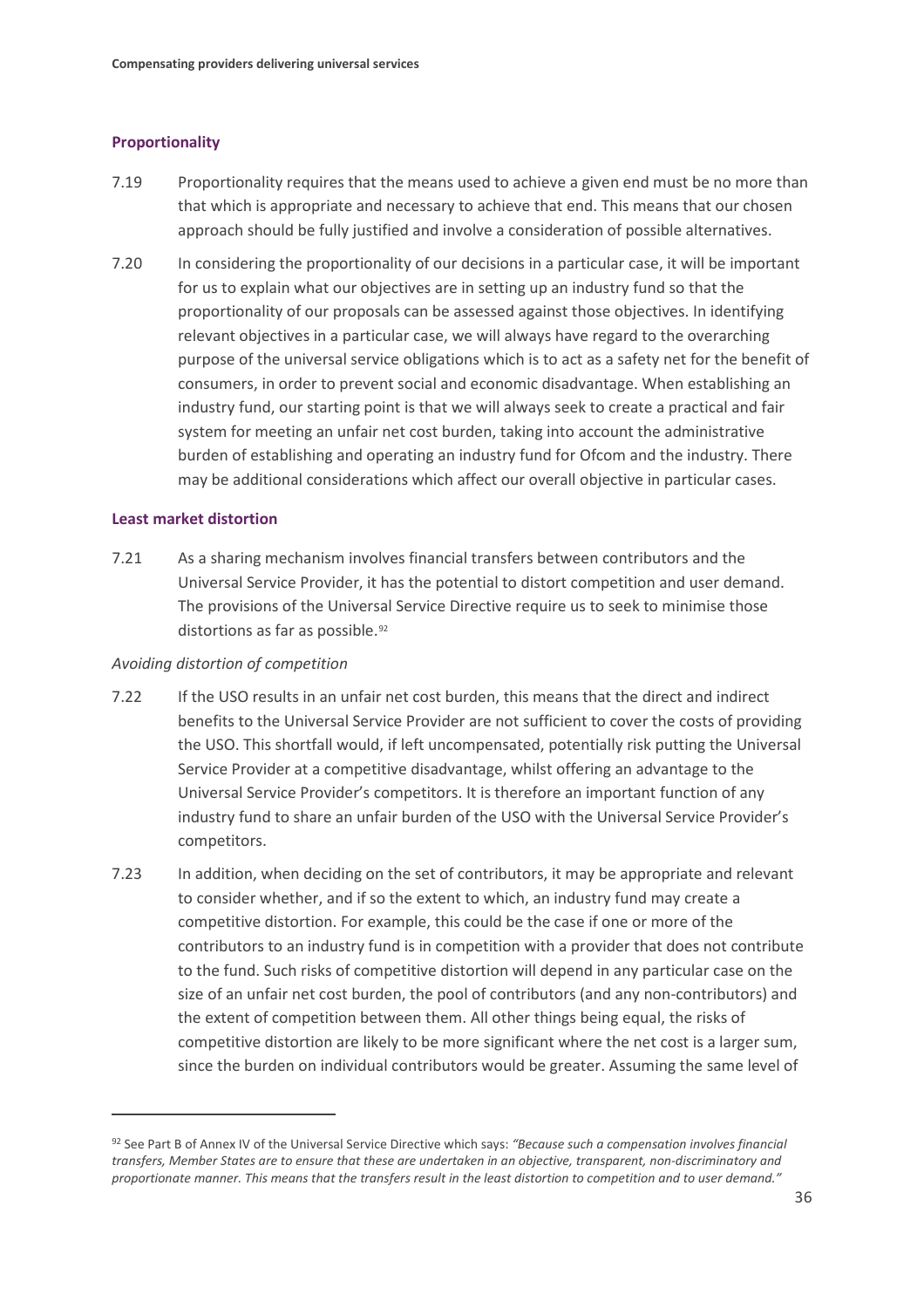unfair net cost burden, the risks are likely to diminish where the pool of contributors is wider, since each individual contributor would bear a smaller share of the overall net cost burden. Again, for a given level of unfair net cost burden, the risks of a competitive distortion will also diminish when the pool of contributors faces more limited competition from non-contributors.

7.24 The extent to which the USO and an industry fund may create competitive distortions depends in large on the size, scope and design of the USO and on the size of any unfair net cost burden that results. It will also depend on the extent and nature of competition between the Universal Service Provider and other firms over the expected duration of an industry fund, recognising that competition between firms can occur in a variety of different ways and can change over time. This part of the analysis therefore needs to be conducted on a case-by-case basis for each prospective industry fund.

#### *Avoiding distortion of user demand*

- 7.25 The legislation provides that the least market distortion principle means that contributions should be recovered in a way that, as far as possible, minimises the impact of the financial burden falling on end-users, for example by spreading contributions as widely as possible.
- 7.26 It is possible that the requirement to make contributions may cause contributors to increase their prices.[93](#page-38-0) Price increases may cause a distortion in user demand if consumers purchase smaller amounts of the products subject to a price rise. This may in turn cause consumers to consume a less optimal mix of products and/or to purchase fewer goods and services overall, both of which would reduce economic efficiency and consumer welfare. The scale of this distortion would depend on the size of any price increase and how sensitive consumers' decisions are to changes in price. The risk of a price impact and of the associated distortion in user demand will be greater, all other things being equal, where the amount of funding to be collected by an industry fund is larger.
- 7.27 In principle, the risk of these distortions may be reduced if we choose a wider set of contributors. A wider set of contributors increases the number of providers affected, but each provider bears a smaller burden, leading to a smaller potential for distortion in the prices of their services.
- 7.28 The above factors may therefore point towards a wider pool of contributors providing a wider set of services to spread the burden of an unfair net cost although the extent to which there is a risk of a distortion in user demand will vary from case to case depending on the size of the industry fund.

### **Turnover threshold**

 $\overline{a}$ 

7.29 We will also need to weigh up and balance the four principles when deciding what an appropriate turnover threshold would be in a particular case. Some of the considerations set out above will also be relevant to our choice of turnover threshold. In practice, we will

<span id="page-38-0"></span><sup>93</sup> Whether they do so in practice is difficult to predict and will depend on the specifics of the sharing mechanism and the markets in which contributors operate.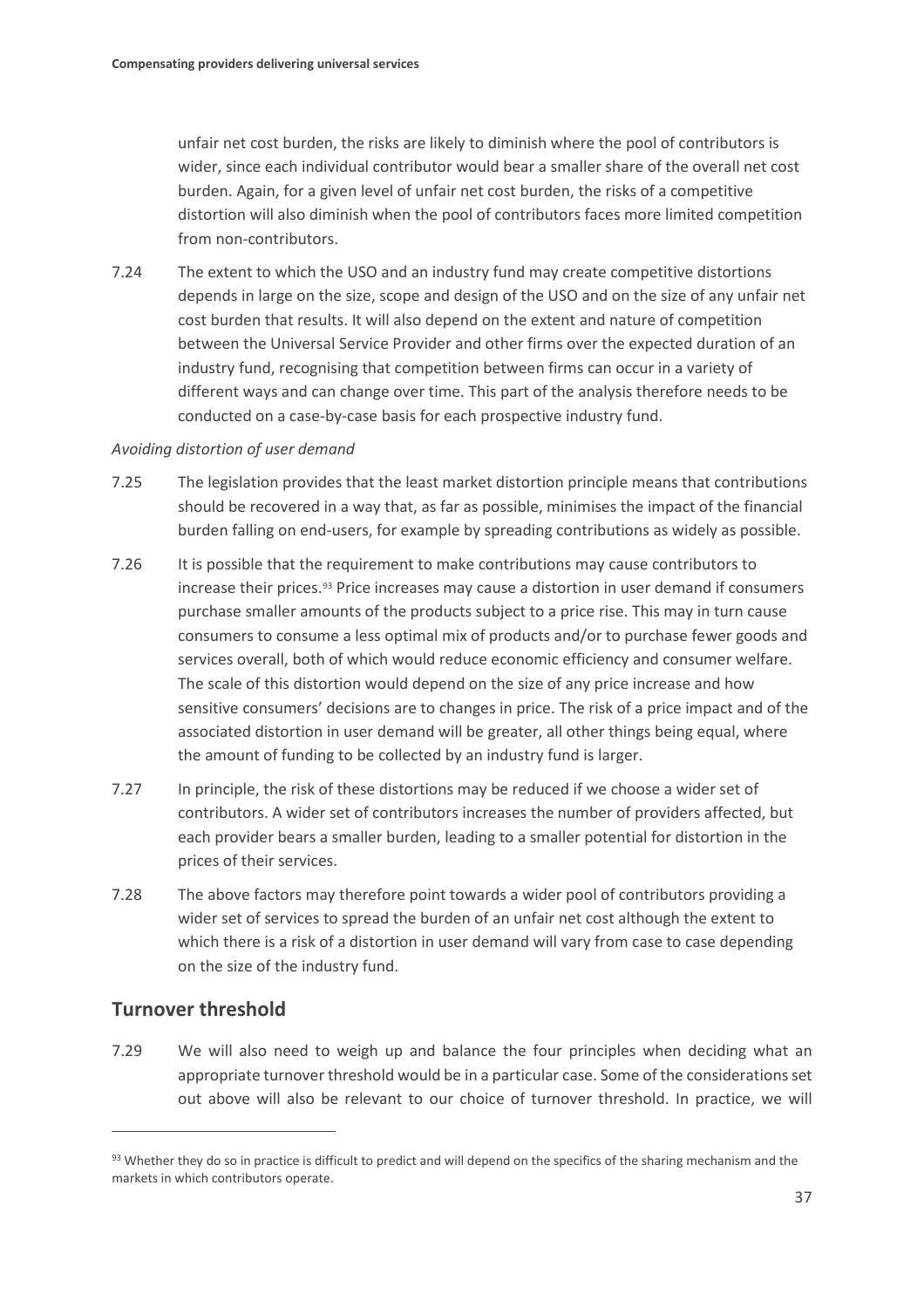choose the combination of provider description and turnover threshold that we consider best reflects the four principles outlined above.

- 7.30 For example, requiring contributions from small firms, that have not yet achieved a significant market presence, has the potential to inhibit entry into markets and this can distort competition in the longer term. This distortion can be avoided by exempting such providers. To determine the appropriate threshold we will need to balance the effect of the threshold on competition in the longer term with the impact that excluding smaller competitors has on the remaining contributors.[94](#page-39-0)
- 7.31 In addition, it would be relevant to take into account proportionality when setting the turnover threshold. A threshold at a low level will share the burden of the USO more widely, reducing the burden on each individual contributor. However, this may also lead to a large number of contributors making small financial contributions to an industry fund. The burden associated with obtaining these small financial contributions might not be proportionate to the benefit achieved by reducing contributions from other providers.
- 7.32 Where we decide that setting a particular turnover threshold is appropriate, we will always need to consider whether imposing such a threshold may lead to similar providers being treated differently and, if so, whether there is a sufficiently strong justification for the different treatment.
- 7.33 These judgements will depend on the specific characteristics of the USO and the relevant facts that apply at the time we make this decision. We do not therefore think that it would be appropriate to specify a particular threshold in the funding regulations and will determine the threshold on a case-by-case basis.[95](#page-39-1)

## **Summary of our proposed approach**

- 7.34 There is no hierarchy between the four principles of transparency, no undue discrimination, proportionality and least market distortion. In some cases, they might point in different directions or have overlapping considerations. When making decisions we must therefore look at all of the principles and how they interrelate, giving such weight as we consider appropriate to each of the relevant factors. Determining the weight that should be given to each principle will therefore need to be carried out on a case-by-case basis, taking into consideration the relevant factors as they apply at the time and given the specific characteristics of the USO.
- 7.35 In light of this, we do not think that it would be appropriate for us to specify a particular set of contributors in the funding regulations. However, we do specify that our decisions concerning the assessment of contributions should be made having regard to the principles of transparency, least market distortion, no undue discrimination and proportionality.<sup>[96](#page-39-2)</sup>

<span id="page-39-0"></span><sup>94</sup> As noted above, exempting some providers that are in competition with each other can also lead to a competitive distortion.

<span id="page-39-1"></span><sup>95</sup> Draft funding regulation 11(b).

<span id="page-39-2"></span><sup>96</sup> Draft funding regulation 14. This requirement is also proposed to apply to decisions concerning the collection and distribution of contributions.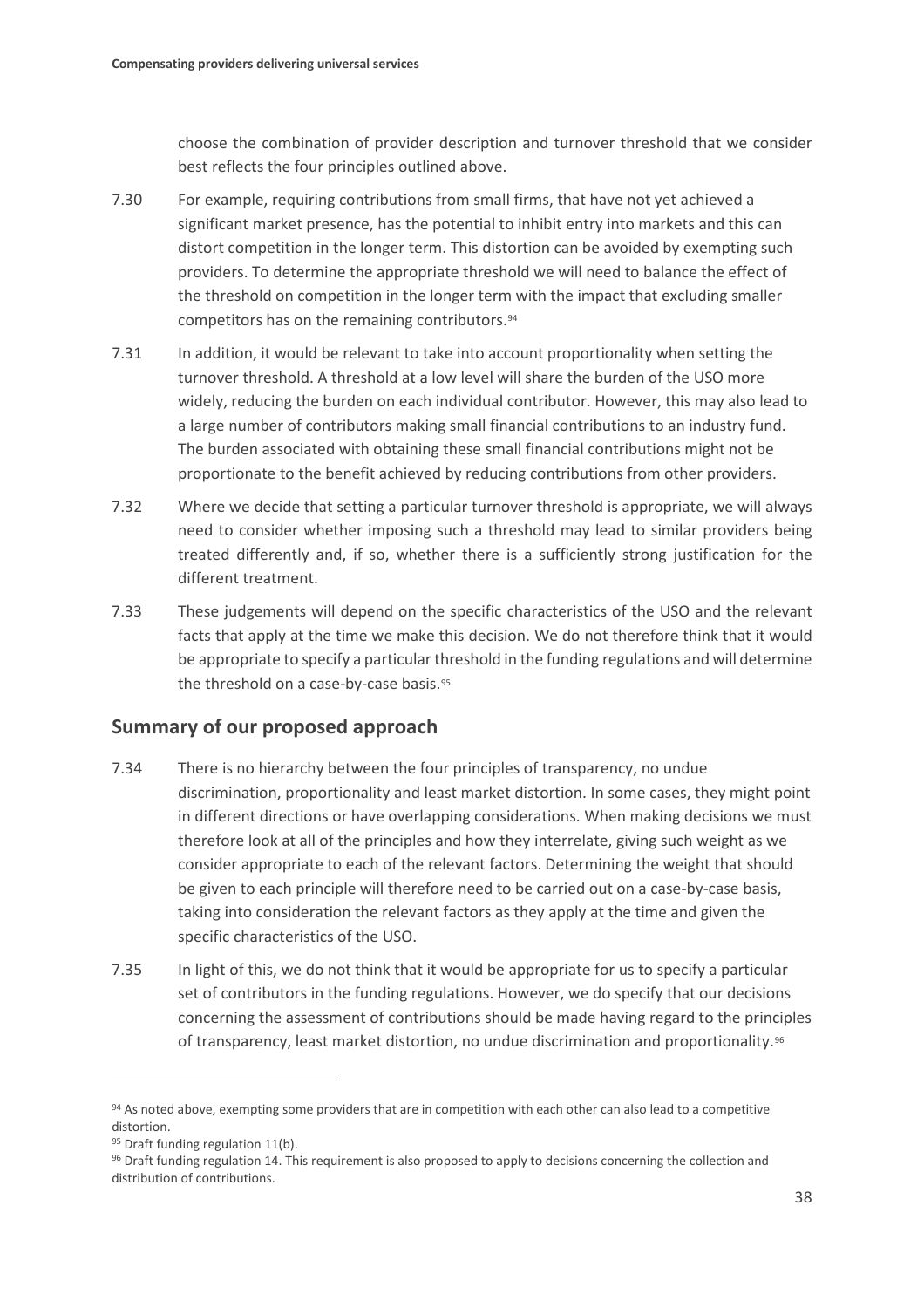- 7.36 There are also a number of ways in which we are seeking to ensure that our approach to making the funding regulations, as well as subsequent decisions under those regulations, is appropriate in light of the principles specified in the legislation.
	- a) First, we are consulting on the proposed rules and procedures for deciding which providers should contribute and will ensure that our decisions on what rules and procedures should be included in the final funding regulations reflect stakeholders' comments as appropriate.
	- b) Second, in each particular case we propose to set out the contributors to any industry fund and our reasons why we believe that those entities should be contributors in our draft determination. As set out in Section 4, we will consult on that determination and take stakeholder responses into account before issuing our determination.
- 7.37 We consider that this approach allows us to select contributors in a way which we consider reflects the principles specified in the legislation and any comments from providers who are likely to be affected by a determination under the funding regulations.

## **Calculation of contributions**

- 7.38 The legislation requires that contributions are collected in a transparent and neutral way which avoids the danger of double imposition of contributions falling on both the outputs and the inputs of undertakings.<sup>[97](#page-40-0)</sup>
- 7.39 In considering what an appropriate approach to calculating contributions should be, we recognise that Ofcom uses relevant turnover<sup>[98](#page-40-1)</sup> as the basis of calculating contributions to its administrative costs ("administrative levy"). This represents the turnover generated by undertakings when providing networks and services in the UK, which includes both revenue from the wholesale supply of such services and the retail supply of those services to end-users. If we were to follow the same approach to calculate contributions in the context of the USO, this relevant turnover approach would impose contributions both on the inputs and the outputs of undertakings that purchase networks and services from other providers in the UK. We do not therefore consider that it would be appropriate to use this as the basis for calculating contributions for a sharing mechanism for a USO in light of the requirements contained in the legislation.<sup>[99](#page-40-2)</sup>
- 7.40 We consider that using net relevant turnover would be a more appropriate approach. As we explain in Annex 7, net turnover allows undertakings to deduct payments from their relevant turnover where those payments will form the basis of a contribution to an industry fund by another contributor. This avoids the possibility of contributions falling on both the outputs and the inputs of an undertaking because the turnover associated with those inputs is deducted.

<span id="page-40-0"></span><sup>97</sup> Annex IV of the Universal Service Directive.

<span id="page-40-2"></span><span id="page-40-1"></span><sup>&</sup>lt;sup>98</sup> Ofcom[,](https://www.ofcom.org.uk/__data/assets/pdf_file/0019/51058/charging_principles.pdf) February 2005. *Statement of Charging Principles*, page 9.<br><sup>99</sup> As set out in Section 3, the legislation requires that contributions are collected in a transparent and neutral way which avoids the risk of the double imposition of contributions falling on both outputs and inputs of undertakings.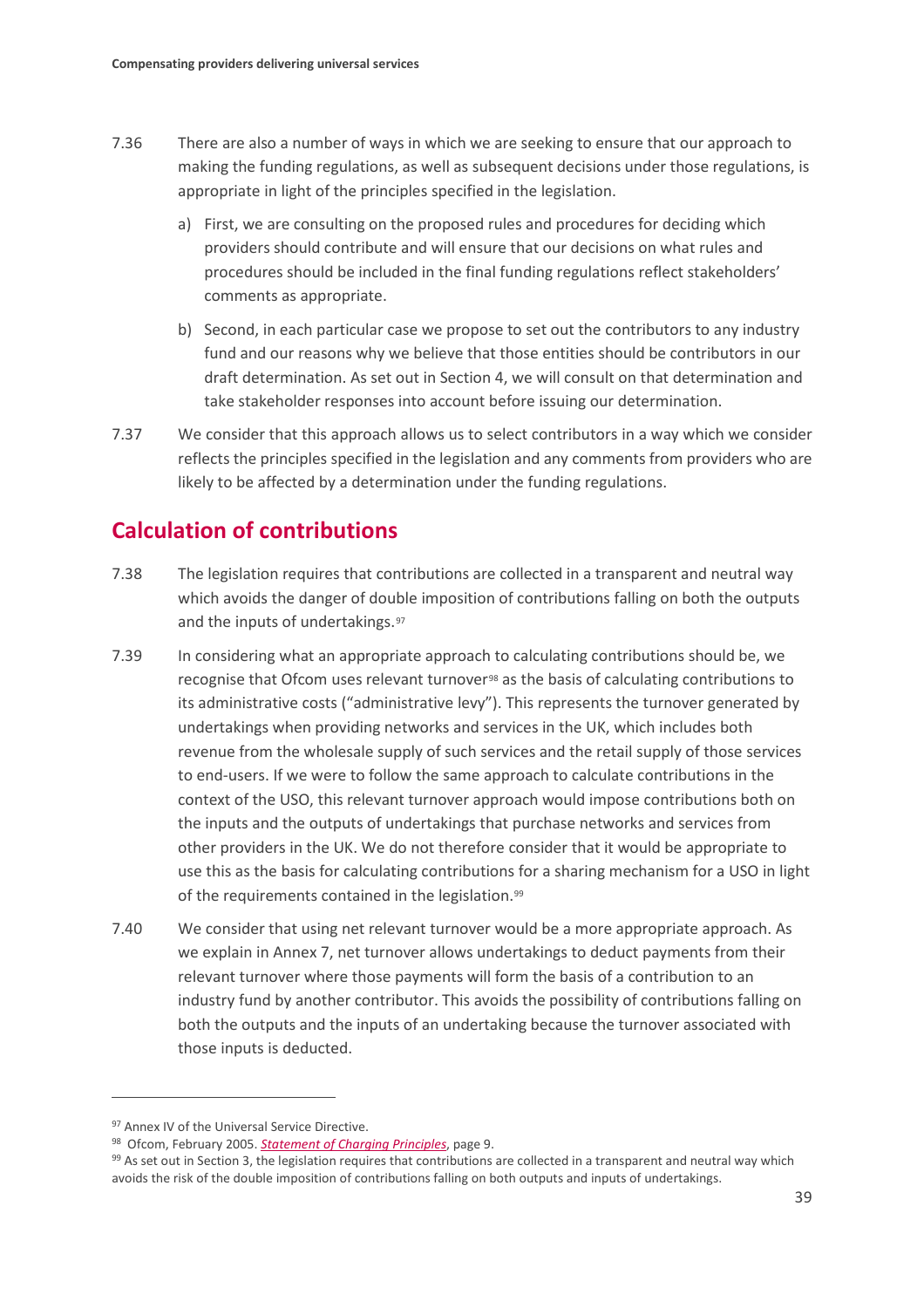- 7.41 Net relevant turnover is based on relevant turnover, which we already collect and verify as part of our administrative levy. This approach therefore has practical benefits both for Ofcom and for contributors. We therefore propose to use net relevant turnover as the basis for the calculation of the payments.
- 7.42 The share of an unfair net cost paid by a particular contributor would therefore correspond to that undertaking's net relevant turnover as a proportion of the net relevant turnover of all industry fund contributors. The draft funding regulations provide for a possibility of more than one description of contributors. Where this is the case, we may also take account of any specific characteristics of a particular description of contributors in determining the proportion that contributors should pay to an industry fund.[100](#page-41-0)

## **Summary of draft funding regulations**

- 7.43 In summary, the draft funding regulations set out the following procedures for establishing an industry fund:
	- a) Ofcom will establish an industry fund to compensate the Universal Service Provider if the following conditions are satisfied:
		- i) Ofcom determines that there is an unfair net cost burden;
		- ii) the Universal Service Provider makes an application for industry contributions;
		- iii) the Universal Service Provider has not waived its right to all or part of the compensation; and
		- iv) if the unfair net cost burden will not be financed by public funds.
	- b) Ofcom will determine particular communications providers, or a particular description of them, who will contribute to an industry fund and can require contributions only from undertakings whose turnover is more than the limit we specify in our determination. In making those determinations, Ofcom must have regard to the principles of transparency, least market distortion, no undue discrimination and proportionality.
	- c) Ofcom will publish its proposals and will specify the period within which representations about Ofcom's proposals may be made by those likely to be interested or affected by it. Any such period must be not shorter than one month.
	- d) Once Ofcom considers these representations, it will publish its determination setting out the total amount to be compensated, identifying contributors to an industry fund and the proportions in which particular contributors, or particular descriptions of them, will be required to contribute.

<span id="page-41-0"></span><sup>100</sup> See draft funding regulation 12.2.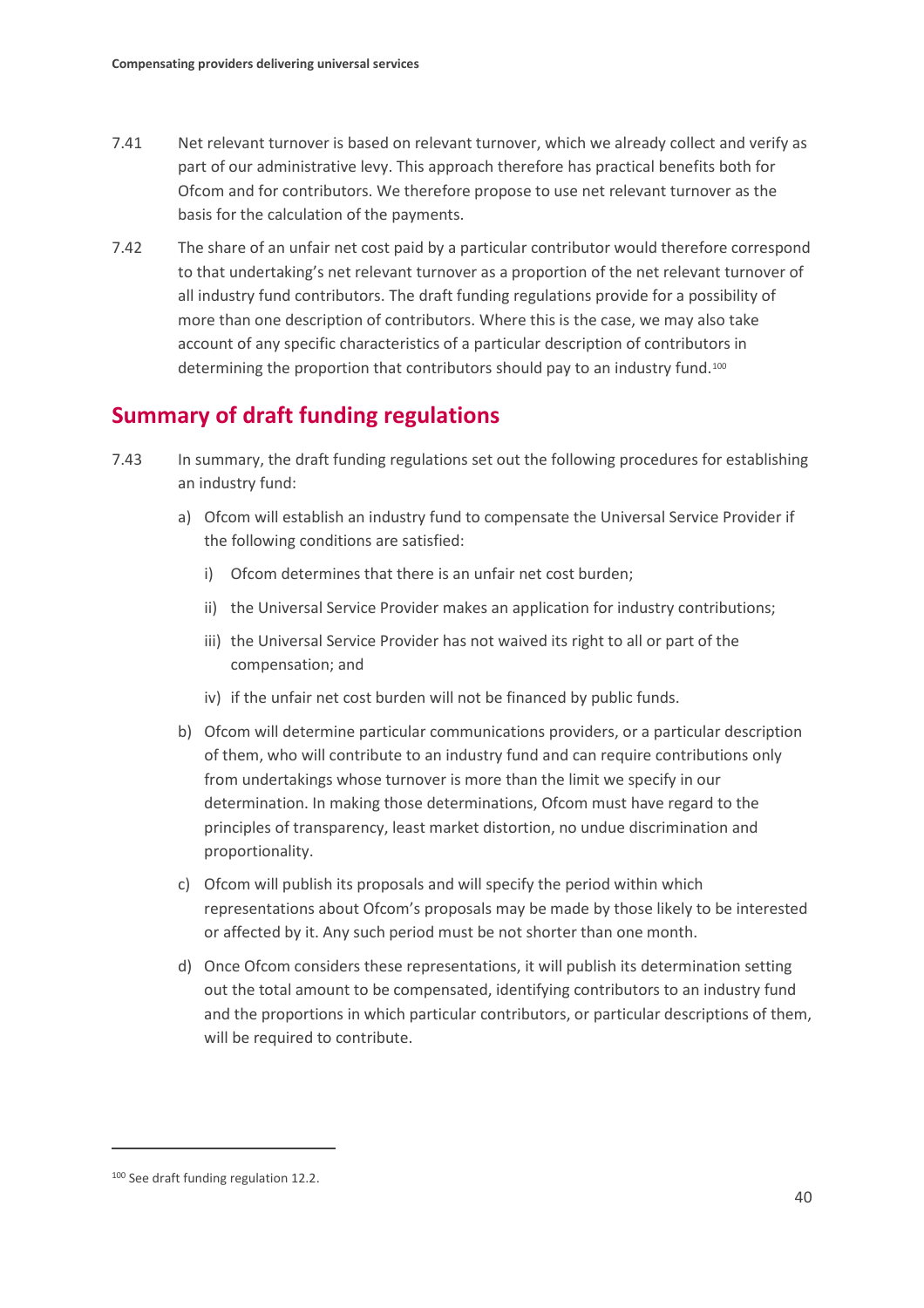**Question 7:** Do you agree with our proposed approach to determining whether an industry fund should be set up?

**Question 8:** Do you agree with our proposed approach to determining which providers will contribute to any industry fund?

**Question 9:** Do you agree with our proposed approach on calculating contributions from fund contributors?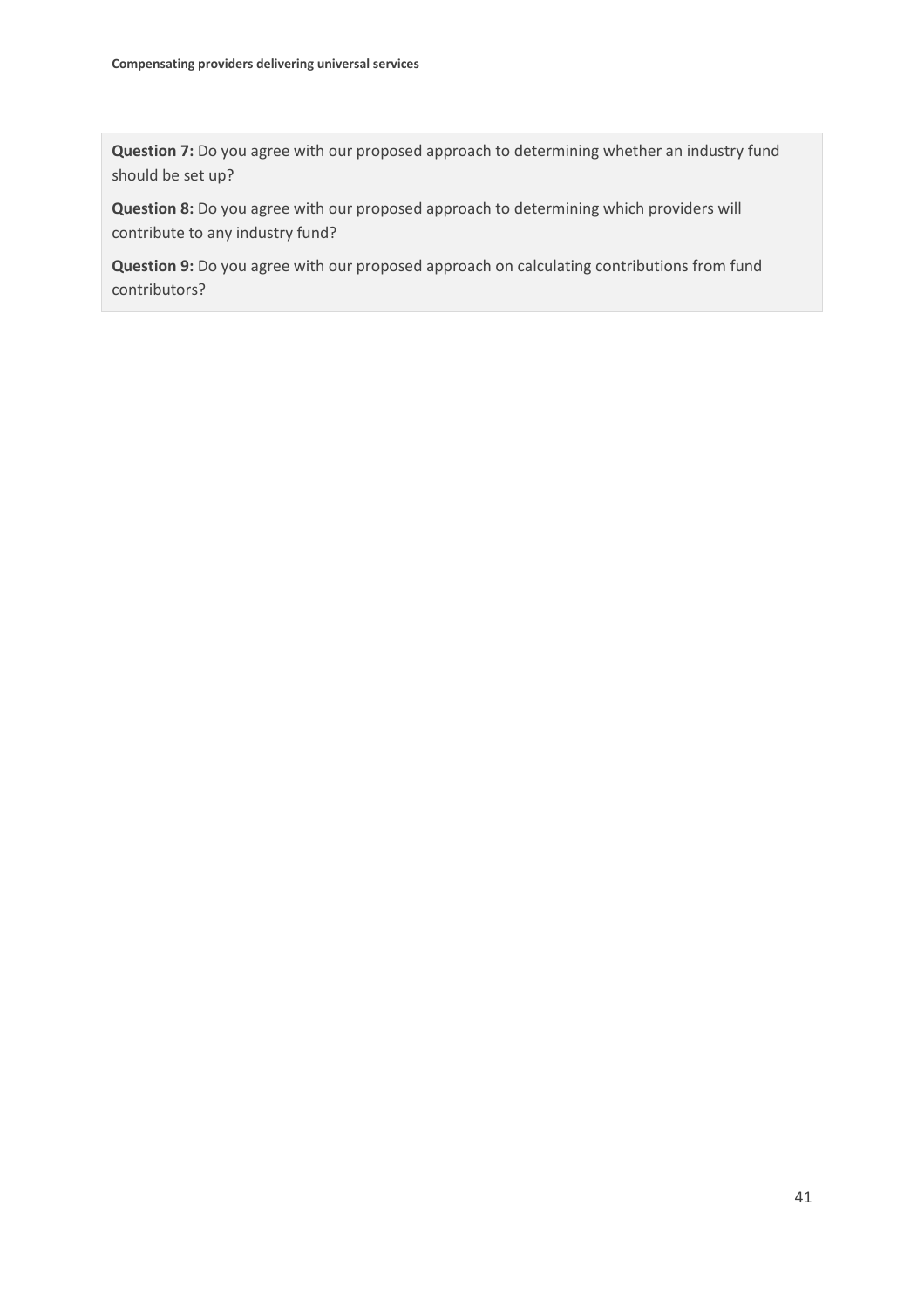# <span id="page-43-0"></span>8. Procedures for the collection and distribution of funds

- 8.1 In this section we set out our proposals for the process by which we would collect funds from industry and compensate the Universal Service Provider, if we find that there is an unfair net cost burden and have determined that there should be an industry fund.
- 8.2 The draft funding regulations set out the proposed way in which Ofcom would collect contributions from those communications providers it determines should contribute to an industry fund and when those contributions would be distributed to the Universal Service Provider. The draft funding regulations also set out the steps that Ofcom may take in the event that contributors fail to make payment of the sums due to an industry fund.

# **Collecting contributions to an industry fund**

## **Collecting and verifying turnover data**

- 8.3 The draft funding regulations specify that a contributor to an industry fund would pay a portion of an unfair net cost. Their individual contribution would be related to their net relevant turnover.<sup>[101](#page-43-1)</sup> Net relevant turnover is the turnover that an undertaking generates from ECN and ECS within the UK, less any payments it makes to other undertakings for such services.<sup>102</sup> As we do not currently collect net relevant turnover information from providers, we would need to collect this information to enable us to calculate providers' respective contributions.
- 8.4 Given that calculating net relevant turnover would impose an administrative burden on providers, we consider that it would be disproportionate to collect this information routinely, for example annually alongside relevant turnover information collected for calculating the administrative levy. We therefore propose to collect this only where we are assessing an application for compensation, at the point we require the information.
- 8.5 To help providers ensure that they submit the correct information, we plan to issue guidance setting out a definition of net relevant turnover. Our draft guidance can be found in Annex 7. As we currently collect relevant turnover information for the administrative levy based on the calendar year, we plan to take the same approach for net relevant turnover to minimise the administrative burden on providers.
- 8.6 As the net relevant turnover figures we collect from providers would inform our calculation of individual contributions, we propose to take steps to verify this information and ensure its accuracy.

<span id="page-43-1"></span><sup>101</sup> Our reasoning for this is explained in Section 7.

<span id="page-43-2"></span><sup>102</sup> See Annex 7.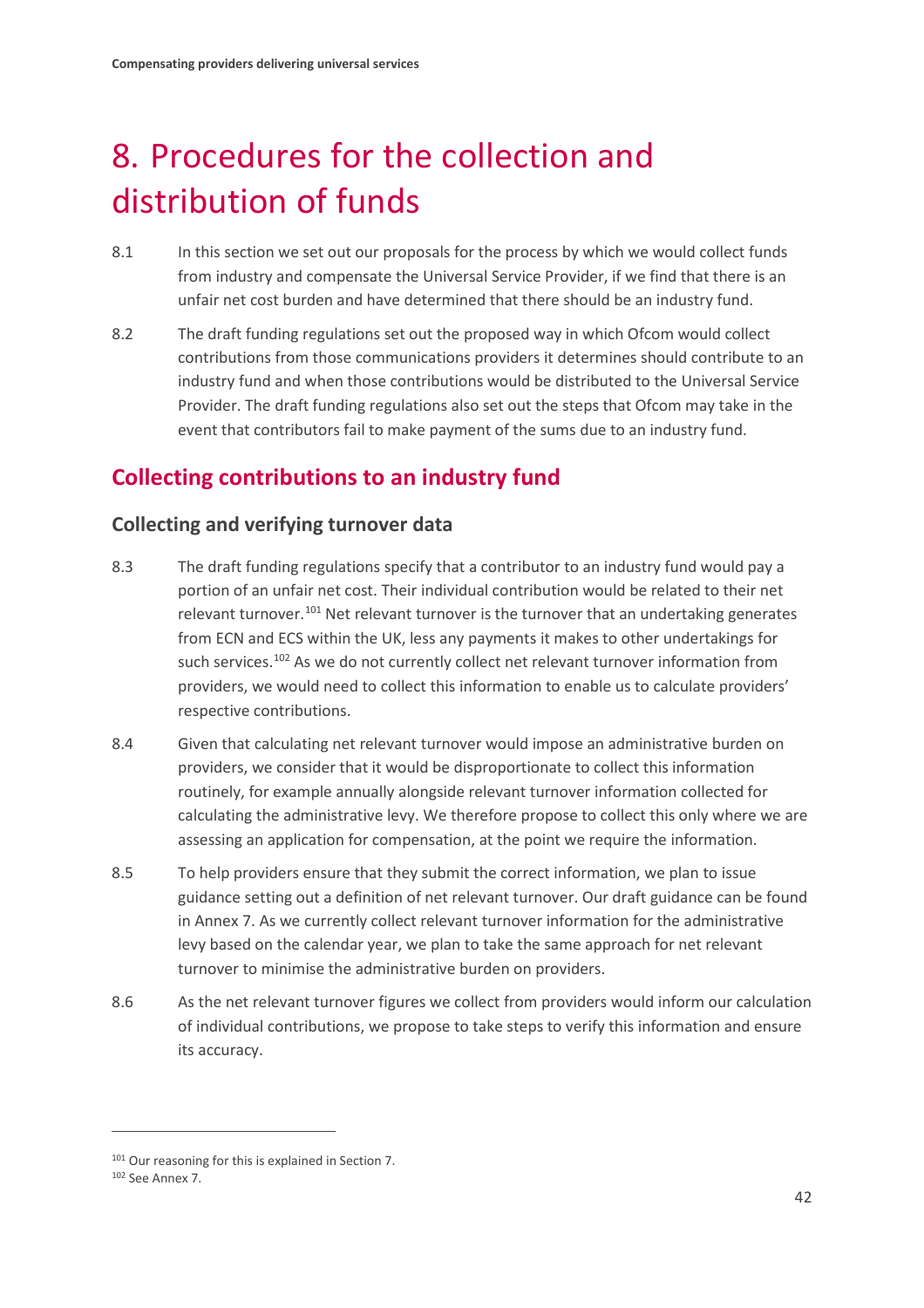- 8.7 We plan to use relevant turnover information that we collect annually for the administrative levy as the basis for verifying net relevant turnover information. In respect of the administrative levy, we currently verify the relevant turnover information for certain communications providers each year, which involves the following checks:
	- a) Requesting an extract from providers' internal records showing a reconciliation between the turnover reported in its statutory accounts and relevant turnover submitted to Ofcom.
	- b) Ensuring the income streams excluded as non-relevant are appropriate and in line with the *Statement of Charging Principles*.[103](#page-44-0)
	- c) Asking providers to explain any material movement in their year-on-year relevant and non-relevant turnover.
- 8.8 We may carry out additional verification work on the net relevant turnover information as we find necessary and proportionate, considering the size of an unfair net cost burden. This may mean collecting additional information from providers and we would seek this as required.
- 8.9 Once we have established the group of contributors, we propose to calculate industry fund contributions with reference to the verified net relevant turnover information. Any errors in the net relevant turnover information submitted by providers could result in the need to re-calculate invoices, which would be complicated and introduces uncertainty for industry fund contributors. It is therefore important that providers supply us with the correct information in the first instance. We would collect net relevant turnover information using our powers under section 135 of the Act, which gives us the right to take appropriate enforcement action against any provider who submits incorrect information.

### **Invoicing contributors**

- 8.10 The draft funding regulations specify that Ofcom would send an invoice to each entity required to contribute to an industry fund apart from the Universal Service Provider.[104](#page-44-1) Where the Universal Service Provider is required to share a proportion of an unfair net cost burden, we would deduct the Universal Service Provider's contribution from an unfair net cost and then invoice the other contributors to recover the residual amount.
- 8.11 The invoice would explain when and how the sums due should be paid by a contributor. The draft funding regulations state that a contributor must pay the contribution in the manner specified in the invoice and by the deadline set out in the invoice.<sup>[105](#page-44-2)</sup> We would issue invoices after publication of our determination and give sufficient notice to contributors on the specific amount they would be required to pay. Payment must be made within the time period specified in the invoice.

<span id="page-44-0"></span><sup>103</sup> Ofcom, February 2005. *[Statement of Charging Principles.](https://www.ofcom.org.uk/__data/assets/pdf_file/0019/51058/charging_principles.pdf)*

<span id="page-44-1"></span><sup>104</sup> Draft funding regulation 16(1).

<span id="page-44-2"></span><sup>105</sup> Draft funding regulation 16(2).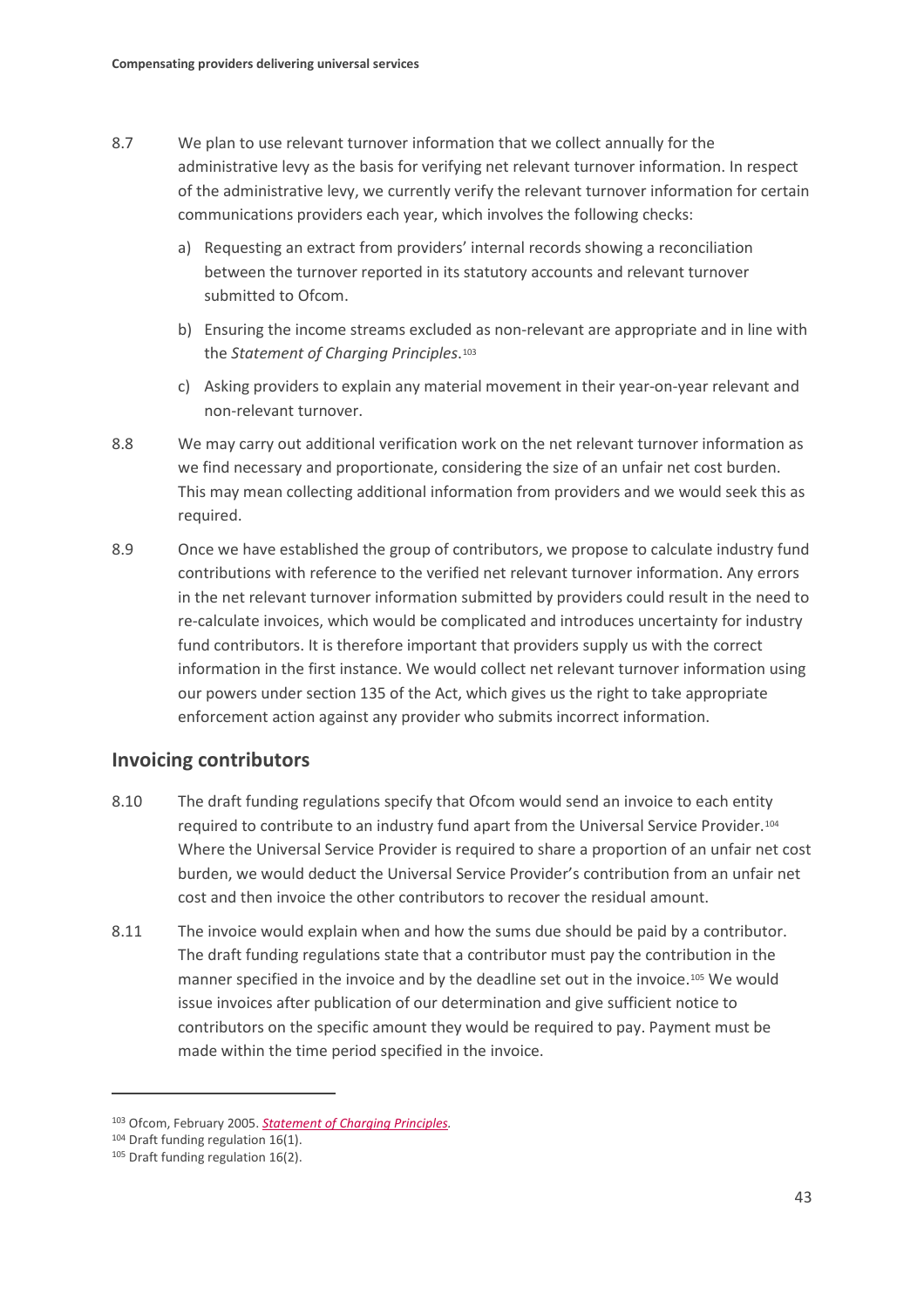- 8.12 The draft funding regulations also provide that in setting out the proportion of an unfair net cost to be paid by a particular contributor in a determination, Ofcom should specify:
	- a) on what date payment to the Universal Service Provider is envisaged to take place ("the relevant date");<sup>[106](#page-45-0)</sup> and
	- b) the percentage by which that amount of an unfair net cost will increase after the relevant date; for example, if an instalment plan is offered by Ofcom and elected by a contributor, or where payment is late (i.e. payment is made after the relevant date which is set out in an invoice).<sup>[107](#page-45-1)</sup>
- 8.13 A determination on the level of an unfair net cost would involve a decision on the relevant period covered, which takes into account the date on which compensation is paid. To ensure the Universal Service Provider is not disadvantaged for any significant period between that determination and the payment from the fund, we anticipate specifying the percentage by which the amount of an unfair net cost would increase if there was any delay in payment beyond the date on which it was envisaged that payment would be made. We would set out that percentage in each case in our determination.
- 8.14 The draft funding regulations also provide that Ofcom may permit a contributor to pay the invoice in instalments.[108](#page-45-2) We may allow for payment by instalments where this is appropriate in light of the amount charged and in line with the principle of proportionality. In such case, the overall amount of an unfair burden payable by that contributor would also increase if it chooses this payment method.
- 8.15 To ensure no undue discrimination between providers, this option would be available to all contributors where the amount due is over a specified level. We would set out whether payment by instalment would be an option, and the relevant terms, in our determination. Where we make this option available, contributors can either pay as a lump sum or choose to pay by instalments.

# **Process by which we would compensate the Universal Service Provider**

8.16 Where we are in receipt of industry fund contributions, we propose to transfer these contributions to the Universal Service Provider once per month, unless, in our opinion, it would be inappropriate to do so.<sup>[109](#page-45-3)</sup> The amount paid would comprise of all the industry fund contributions we have received in the previous month and any additional amounts due and collected in respect of payment of contributions after the relevant date as specified by Ofcom. This approach would ensure that a Universal Service Provider is compensated in a timely manner and avoids unnecessary delay while permitting us to

<span id="page-45-0"></span><sup>106</sup> The relevant date is described in the draft funding regulation as the assumed date.

<span id="page-45-1"></span><sup>107</sup> Draft funding regulation 13(6).

<span id="page-45-2"></span><sup>108</sup> Draft funding regulation 16(3).

<span id="page-45-3"></span><sup>109</sup> Draft funding regulation 17.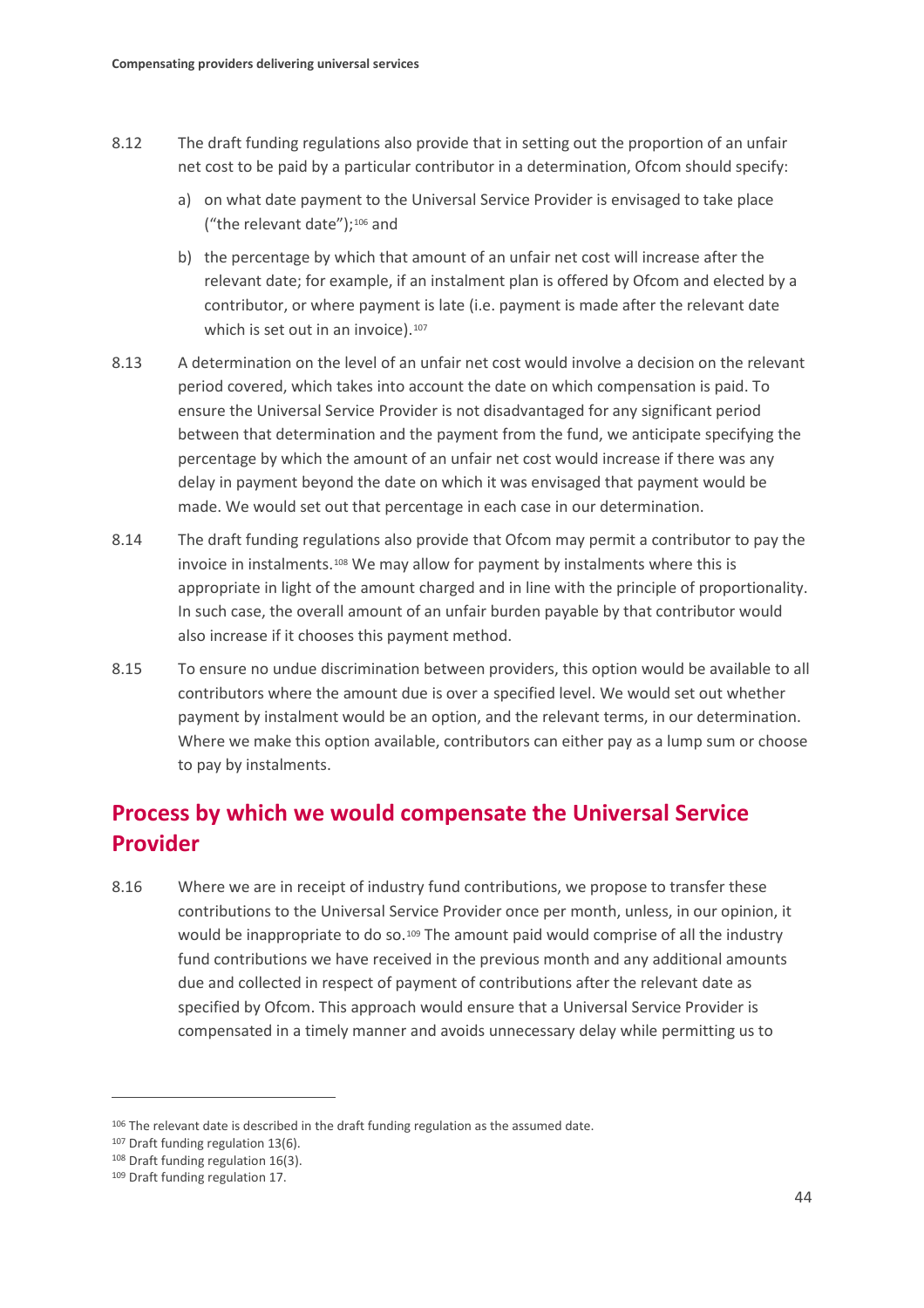adopt a different approach if the default option would, in particular circumstances, be inappropriate.

- 8.17 Under the Universal Service Directive, Ofcom has a role in ensuring that a Universal Service Provider is compensated in full for the amount of the net cost which Ofcom has found to be unfair. The draft funding regulations therefore provide a mechanism for dealing with any unpaid contributions.
- 8.18 As with all stakeholders regulated by Ofcom, we would expect contributors to an industry fund to meet their obligation to pay by the given deadline. If there is delay in payment, the provider in question must promptly explain the reasons for the delay. We propose in the draft funding regulations that where an invoice remains unpaid after the deadline for payment specified in the invoice, Ofcom would be able to recover this as a civil debt.[110](#page-46-0) We intend to take reasonable and proportionate steps to recover unpaid contributions to meet our duty to ensure the Universal Service Provider is fully compensated, which may include pursuing unpaid contributions through the Courts.
- 8.19 Having taken reasonable steps to recover unpaid contributions, the draft funding regulations include a 'backstop' option which enables Ofcom to re-distribute unpaid contributions in certain circumstances amongst the contributors, or a sub-set of them as we deem appropriate.<sup>[111](#page-46-1)</sup> We consider that this strikes the right balance between taking sufficient steps to recover monies from those who should pay them and ensuring that the Universal Service Provider is compensated fully and in a timely manner. The draft funding regulations provide for this option after a period of at least six months from the deadline for payment has elapsed, which we consider would allow sufficient time for us to take steps to recover any unpaid contributions.
- 8.20 The draft funding regulations also provide that the Universal Service Provider may waive its right to receive sums it would otherwise be entitled to and sets out the way in which this can be done.[112](#page-46-2) It would be up to the Universal Service Provider to decide whether, in any given circumstances, it is prepared to do so.
- 8.21 Finally, the draft funding regulations specify that where we determine that it would not be appropriate to take further steps to collect and distribute contributions and publish a notification to that effect, the scheme set up to collect industry contributions towards a particular unfair burden would effectively be closed. At this point the draft funding regulations specify that while Ofcom may transfer any contributions it receives to the Universal Service Provider, it cannot take further steps to secure the payment of those contributions and cannot exercise the 'backstop' option referred to above. In our view, it is necessary, in the interests of certainty, that the funding regulations contain a mechanism

<span id="page-46-0"></span><sup>110</sup> Draft funding regulation 16(4).

<span id="page-46-1"></span><sup>111</sup> Draft funding regulation 18(2).

<span id="page-46-2"></span><sup>112</sup> Draft funding regulation 19.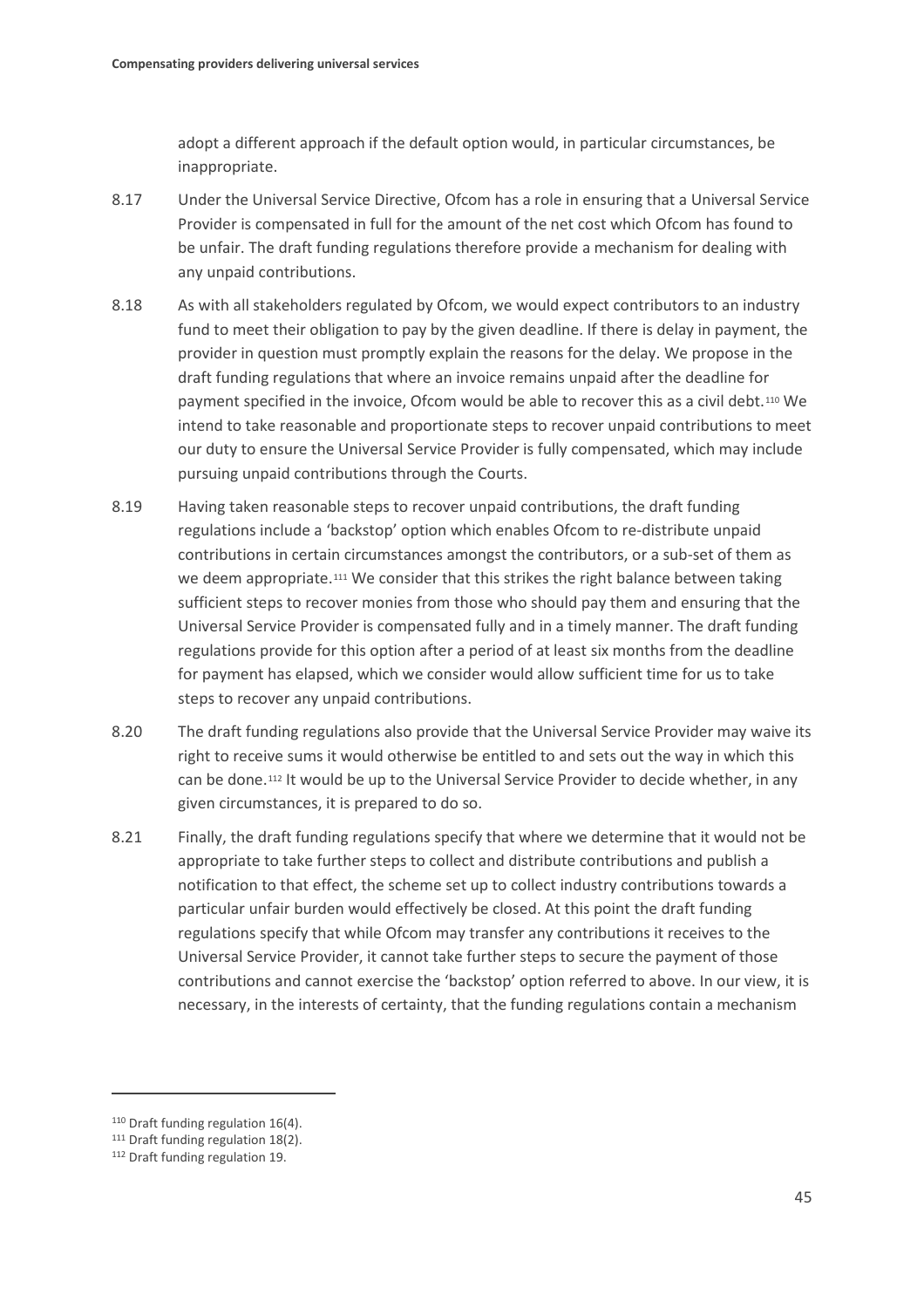for bringing a particular funding process to a close where in our view it would be appropriate to do so.<sup>[113](#page-47-0)</sup>

## **Industry fund annual report**

8.22 As we explain in Section 3, where an industry fund is established, the Act<sup>[114](#page-47-1)</sup> requires Ofcom to prepare an annual report on the functioning of the fund. This must include details of any determination we make regarding the cost of providing the USO during the reporting period, as well as market benefits accrued by the Universal Service Provider and contributions to a fund. We would publish relevant information each year to meet this requirement.

## **Summary of draft funding regulations**

- 8.23 We summarise below the process set out in the draft funding regulations for the collection of contributions from industry, and subsequent distribution to the Universal Service Provider. We consider this will provide a sufficient level of detail for the Universal Service Provider and contributors on how the process would operate, while retaining the flexibility to ensure our approach is proportionate to the size of any unfair net cost claim.
- 8.24 The draft funding regulations are summarised below.
	- a) When making determinations concerning the collection and distribution of contributions, we must have regard to the principles of transparency, least market distortion, no undue discrimination and proportionality.
	- b) We shall send an invoice to each contributor save for the Universal Service Provider. Providers who receive this invoice shall pay the contribution prescribed in the invoice in the manner and by the deadline specified in the invoice.
	- c) Contributors may be permitted to pay the invoice in instalments; we would specify the percentage by which the amount of an unfair net cost will increase if a contributor opts for this method of payment.
	- d) The percentage by which the amount of an unfair net cost will also increase if payment of contributions occurs after the relevant date as specified by Ofcom (i.e. the deadline specified in the invoice, at the percentage specified in the invoice).
	- e) If a contributor does not pay an invoice after the deadline for payment specified in the invoice, the amount specified in the invoice and any additional amounts in respect of payment of contributions after the relevant date as specified by Ofcom shall be recoverable by us as a debt due from the contributor obliged to pay it.
	- f) We would transfer the amounts received from contributors to the Universal Service Provider once per month unless, in our opinion, it would be inappropriate to do so.

<span id="page-47-0"></span><sup>113</sup> Draft funding regulation 20.

<span id="page-47-1"></span><sup>114</sup> Section 72(2) of the Act.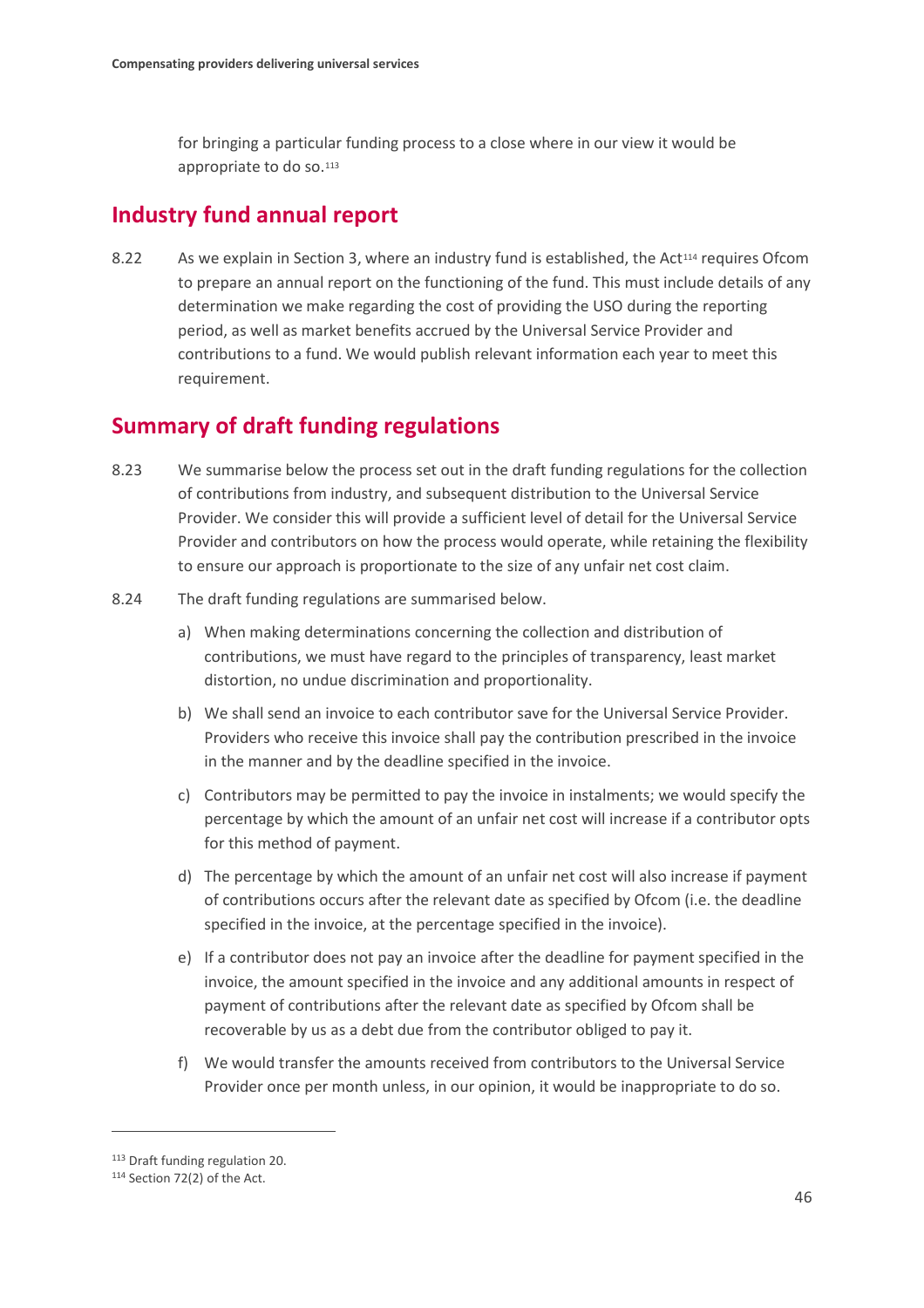- g) If contributors have not paid their contribution by the deadline, a period of at least six months from the deadline for payment has elapsed, the Universal Service Provider has not waived the remaining amount due, and no public funds have been committed to compensating the Universal Service Provider for this sum, we may require additional contributions from the contributors, or such sub-set of them as we deem appropriate.
- h) The Universal Service Provider may waive its entitlement to all or part of the amount to be compensated by sending a notice to us.
- i) Where we determine that it would not be appropriate to take further steps to collect and distribute contributions and publish a notification to that effect, the scheme set up to collect industry contributions towards a particular unfair burden would effectively be closed.

**Question 10:** Do you agree with our proposed approach to collecting contributions to an industry fund?

**Question 11:** Do you agree with the proposed process by which we would compensate the Universal Service Provider?

**Question 12:** Do you have any comments on the specific provisions of the draft funding regulations?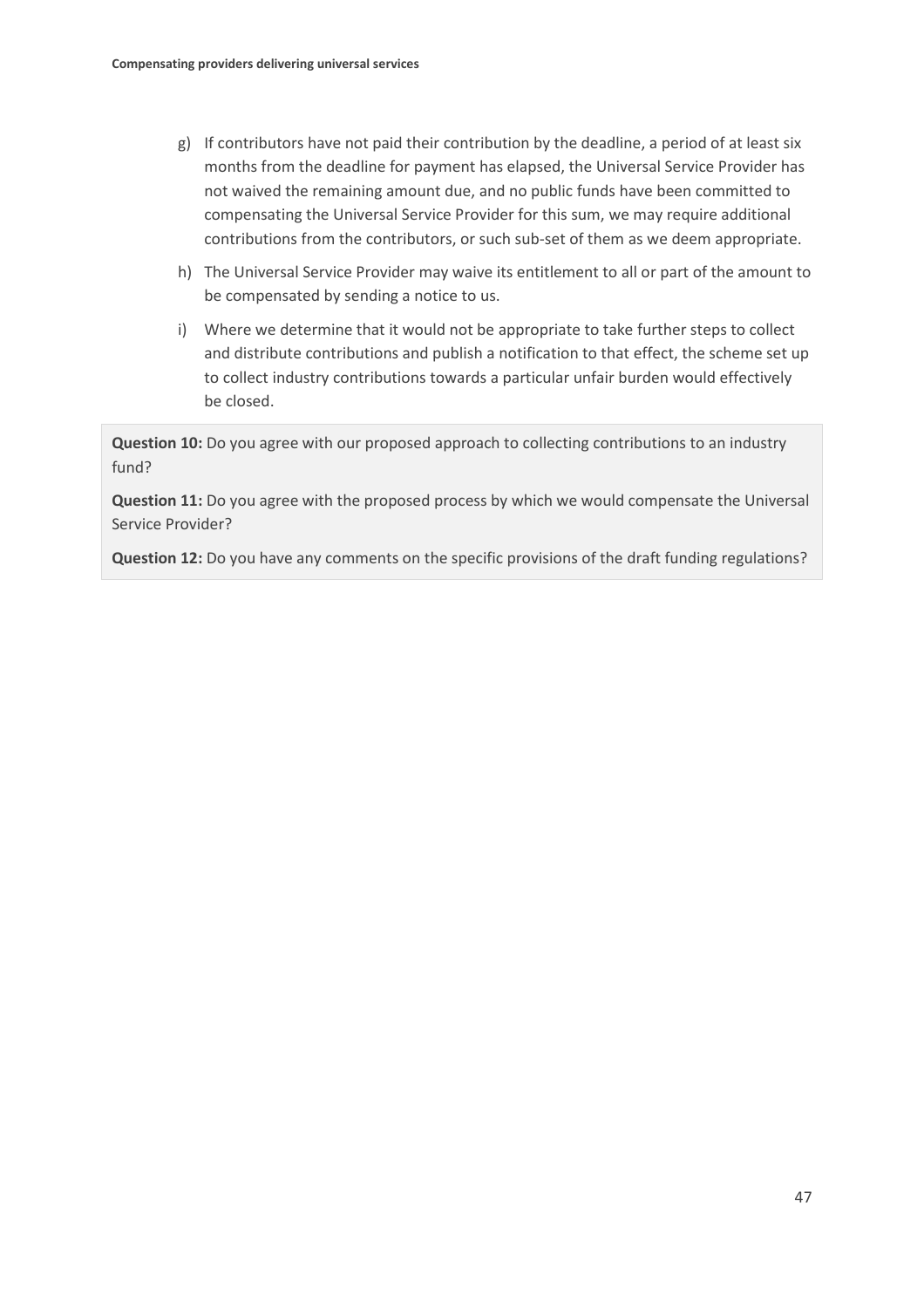# <span id="page-49-0"></span>9. Calculation of a net cost for the broadband USO

- 9.1 The legislative requirements relating to a net cost calculation and our proposals for the approach to the calculation and verification exercise are set out in Section 5. We note in Section 5 that the nature of the calculation and verification exercise will depend on the nature, scale and characteristics of a particular set of universal service conditions.
- 9.2 In this section, we set out guidance on how we propose a net cost calculation would be performed for the broadband USO, should a claim be received. In doing so, we explain that our proposed approach is to calculate a net cost:
	- a) based on the Net Present Value ("NPV") of the difference between the cashflows of the Universal Service Provider when operating with the broadband USO and operating without the broadband USO; and
	- b) assuming that, for the purpose of the counterfactual of the Universal Service Provider operating without the broadband USO, there is no alternative provider of the broadband USO.
- 9.3 In Section 5 we propose to specify in the funding regulations information that the Universal Service Provider should be required to submit. In this section we propose to give regulatory financial reporting directions requiring the Universal Service Providers to submit certain specified information for the purposes of the calculation of any net cost associated with the broadband USO. We propose that this information must accompany any request for a review of a net cost of delivering the broadband USO.

## **The counterfactual for the calculation**

- 9.4 As noted in Section 5, the choice of the appropriate counterfactual is an important element of the net cost calculation. The choice of the appropriate counterfactual affects the calculation of a net cost as follows:
	- a) Where a Universal Service Provider was operating in the USO area prior to the designation and the appropriate counterfactual envisages that an alternative provider would have been designated to deliver the USO, the Universal Service Provider would lose (at least some) margin to this alternative provider (for example, where new competing services become available). Alternatively, that margin would have been retained had there been no alternative provider(s) designated in the counterfactual.
	- b) Where a Universal Service Provider was not operating in the USO area prior to designation, and was unlikely ever to do so commercially, the counterfactual is one of zero margin for the Universal Service Provider in that area (i.e. in those circumstances the Universal Service Provider would not have margins generated in the USO area which the Universal Service Provider would be at risk of losing if an alternative provider were designated to provide the USO in question).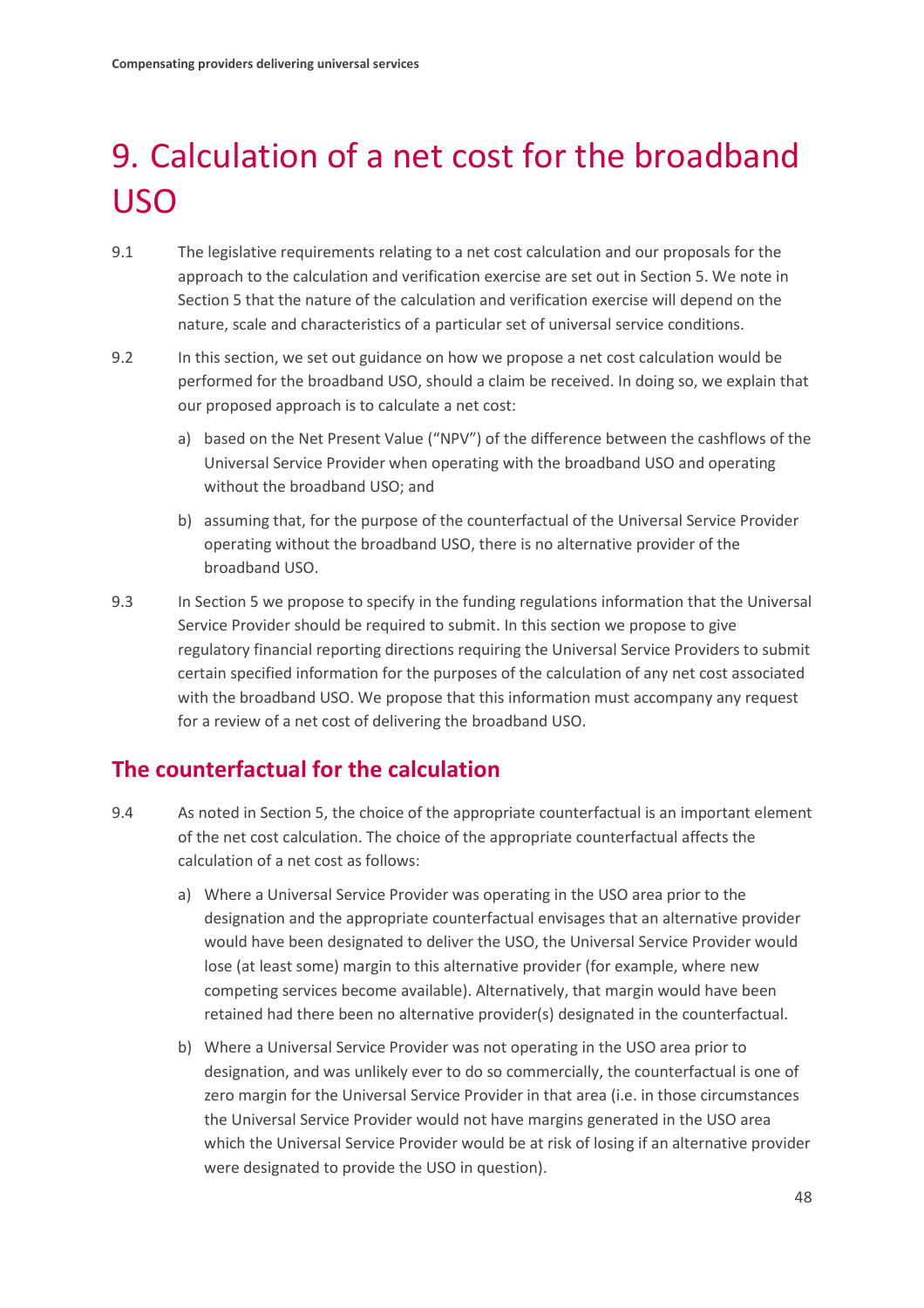- 9.5 In the case of the broadband USO, both of the Universal Service Providers, BT and KCOM, were already active in their respective USO designation areas prior to designation. We have therefore considered whether an alternative firm would likely have been designated as the provider of the broadband USO. In other words, we have considered whether the appropriate counterfactual should assume: (i) an alternative provider or providers delivering the broadband USO or (ii) no alternative provider delivering the broadband USO.
- 9.6 As set out in the June 2019 statement,<sup>[115](#page-50-0)</sup> in June 2018 we invited expressions of interest to be designated as a Universal Service Provider and received eight responses. We applied a two-stage assessment to the applicants to assess whether they could deliver the broadband USO if designated.
- 9.7 At the first stage of the process, we found that in addition to BT and KCOM only one further provider, Hyperoptic, met our assessment criteria. The criteria included the requirement that: (i) the applicants had the proposed technology to deliver a service that would meet the technical specification of the broadband USO as set out in the 2018 Order; and (ii) the applicants had sufficient sources of funding in place to deliver the broadband USO if designated. Even though Hyperoptic passed the first stage assessment, we felt that we did not have sufficient information to assess it at the second stage (where, amongst other things, we had to assess its operational ability to build the necessary infrastructure to provide the broadband USO connections and to deliver the required service quality). Hyperoptic subsequently withdrew its interest in being designated. As a result of these assessments, we designated the only remaining providers, BT and KCOM, as the Universal Service Providers.
- 9.8 In light of the above, for the broadband USO we propose that the appropriate counterfactual should assume that no alternative provider(s) would have been designated to provide the broadband USO in the areas where BT and KCOM have been designated.

## **The use of NPV methodology in the calculation**

9.9 As set out above, where no alternative provider(s) would have been designated, a net cost of providing a USO should reflect the net cost of operating with the universal service obligations after allowing for benefits.

## **NPV methodology**

 $\overline{a}$ 

9.10 Our proposed approach to the calculation of a claimed net cost is set out at a high level in Section 5. In the case of the broadband USO, we expect a significant proportion of any capital expenditure to be incurred as the upgraded connections are built, which we expect will occur relatively quickly. However, some incremental costs (or savings) and a significant proportion of the benefits are likely to occur over the lifetime of the assets, which in this case may be more than 20 years for certain parts of the infrastructure built.

<span id="page-50-0"></span> $115$  Paragraphs 4.5 and 4.9 – 4.10 of the June 2019 statement.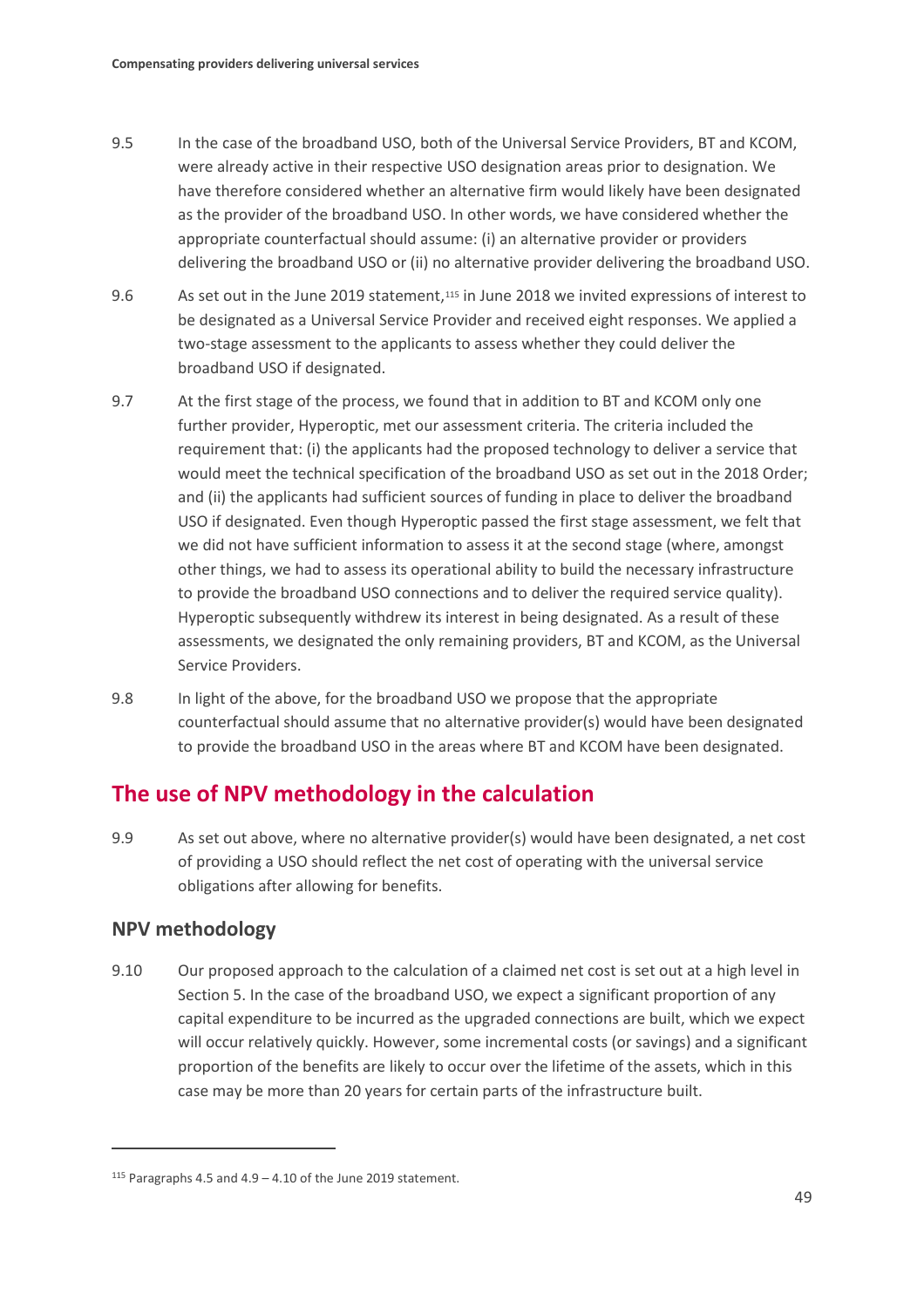- 9.11 A NPV methodology allows for the net value of expected costs and benefits to be calculated, with the timing of cashflows taken into account by applying a discount rate to future cashflows. In the event of a net cost (i.e. a negative NPV), this framework can also be used to calculate the amount of compensation as a lump-sum that would be necessary to deliver a break-even investment. That is, a NPV of zero, which in principle should represent the difference in a net cost of operating with and without the USO.
- 9.12 A NPV calculation can be carried out at any point in the asset lifetime and has the advantage that a net cost, over the whole lifetime of the assets, can be assessed in one calculation. This will avoid the need for multiple calculations over the lifetime of the asset. A NPV calculation undertaken before costs and revenues have been incurred will rely more heavily on forecasts of future cashflows. Given we expect that the bulk of any net cost will consist of capital expenditures incurred relatively early in the process, the risk of material forecasting errors is reduced in this instance.
- 9.13 A NPV is not the only way to measure a net cost and may not be our approach in other cases. For example, a net cost could be calculated and/or compensated on an ongoing basis over the lifetime of the USO, by calculating the net cost for a defined period based on depreciation and a return on assets. This approach would rely less heavily on forecasts but could still rely on assumptions regarding the profile of depreciation over time which can be difficult to determine accurately in cases where the bulk of the costs is caused by new assets being laid down. Such an ongoing evaluation could also be a more burdensome approach as it will necessitate further periodic calculations into the future.
- 9.14 Given the relatively small size of the broadband USO, that it will require new assets and the fact that much of any net cost will be incurred relatively early in the lifetime of those assets, we propose to use a NPV framework to calculate any net cost. We consider an approach based on depreciation and return on assets would not be appropriate in this instance.

#### **Expenditure to date**

- 9.15 Most of the costs incurred prior to the date of any claim will be in the form of capital expenditure.
- 9.16 Our starting point is that we would expect the Universal Service Provider to seek to provide broadband services in the USO areas on the same commercial terms as are available outside the USO areas. Where this is the case, we would expect most of the direct (or ongoing) costs and revenues of providing a broadband USO service to be similar to those of providing a service on a commercial basis. Therefore, we would expect the ongoing costs and revenues for broadband USO connections and services would be similar to those for commercial services, although the upfront costs may be higher.
- 9.17 We will include forecast capital expenditure if the Universal Service Provider can demonstrate that such expenditure will necessarily be incurred for the ongoing provision of built broadband USO connections and services (not speculative or prospective connections or services) and the asset replacement cycle is reasonable.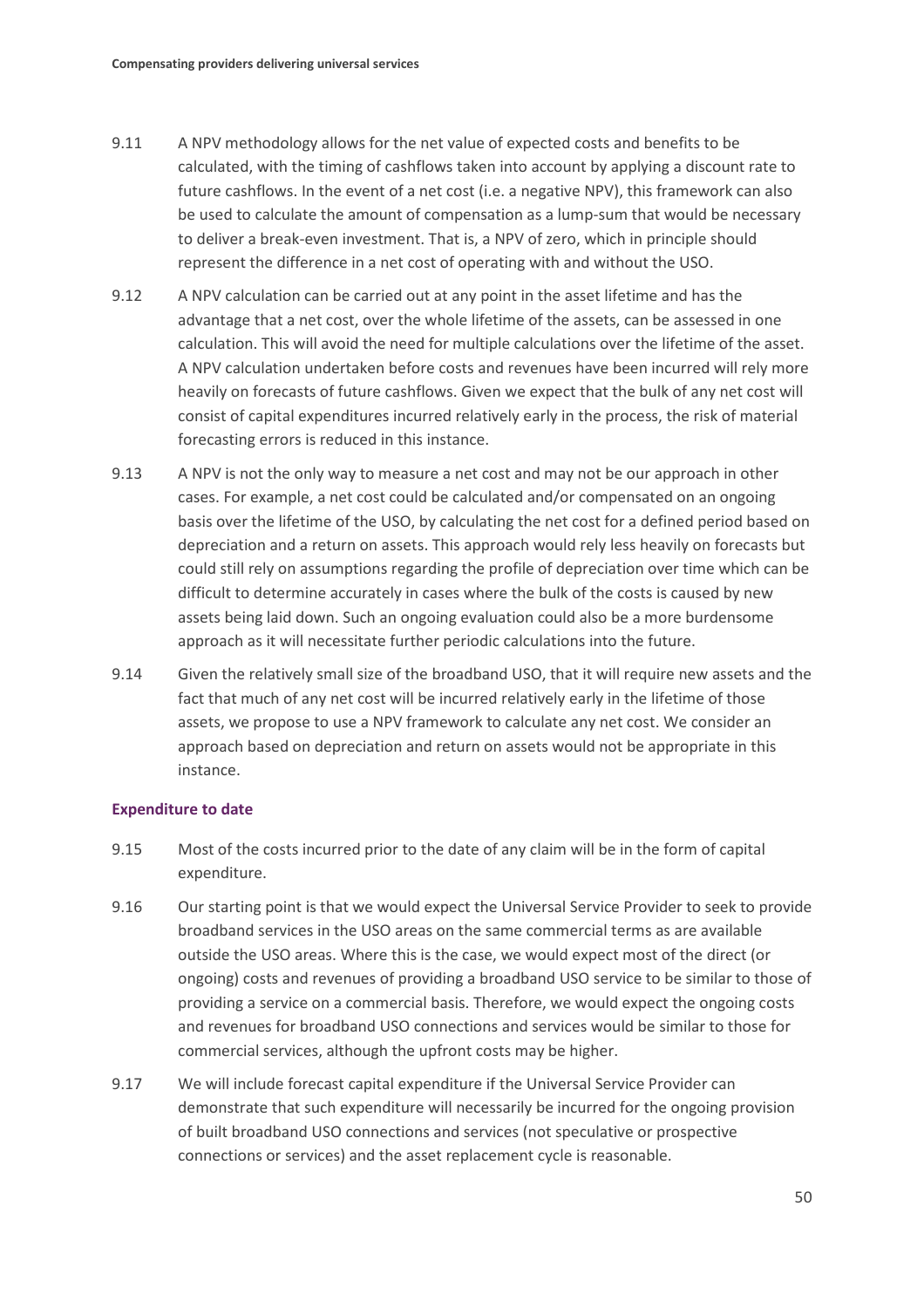9.18 In respect of the broadband USO specifically, we propose that any capital expenditure incurred prior to the Universal Service Provider being designated in relation to shared assets, such as ducts, which are then used to provide broadband USO services will be excluded. However, where existing assets have been extended or improved to provide broadband USO connections and services, we propose that these post designation costs should be considered as part of a net cost calculation.

#### **Future cashflows**

- 9.19 In respect of operating costs in relation to the broadband USO, these would only be included to the extent that they will not be offset by the avoidance of other operating costs that would otherwise have been incurred. For example, pre-USO operating costs of an old technology may be higher than the operating costs of the new technology.
- 9.20 While the level of operating costs could increase (e.g. if additional activities were necessary), we consider it more likely that they will decrease in light of the evidence gathered during various market reviews which shows that cost efficiencies tend to be realised following the investment in new equipment and technology. Operating cost savings would reduce a net cost of the broadband USO, all other things being equal.
- 9.21 Building new connections will likely cause incremental changes in revenues earned by the Universal Service Provider. These could include additional revenues from higher speed services (as higher speed services are typically charged at a premium to slower speed services) or additional revenue from services the Universal Service Provider may sell as part of a package accompanying a higher speed broadband connection (e.g. pay-TV services) made possible or improved when delivered over a higher speed connection. These incremental revenues would reduce a net cost of the broadband USO, all other things being equal.
- 9.22 It is also possible that our assumptions relating to future take up of broadband USO connections and services will differ from those used for the purposes of demand aggregation, as they will reflect more up to date information.
- 9.23 The Universal Service Directive explains that taking intangible benefits into account means that an estimate, in monetary terms, of the indirect benefits that an undertaking derives by virtue of its position as the Universal Service Provider, should be deducted from the direct net cost of the USO in order to determine the overall cost burden.<sup>[116](#page-52-0)</sup>
- 9.24 Potential intangible benefits include those related to enhanced brand recognition, the benefits of increased ubiquity of the service, and lifecycle benefits. However, in the context of the broadband USO specifically, we do not expect these benefits to be significant given the expected small size of the broadband USO and in light of the fact that BT and KCOM are already designated as Universal Service Providers for the telephony USO.
- 9.25 The assumptions included in our forecasts will be informed by data supplied by the Universal Service Provider with the request, but we will not rely solely on this data. We will

<span id="page-52-0"></span><sup>116</sup> Recital 20 of the Universal Service Directive.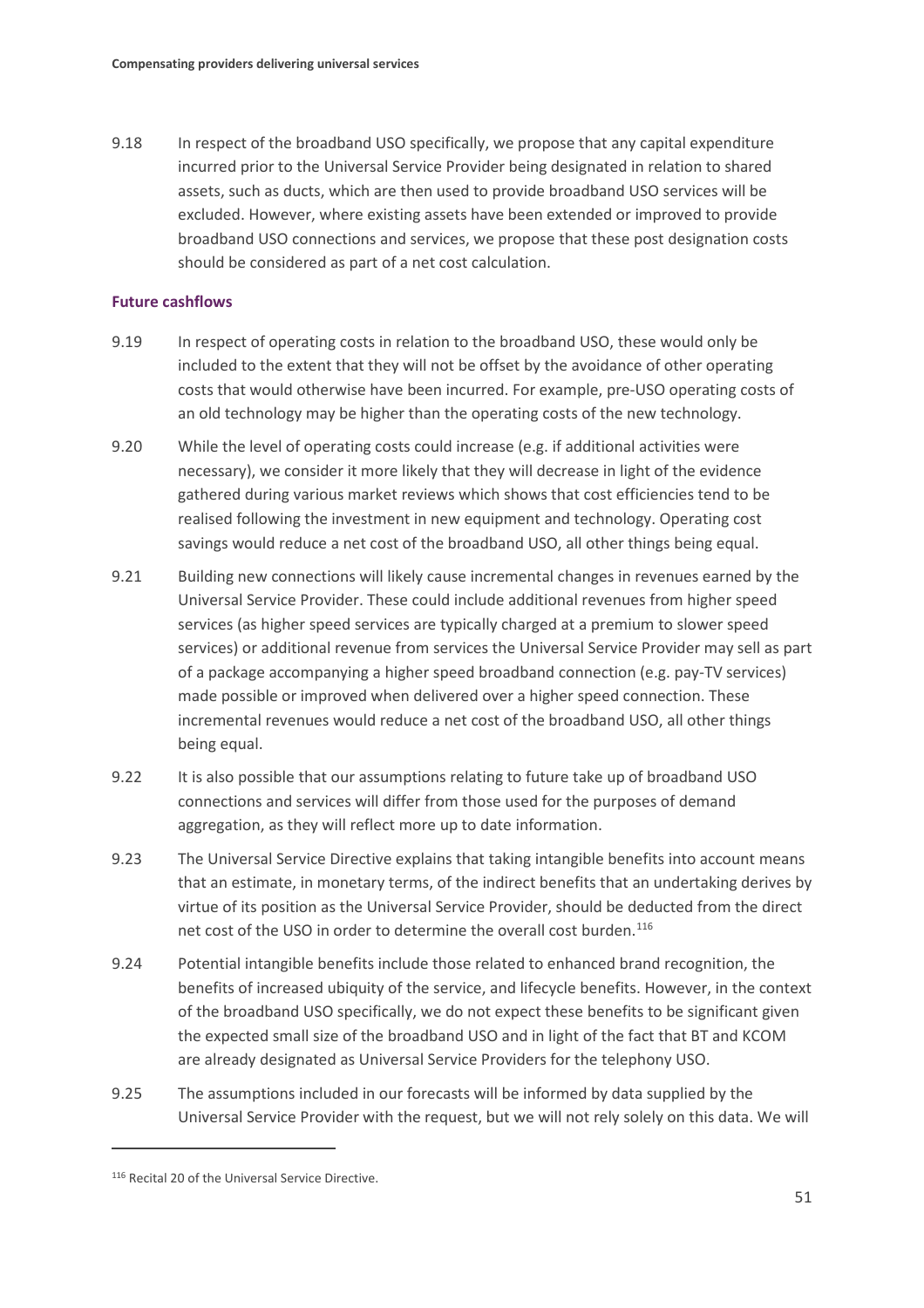also take account of other relevant information in relation to the cost and revenues of deploying the technology used to deliver broadband connections, for example information acquired from the Universal Service Provider or other providers when undertaking other regulatory functions (such as market reviews) or market monitoring.

9.26 Depending on the scale of the claim and the nature of the available evidence, we may estimate future cash flows using a margin per line scaled by forecast line volumes. This would mean calculating the future cashflow based on an estimated margin contribution per service or average service.<sup>[117](#page-53-0)</sup> If we adopt this approach, we will set out our assumptions and basis for the margin as part of any consultation on a draft determination of a net cost assessment.

## **The choice of discount rate**

- 9.27 We recognise that Universal Service Providers will need the opportunity to earn an appropriate rate of return on USO investments to reflect the opportunity cost of capital for such investments. Providing the opportunity to earn such a rate of return is consistent with the principle that the USO should be cost neutral for a Universal Service Provider i.e. they should not have a cost advantage or disadvantage from delivering the USO.
- 9.28 We propose that future cash flows should be discounted using the Weighted Average Cost of Capital ("WACC") associated with the relevant line of business. Where available, we propose to use the WACC from a regulatory decision (e.g. a charge control) applicable to the line of business in question, at or around the time of the main capital expenditure programme for the USO. We propose to use a WACC consistent with the financial modelling of any future cashflows – i.e. consistent with whether cashflows are in real or nominal terms, and whether they are pre- or post-tax.

## **Maintenance of records and reporting requirements**

- 9.29 In the June 2019 statement<sup>118</sup>, we imposed universal service conditions on BT and KCOM which require the following.
	- a) The Universal Service Providers must maintain records for a minimum period of six years from the date on which these records are created. These records must be sufficient to: (i) demonstrate the Universal Service Providers' compliance with the universal service conditions; and (ii) provide adequate evidence and explanations in support of any potential request made by them for compensation for complying in relation to any one or more of the universal service conditions applied to them.<sup>[119](#page-53-2)</sup>

<span id="page-53-0"></span><sup>&</sup>lt;sup>117</sup> We have allowed for this possibility in the [template](https://www.ofcom.org.uk/__data/assets/file/0027/176454/proposed-template-net-cost-claim.xlsb) in [Annex 6.](https://www.ofcom.org.uk/__data/assets/pdf_file/0028/176455/annex-6-draft-reporting-direction.pdf)

<span id="page-53-2"></span><span id="page-53-1"></span><sup>&</sup>lt;sup>118</sup> See paragraph 9.89 of the June 2019 statement.<br><sup>119</sup> Universal service conditions F.1 of Schedules 1 and 3 of Ofcom's notification which was contained in Annex 1 to the June 2019 statement.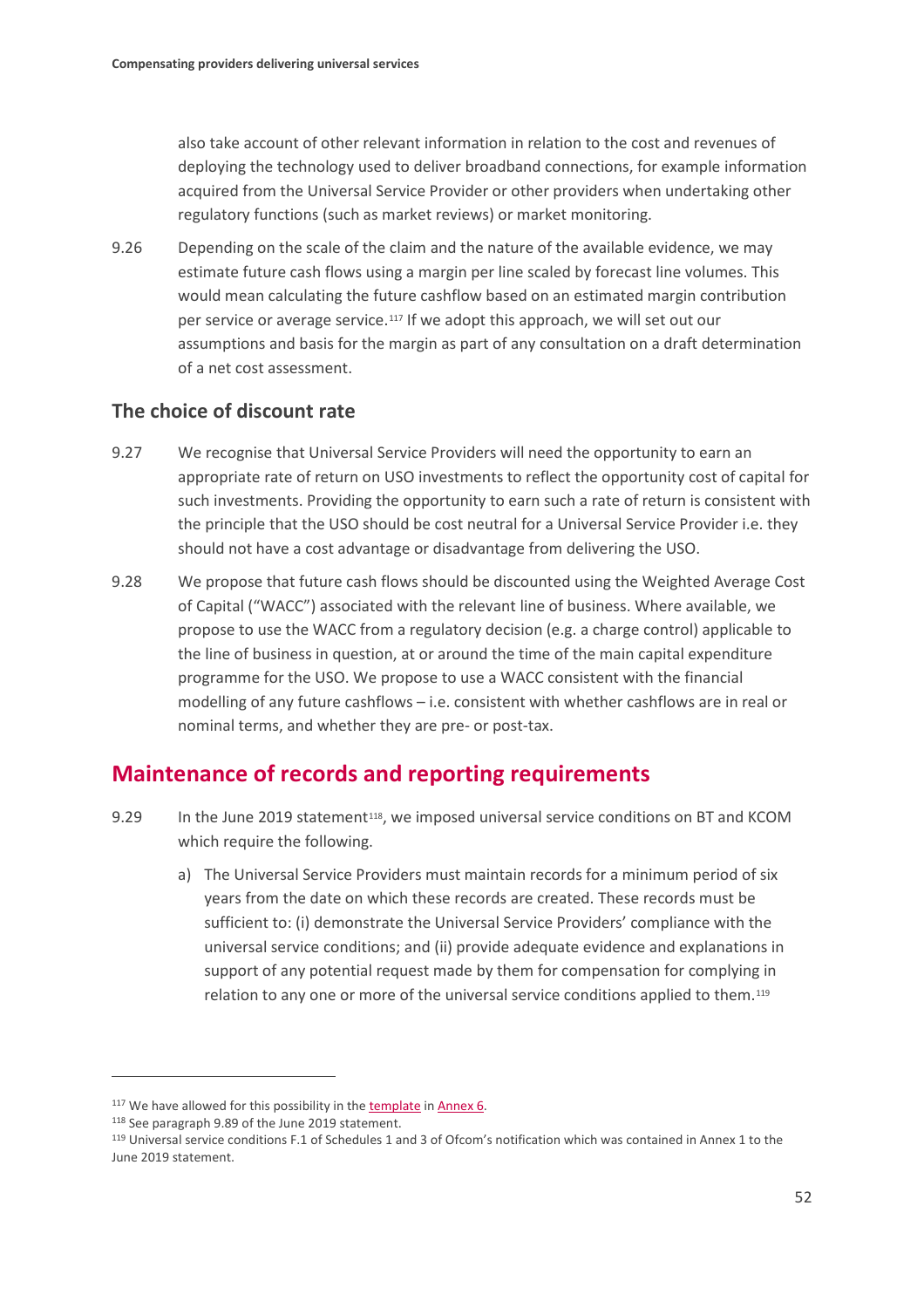These obligations require the Universal Service Providers to ensure that they retain sufficient information including source data such as invoices, vouchers, and timesheets.

- b) The Universal Service Providers must separately record actual costs, revenues, and assets associated with the provision of USO services.[120](#page-54-0) As a result of this obligation, the Universal Service Providers are required to be able to demonstrate how they have calculated the incremental cost and revenue elements, and explain the transactions underlying the cost of providing broadband USO connections.
- c) The Universal Service Providers must comply with all such reporting requirements as Ofcom may from time to time direct under those universal service conditions.[121](#page-54-1)

## **Proposed broadband USO regulatory financial reporting directions**

- 9.30 As explained above, we specify in the draft funding regulations information that the Universal Service Providers should be required to submit for all USOs. In addition to that, we consider that it would be appropriate to give directions to BT and KCOM under universal service conditions F.3 which would set out certain information that must be provided in relation to the broadband USO specifically in the event that BT and/or KCOM decide to make a request for compensation.<sup>[122](#page-54-2)</sup>
- 9.31 We propose in the draft directions included i[n Annex 6](https://www.ofcom.org.uk/__data/assets/pdf_file/0028/176455/annex-6-draft-reporting-direction.pdf) that the information that is required to be provided to Ofcom must include a calculation of the NPV as this reflects our proposed approach to performing a net cost calculation for the broadband USO as outlined above. The appropriate timeframe over which the NPV is calculated would depend on what assets have been laid down and are included within each specific claim. The draft directions do not set out a specific timeframe and this will be a matter for the Universal Service Provider in the first instance. Under our proposals, the NPV calculation will contain:
	- a) a total amount of all cash costs incurred and/or avoided in complying with the relevant universal service conditions, broken down by actual cash costs before the request is made and an estimate of future cash costs from that date going forward; and
	- b) a total amount of all revenues and/or other benefits received and/or foregone in complying with the relevant universal service conditions, broken down by revenues and/or other benefits before the request is made and an estimate of future revenues and/or other benefits from that date going forward.

<span id="page-54-0"></span><sup>120</sup> Universal service conditions F.2 of Schedules 1 and 3 of Ofcom's notification which was contained in Annex 1 to the June 2019 statement.

<span id="page-54-1"></span><sup>121</sup> Universal service conditions F.3 of Schedules 1 and 3 of Ofcom's notification which was contained in Annex 1 to the June 2019 statement.

<span id="page-54-2"></span><sup>122</sup> Where we refer to "*a request for compensation for complying in relation to any one or more of the universal service conditions*" in the universal service conditions and directions, this is equivalent to "*a request for a review of the extent (if any) of the financial burden of complying in relation to any matter with any one or more of the universal service conditions*" in section 70(1) of the Act and the draft funding regulations.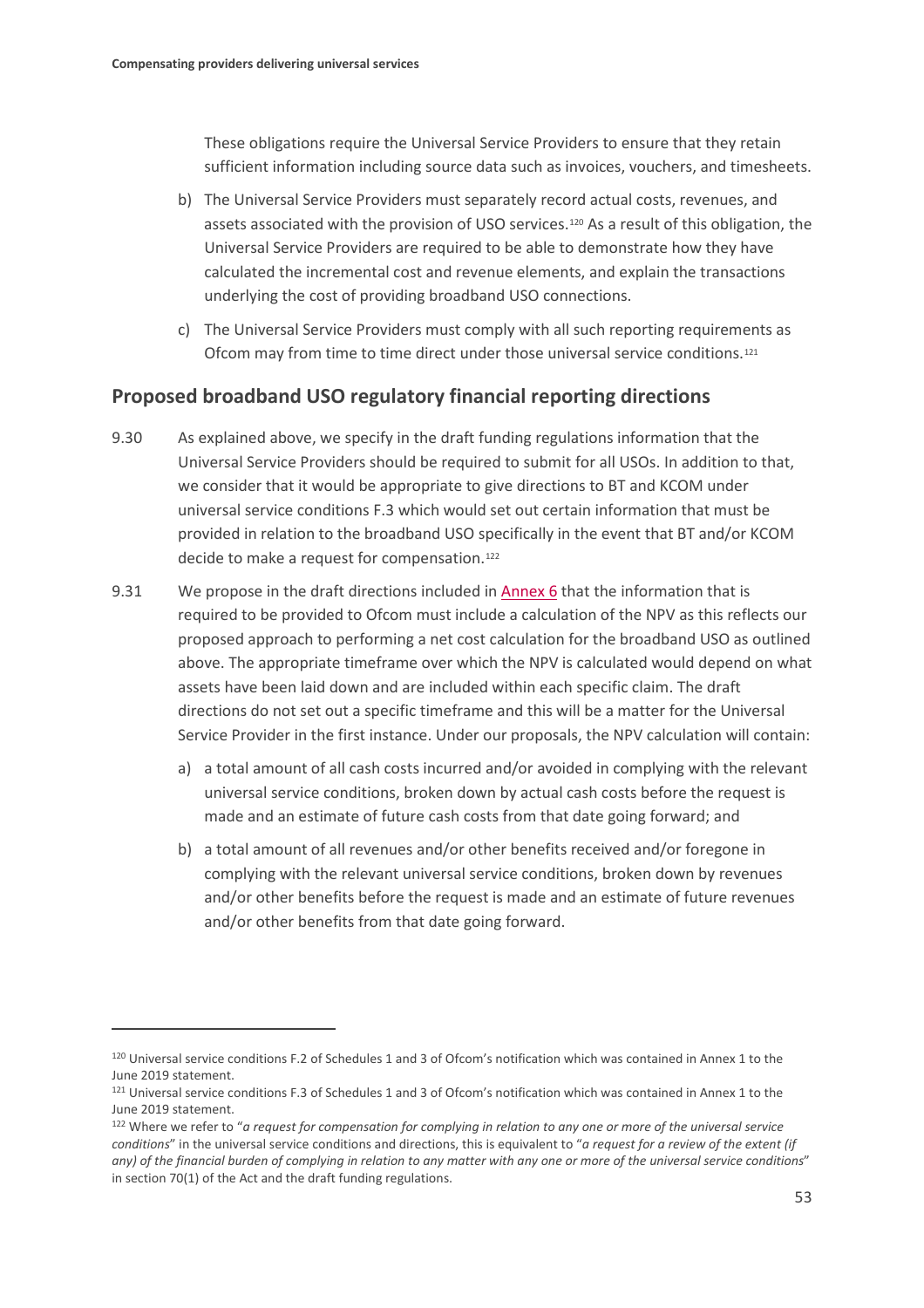- 9.32 The reason for requiring the provision of this information is to support our assessment of any request which may be made by BT and/or KCOM by ensuring that we have access to the relevant information and explanations.
- 9.33 We appreciate that the Universal Service Providers would be unable to include actual costs, revenues and/or other benefits up to the exact date on which they submit any request for compensation given that they would need to ensure appropriate internal review and governance processes before any such submission is made. We have therefore proposed that the Universal Service Providers must provide actual figures up to a cut-off date which is as close as reasonably practicable to the date of their request, taking account of the availability of the most up-to-date actual figures to be used in their NPV calculations.
- 9.34 The proposed requirements to provide the information specified in the directions would be in addition to further obligations on BT and KCOM to supply further information under the draft funding regulations and universal service conditions in the event that BT and/or KCOM decide to make a request for compensation. We have explained this in the proposed directions.

### **Legal tests**

- 9.35 For the reasons set out above and summarised below, we are satisfied that the proposed directions (as set out i[n Annex 6\)](https://www.ofcom.org.uk/__data/assets/pdf_file/0028/176455/annex-6-draft-reporting-direction.pdf) meet the relevant tests set out in the Act. When imposing directions under section 49 of the Act in a particular case, we must be satisfied that the legal tests in section 49(2) of the Act are met. We consider that the proposed directions are:
	- a) objectively justifiable, in that they seek to ensure that the Universal Service Providers provide to Ofcom appropriate information to support any request for compensation they may make so that Ofcom is able to discharge its duties in respect of funding of any unfair burden associated with the broadband USO; the proposed obligations therefore seek to ensure that Ofcom has sufficient information to assess and verify any possible future claims for funding of the broadband USO as required by the legislation;
	- b) not unduly discriminatory, as the obligations are proposed to apply to BT and KCOM as the Universal Service Providers who are entitled to make a request for compensation;
	- c) proportionate, since we have balanced the need to ensure that the obligations are not unduly burdensome for the Universal Service Providers with the need to ensure that Ofcom has sufficient information to assess and verify any possible future claims for funding of the broadband USO; and
	- d) transparent, in that the proposed directions are clear about what information the Universal Service Providers would be required to provide to Ofcom and the format in which this information should be supplied; further, we have sought to be transparent in devising the directions through public consultation.
- 9.36 We also consider that the proposed directions meet our duties and the Community requirements under sections 3 and 4 of the Act. They further the interests of citizens in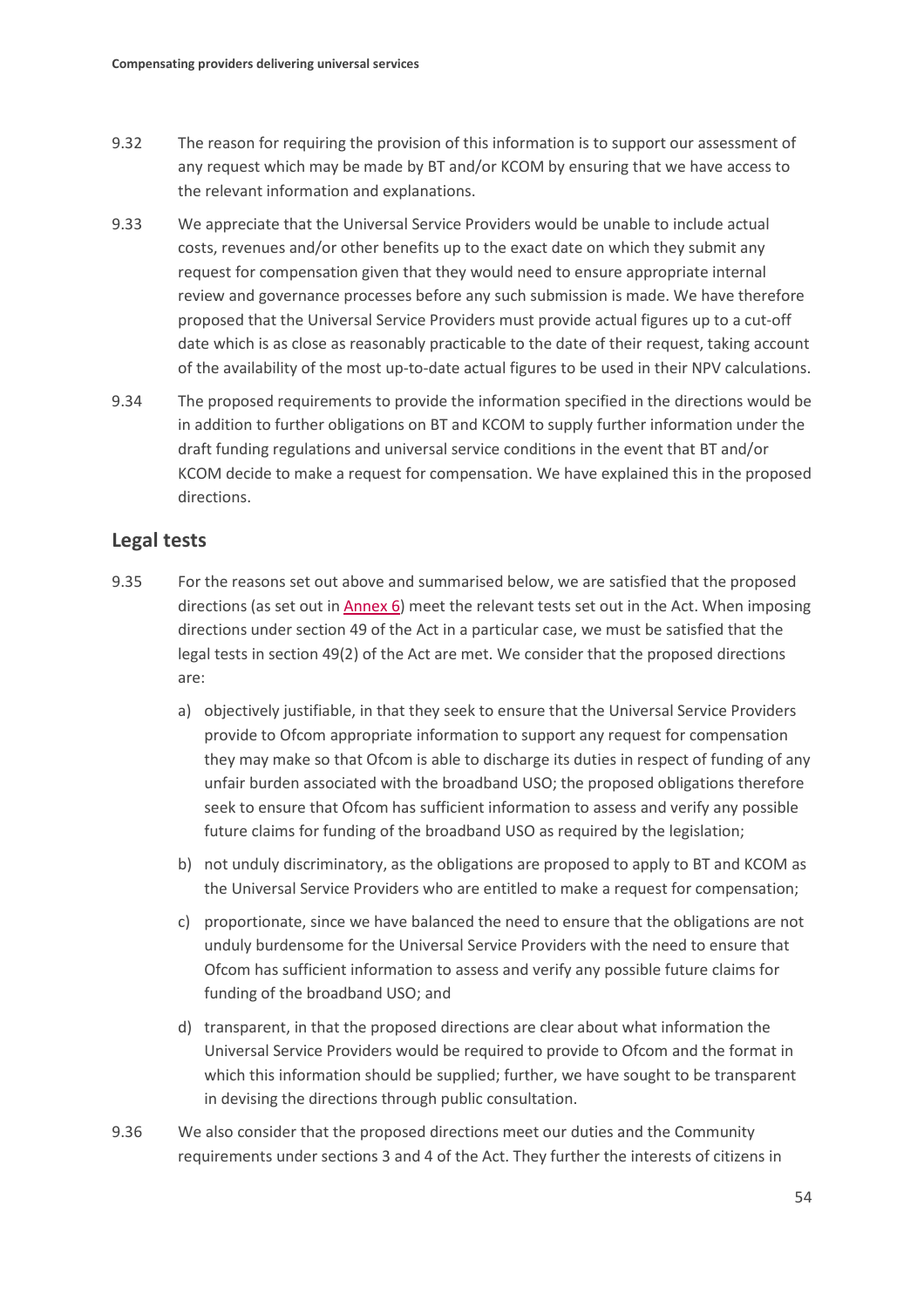relation to the communications matters and the interests of consumers in the relevant markets as well as promote the interests of EU citizens because they seek to ensure that we have sufficient information to assess and verify any future claims for funding of the broadband USO. This will help ensure that Ofcom is able to discharge its duties in this area.

**Question 13:** Do you agree with our proposed approach to the choice of the counterfactual for the calculation of a net cost of the broadband USO?

**Question 14:** Do you agree with our proposal to use a NPV methodology to calculate a net cost of the broadband USO?

**Question 15:** Do you agree with our proposed reporting requirements in respect of the broadband USO?

**Question 16:** Is there anything else you would like to tell us about the proposals set out in this document?

The overview section in this document is a simplified high-level summary only. The proposals we are consulting on and our reasoning are set out in the full document.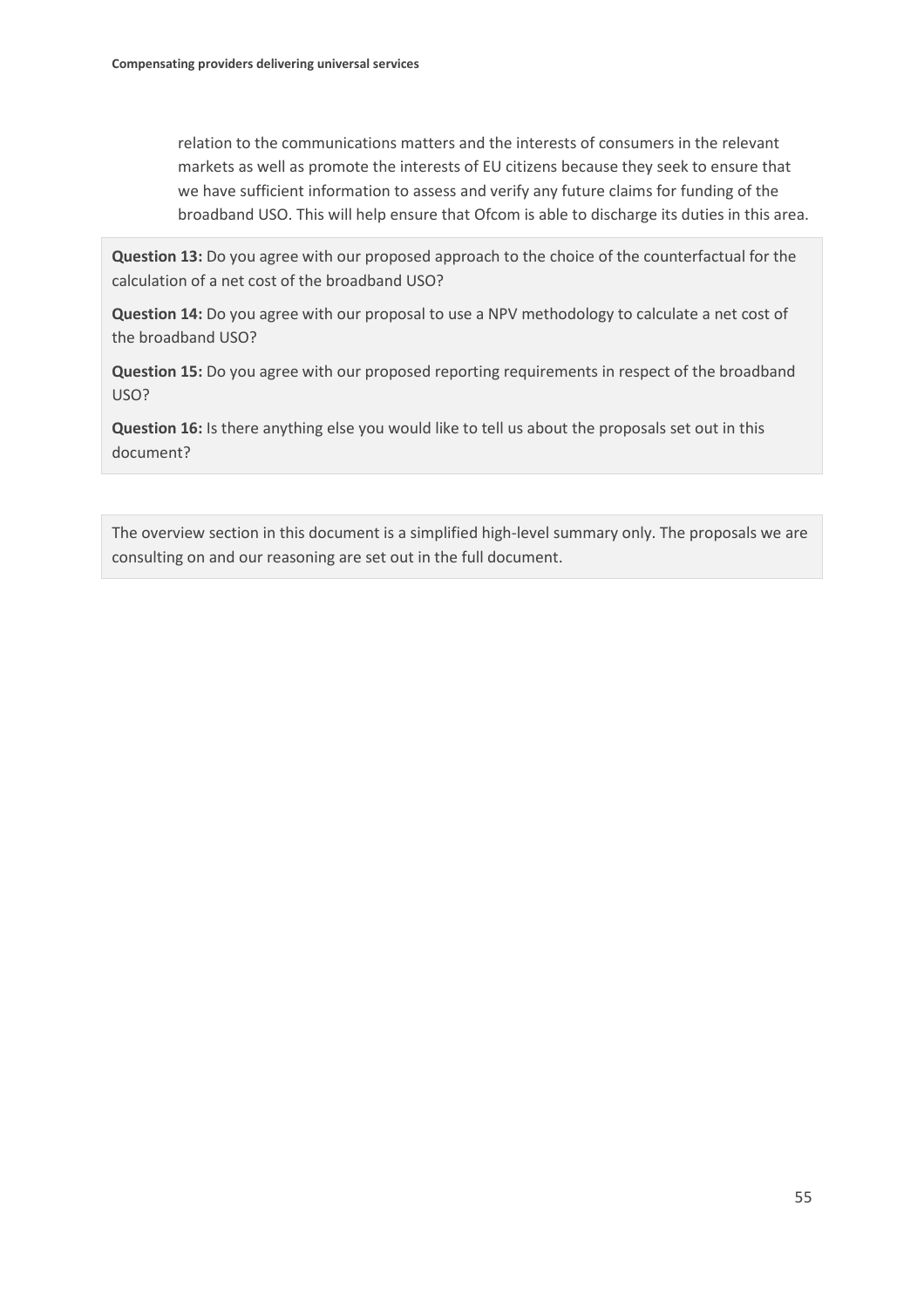# <span id="page-57-0"></span>A1. Responding to this consultation

## **How to respond**

- A1.1 Ofcom would like to receive views and comments on the issues raised in this document, by 5pm on 7 January 2020.
- A1.2 You can download a response form from [https://www.ofcom.org.uk/consultations-and](https://www.ofcom.org.uk/consultations-and-statements/category-2/compensating-providers-delivering-universal-services)[statements/category-2/compensating-providers-delivering-universal-services.](https://www.ofcom.org.uk/consultations-and-statements/category-2/compensating-providers-delivering-universal-services) You can return this by email or post to the address provided in the response form.
- A1.3 If your response is a large file, or has supporting charts, tables or other data, please email it t[o Broadband.USO@ofcom.org.uk,](mailto:Broadband.USO@ofcom.org.uk) as an attachment in Microsoft Word format, together with th[e cover sheet.](https://www.ofcom.org.uk/consultations-and-statements/consultation-response-coversheet)
- A1.4 Responses may alternatively be posted to the address below, marked with the title of the consultation:

Nicola Jayawickreme Ofcom Riverside House 2A Southwark Bridge Road London SE1 9HA

- A1.5 We welcome responses in formats other than print, for example an audio recording or a British Sign Language video. To respond in BSL:
	- Send us a recording of you signing your response. This should be no longer than 5 minutes. Suitable file formats are DVDs, wmv or QuickTime files. Or
	- Upload a video of you signing your response directly to YouTube (or another hosting site) and send us the link.
- A1.6 We will publish a transcript of any audio or video responses we receive (unless your response is confidential).
- A1.7 We do not need a paper copy of your response as well as an electronic version. We will acknowledge receipt if your response is submitted via the online web form, but not otherwise.
- A1.8 You do not have to answer all the questions in the consultation if you do not have a view; a short response on just one point is fine. We also welcome joint responses.
- A1.9 It would be helpful if your response could include direct answers to the questions asked in the consultation document. The questions are listed at Annex 4. It would also help if you could explain why you hold your views, and what you think the effect of Ofcom's proposals would be.
- A1.10 If you want to discuss the issues and questions raised in this consultation, please contact Nicola Jayawickreme on 020 7981 3960, or by email to Broadband.USO@ofcom.org.uk.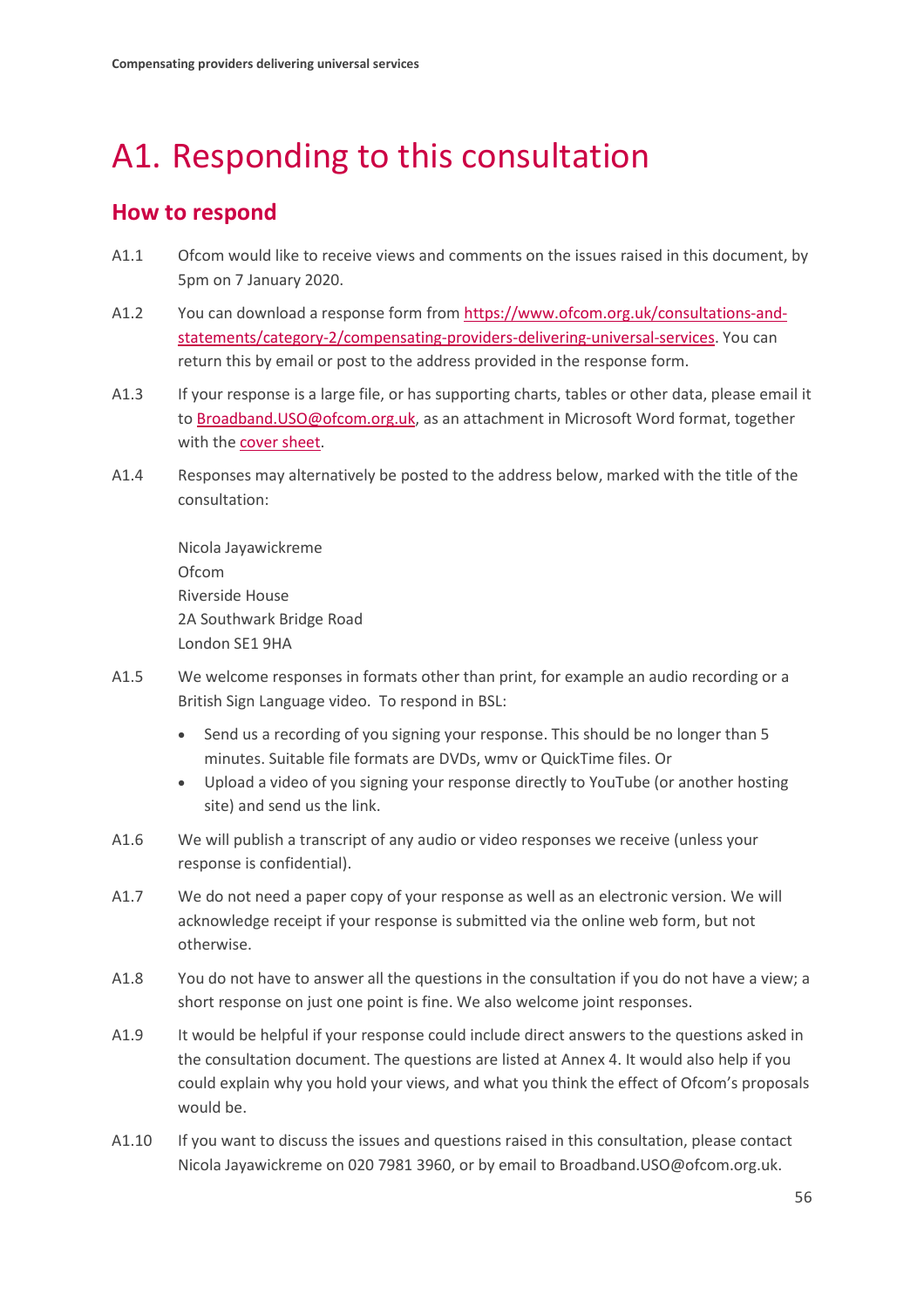# **Confidentiality**

- A1.11 Consultations are more effective if we publish the responses before the consultation period closes. In particular, this can help people and organisations with limited resources or familiarity with the issues to respond in a more informed way. So, in the interests of transparency and good regulatory practice, and because we believe it is important that everyone who is interested in an issue can see other respondents' views, we usually publish all responses on [the Ofcom website](http://www.ofcom.org.uk/) as soon as we receive them.
- A1.12 If you think your response should be kept confidential, please specify which part(s) this applies to, and explain why. Please send any confidential sections as a separate annex. If you want your name, address, other contact details or job title to remain confidential, please provide them only in the cover sheet, so that we don't have to edit your response.
- A1.13 If someone asks us to keep part or all of a response confidential, we will treat this request seriously and try to respect it. But sometimes we will need to publish all responses, including those that are marked as confidential, in order to meet legal obligations.
- A1.14 Please also note that copyright and all other intellectual property in responses will be assumed to be licensed to Ofcom to use. Ofcom's intellectual property rights are explained further in ou[r Terms of Use.](https://www.ofcom.org.uk/about-ofcom/website/terms-of-use)

## **Next steps**

- A1.15 Following this consultation period, Ofcom plans to publish a statement in spring 2020.
- A1.16 If you wish, you can [register to receive mail updates](https://www.ofcom.org.uk/about-ofcom/latest/email-updates) alerting you to new Ofcom publications.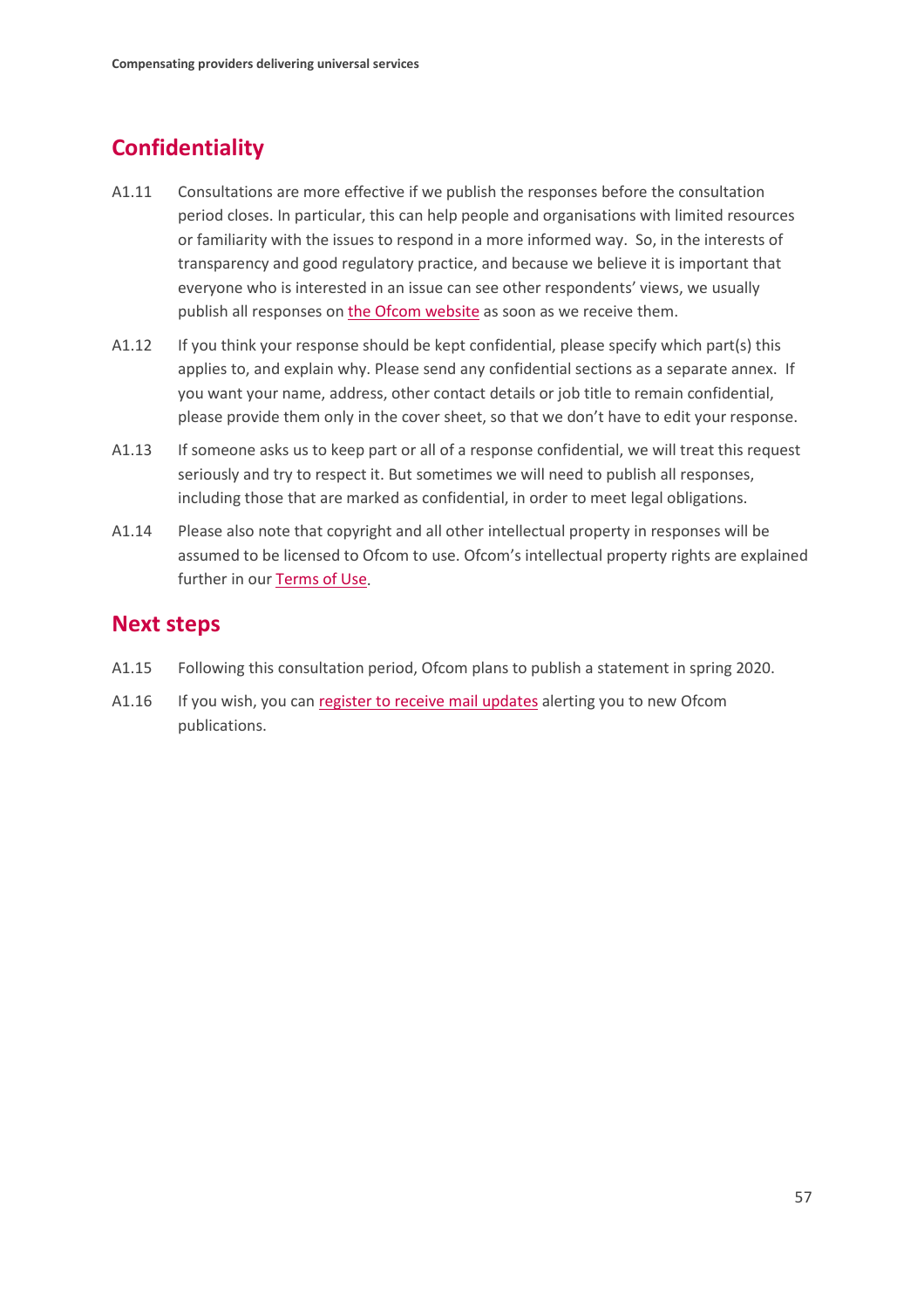## **Ofcom's consultation processes**

- A1.17 Ofcom aims to make responding to a consultation as easy as possible. For more information, please see our consultation principles in Annex 2.
- A1.18 If you have any comments or suggestions on how we manage our consultations, please email us a[t consult@ofcom.org.uk.](mailto:consult@ofcom.org.uk) We particularly welcome ideas on how Ofcom could more effectively seek the views of groups or individuals, such as small businesses and residential consumers, who are less likely to give their opinions through a formal consultation.
- A1.19 If you would like to discuss these issues, or Ofcom's consultation processes more generally, please contact the corporation secretary:

Corporation Secretary Ofcom Riverside House 2a Southwark Bridge Road London SE1 9HA Email: [corporationsecretary@ofcom.org.uk](mailto:corporationsecretary@ofcom.org.uk)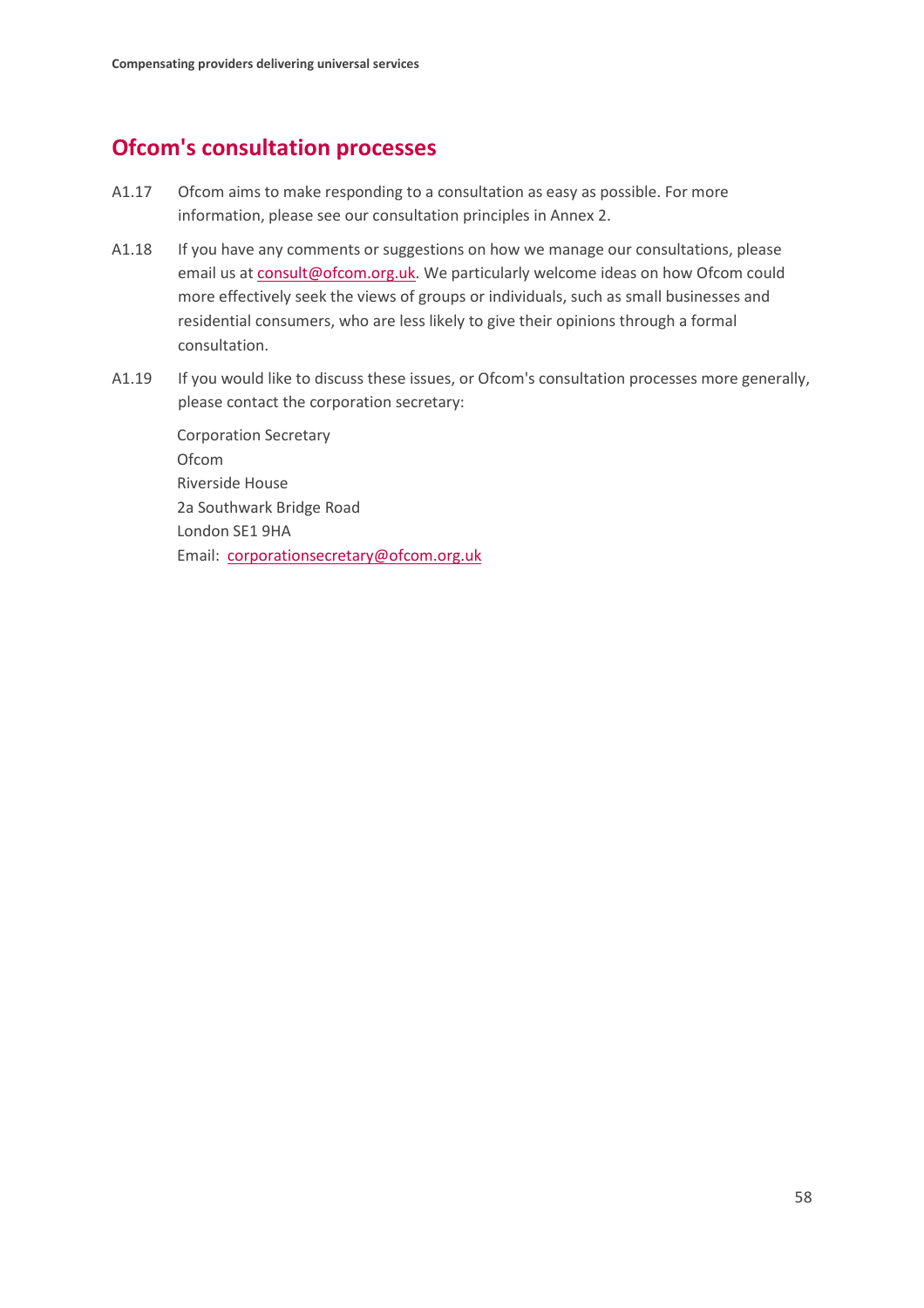# <span id="page-60-0"></span>A2. Ofcom's consultation principles

# **Ofcom has seven principles that it follows for every public written consultation:**

### **Before the consultation**

A2.1 Wherever possible, we will hold informal talks with people and organisations before announcing a big consultation, to find out whether we are thinking along the right lines. If we do not have enough time to do this, we will hold an open meeting to explain our proposals, shortly after announcing the consultation.

### **During the consultation**

- A2.2 We will be clear about whom we are consulting, why, on what questions and for how long.
- A2.3 We will make the consultation document as short and simple as possible, with a summary of no more than two pages. We will try to make it as easy as possible for people to give us a written response. If the consultation is complicated, we may provide a short Plain English / Cymraeg Clir guide, to help smaller organisations or individuals who would not otherwise be able to spare the time to share their views.
- A2.4 We will consult for up to ten weeks, depending on the potential impact of our proposals.
- A2.5 A person within Ofcom will be in charge of making sure we follow our own guidelines and aim to reach the largest possible number of people and organisations who may be interested in the outcome of our decisions. Ofcom's Consultation Champion is the main person to contact if you have views on the way we run our consultations.
- A2.6 If we are not able to follow any of these seven principles, we will explain why.

## **After the consultation**

A2.7 We think it is important that everyone who is interested in an issue can see other people's views, so we usually publish all the responses on our website as soon as we receive them. After the consultation we will make our decisions and publish a statement explaining what we are going to do, and why, showing how respondents' views helped to shape these decisions.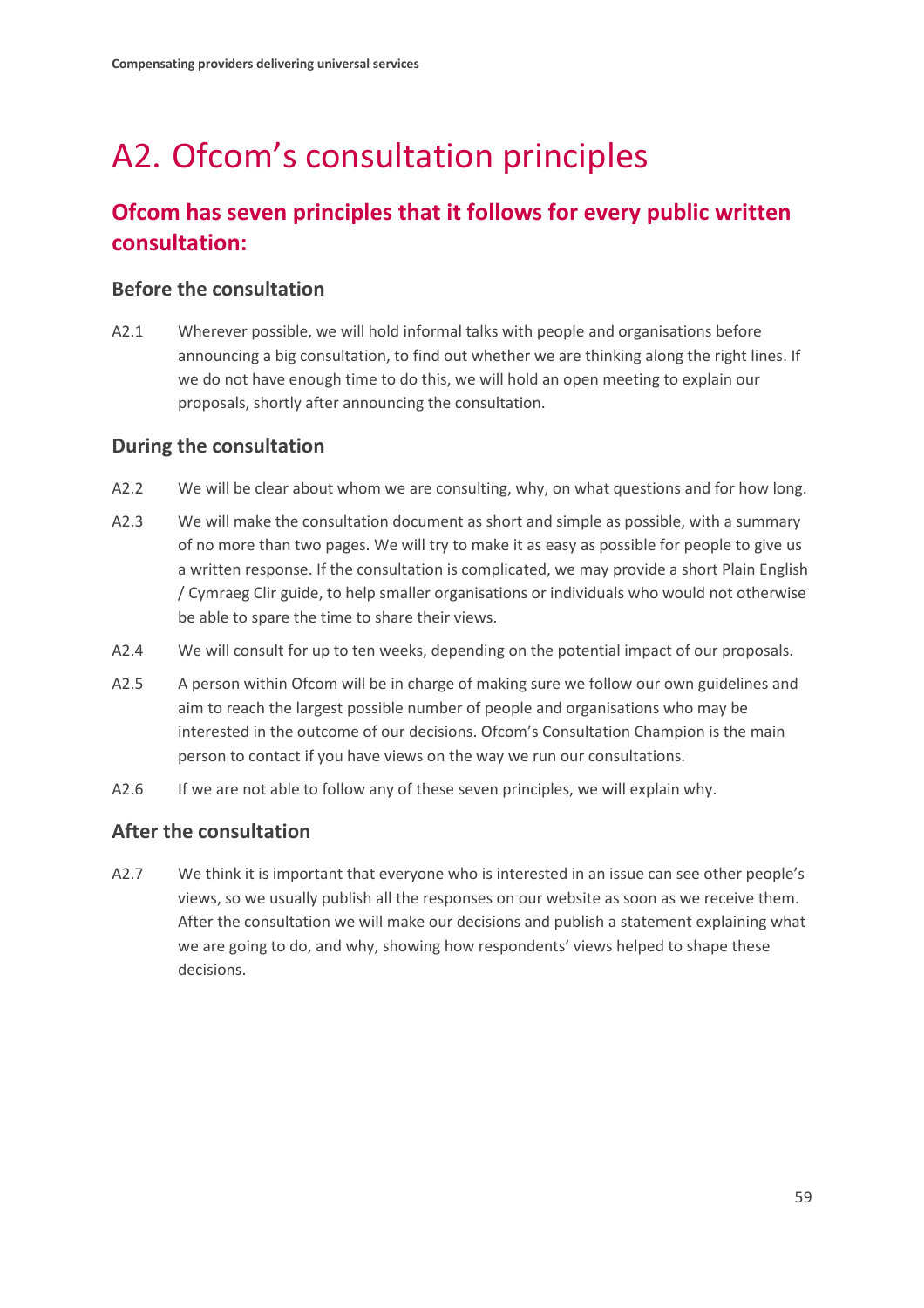# <span id="page-61-0"></span>A3. Consultation coversheet

# **BASIC DETAILS**

Consultation title: To (Ofcom contact): Name of respondent: Representing (self or organisation/s): Address (if not received by email):

## **CONFIDENTIALITY**

Please tick below what part of your response you consider is confidential, giving your reasons why

| Nothing                                     |  |
|---------------------------------------------|--|
| Name/contact details/job title              |  |
| Whole response                              |  |
| Organisation                                |  |
| Part of the response                        |  |
| If there is no separate annex, which parts? |  |
|                                             |  |

If you want part of your response, your name or your organisation not to be published, can Ofcom still publish a reference to the contents of your response (including, for any confidential parts, a general summary that does not disclose the specific information or enable you to be identified)?

\_\_\_\_\_\_\_\_\_\_\_\_\_\_\_\_\_\_\_\_\_\_\_\_\_\_\_\_\_\_\_\_\_\_\_\_\_\_\_\_\_\_\_\_\_\_\_\_\_\_\_\_\_\_\_\_\_\_\_\_\_\_\_\_\_\_\_\_\_\_\_\_\_\_\_\_\_\_\_\_\_\_

## **DECLARATION**

I confirm that the correspondence supplied with this cover sheet is a formal consultation response that Ofcom can publish. However, in supplying this response, I understand that Ofcom may need to publish all responses, including those which are marked as confidential, in order to meet legal obligations. If I have sent my response by email, Ofcom can disregard any standard e-mail text about not disclosing email contents and attachments.

Ofcom seeks to publish responses on receipt. If your response is non-confidential (in whole or in part), and you would prefer us to publish your response only once the consultation has ended, please tick here.

Name Signed (if hard copy)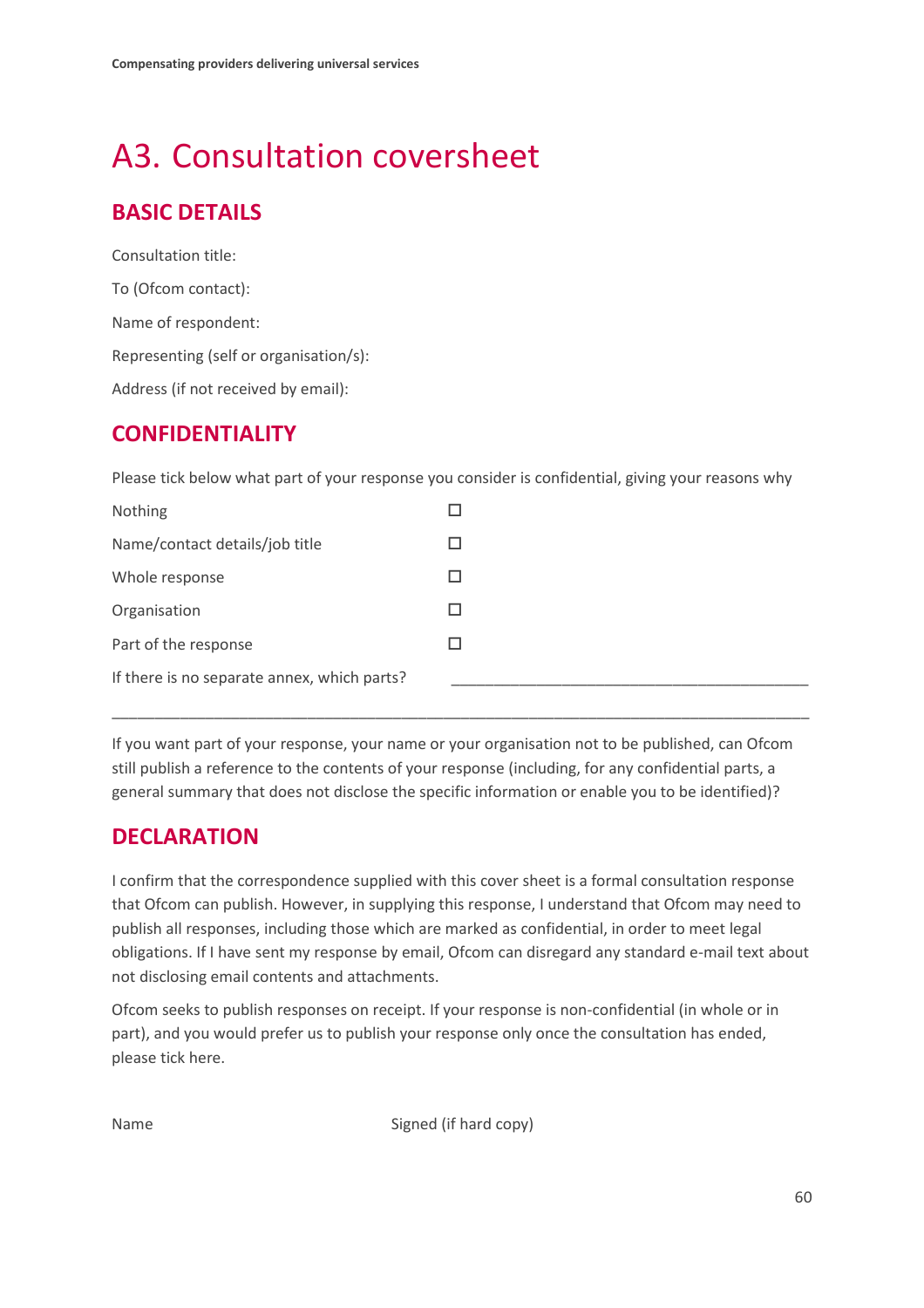# <span id="page-62-0"></span>A4. Consultation questions

**Question 1:** Do you agree with our proposed procedures for commencing a review of a net cost of complying with universal service conditions?

**Question 2:** Do you agree with our proposed procedures for making an application requesting compensation for any unfair burden?

**Question 3:** Do you agree with our proposed procedures when making determinations when assessing a net cost claim, including our proposed approach to finality?

**Question 4:** Do you agree with our proposal on the information the Universal Service Provider should provide alongside an application to review a net cost?

**Question 5:** Do you agree with our proposed approach to calculating, verifying and auditing a net cost?

**Question 6:** Do you agree with the proposed factors we will consider when assessing an unfair burden?

**Question 7:** Do you agree with our proposed approach to determining whether an industry fund should be set up?

**Question 8:** Do you agree with our proposed approach to determining which providers will contribute to any industry fund?

**Question 9:** Do you agree with our proposed approach on calculating contributions from fund contributors?

**Question 10:** Do you agree with our proposed approach to collecting contributions to an industry fund?

**Question 11:** Do you agree with the proposed process by which we would compensate the Universal Service Provider?

**Question 12:** Do you have any comments on the specific provisions of the draft funding regulations?

**Question 13:** Do you agree with our proposed approach to the choice of the counterfactual for the calculation of a net cost of the broadband USO?

**Question 14:** Do you agree with our proposal to use a NPV methodology to calculate a net cost of the broadband USO?

**Question 15:** Do you agree with our proposed reporting requirements in respect of the broadband USO?

**Question 16**: Is there anything else you would like to tell us about the proposals set out in this document?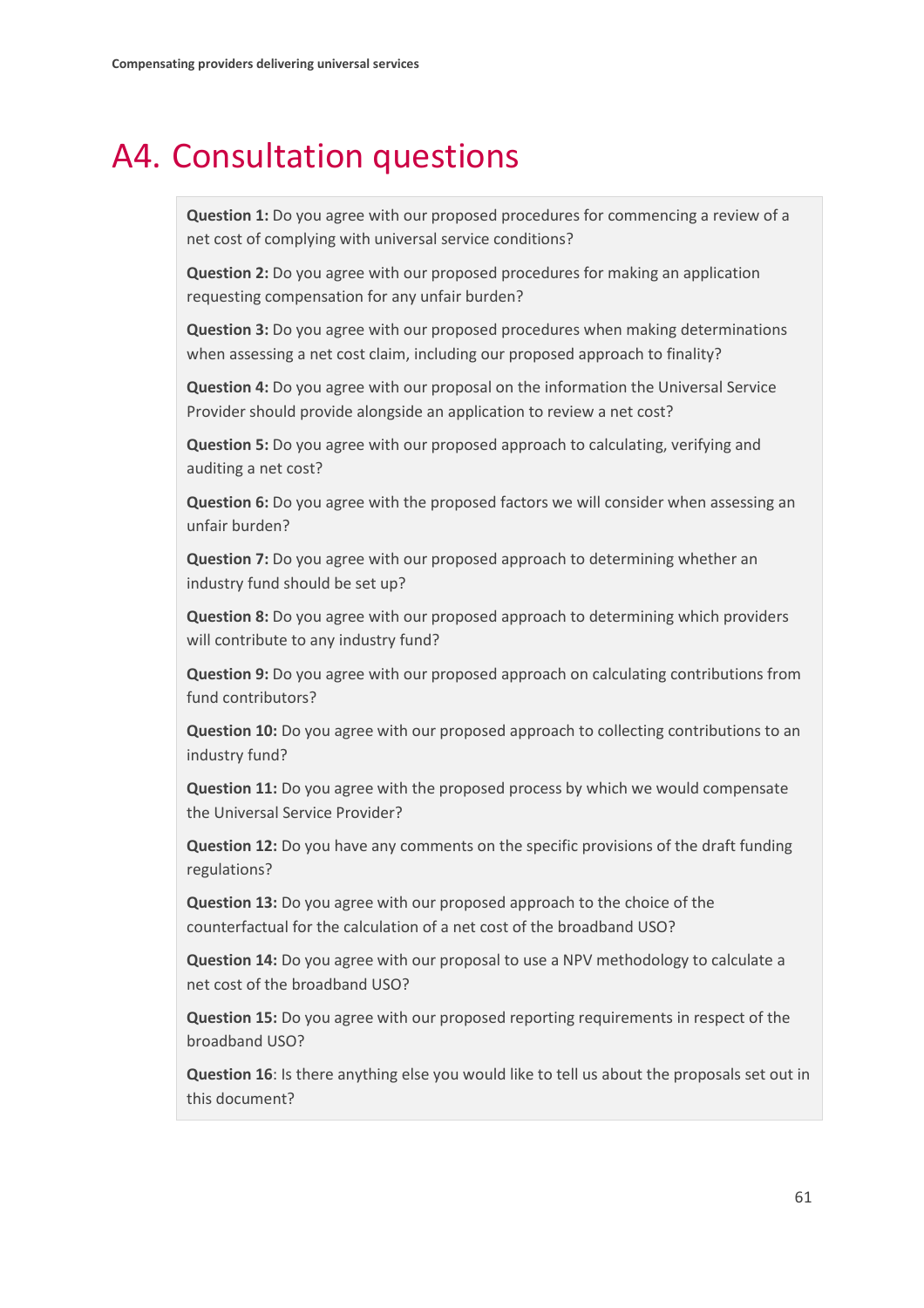# <span id="page-63-0"></span>A5. Draft funding regulations

A5.1 We have published the draft [funding regulations](https://www.ofcom.org.uk/__data/assets/pdf_file/0029/176456/annex-5-draft-funding-regulations.pdf) alongside this consultation.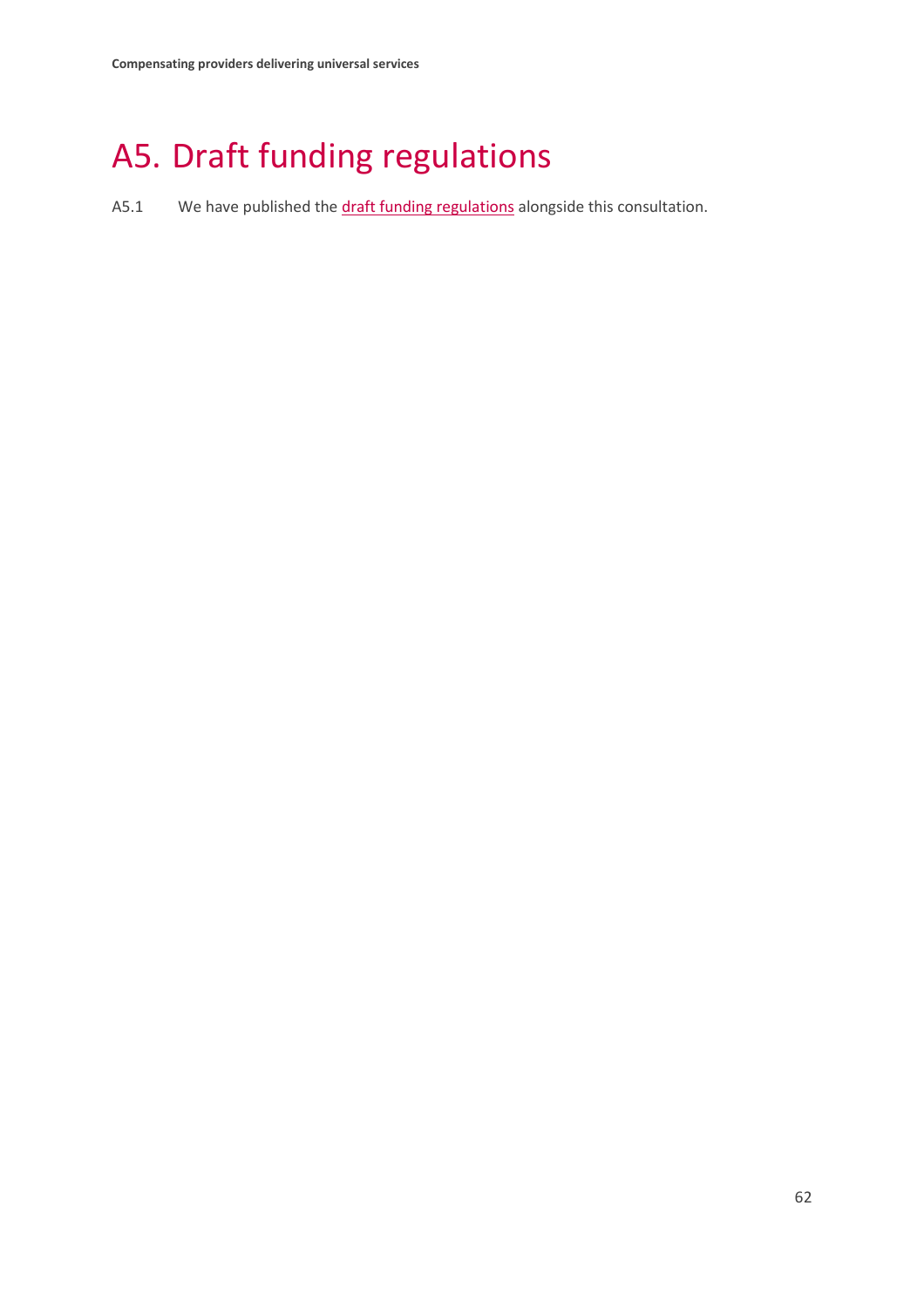# <span id="page-64-0"></span>A6. Draft directions on financial reporting

A6.1 We have published the [draft directions](https://www.ofcom.org.uk/__data/assets/pdf_file/0028/176455/annex-6-draft-reporting-direction.pdf) alongside this consultation.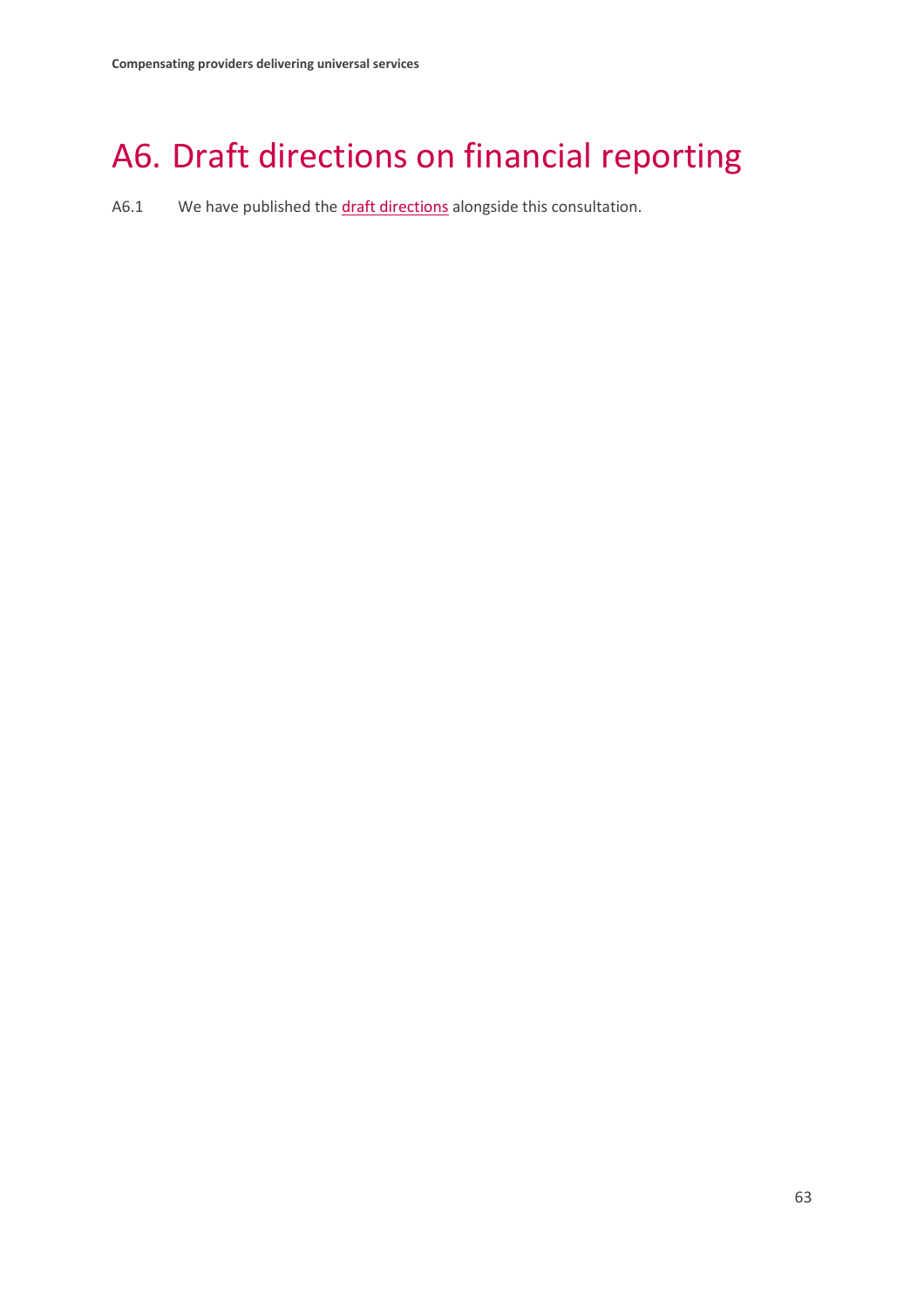# <span id="page-65-0"></span>A7. Draft guidance on calculating net relevant turnover

A7.1 This annex provides guidance on the calculation of net relevant turnover for the purposes of calculating the amount of any contributions that are due to an industry fund. In particular, it discusses the deductions that should be made to relevant turnover, in order to arrive at the net relevant turnover figure that will form the basis of the calculations of contributions to an industry fund.

## **Relevant turnover**

- A7.2 The starting point for calculating the net relevant turnover is at the determination of the relevant turnover.
- A7.3 Relevant turnover is any turnover resulting from 'relevant activities', carried out wholly or partly in the UK. Relevant activities include:
	- a) the provision of Electronic Communications Services ("ECS") to third parties;
	- b) the provision of Electronic Communications Networks ("ECN"), ECS and network access to communications providers; or
	- c) the making available of associated facilities to communications providers.
- A7.4 Relevant turnover should be calculated in accordance with Ofcom's guidance on establishing relevant turnover for the purposes of administrative charging.<sup>[123](#page-65-1)</sup> It should be noted that the ECN/ECS providers, who are subject to Ofcom's administrative levy, already produce a relevant turnover calculation (for the purpose of determining the levy due).
- A7.5 Net relevant turnover is calculated by subtracting 'allowable deductions' from the relevant turnover figure. The general principles for determining which costs amount to allowable deductions are set out below.

## **Allowable deductions**

- A7.6 As set out in Section 7, we propose to use net relevant turnover to calculate contributions to avoid the double imposition of contributions on the inputs and the outputs of undertakings.[124](#page-65-2) This is achieved by deducting payments made to other providers for inputs which already form the basis of a contribution to an industry fund by that supplier.
- A7.7 We also set out in Section 7 that the scope of an industry fund could include all providers of ECN and ECS, but that it could also be restricted to a particular description of providers. Where that is the case, revenues generated from the supply of ECN and ECS that are

<span id="page-65-1"></span><sup>&</sup>lt;sup>123</sup> The guidance for calculating relevant turnover is available on the Ofcom website [here.](https://www.ofcom.org.uk/__data/assets/pdf_file/0017/80801/definition_of_relevant_acitvity_guidelines.pdf)

<span id="page-65-2"></span><sup>124</sup> Annex IV of the Universal Service Directive.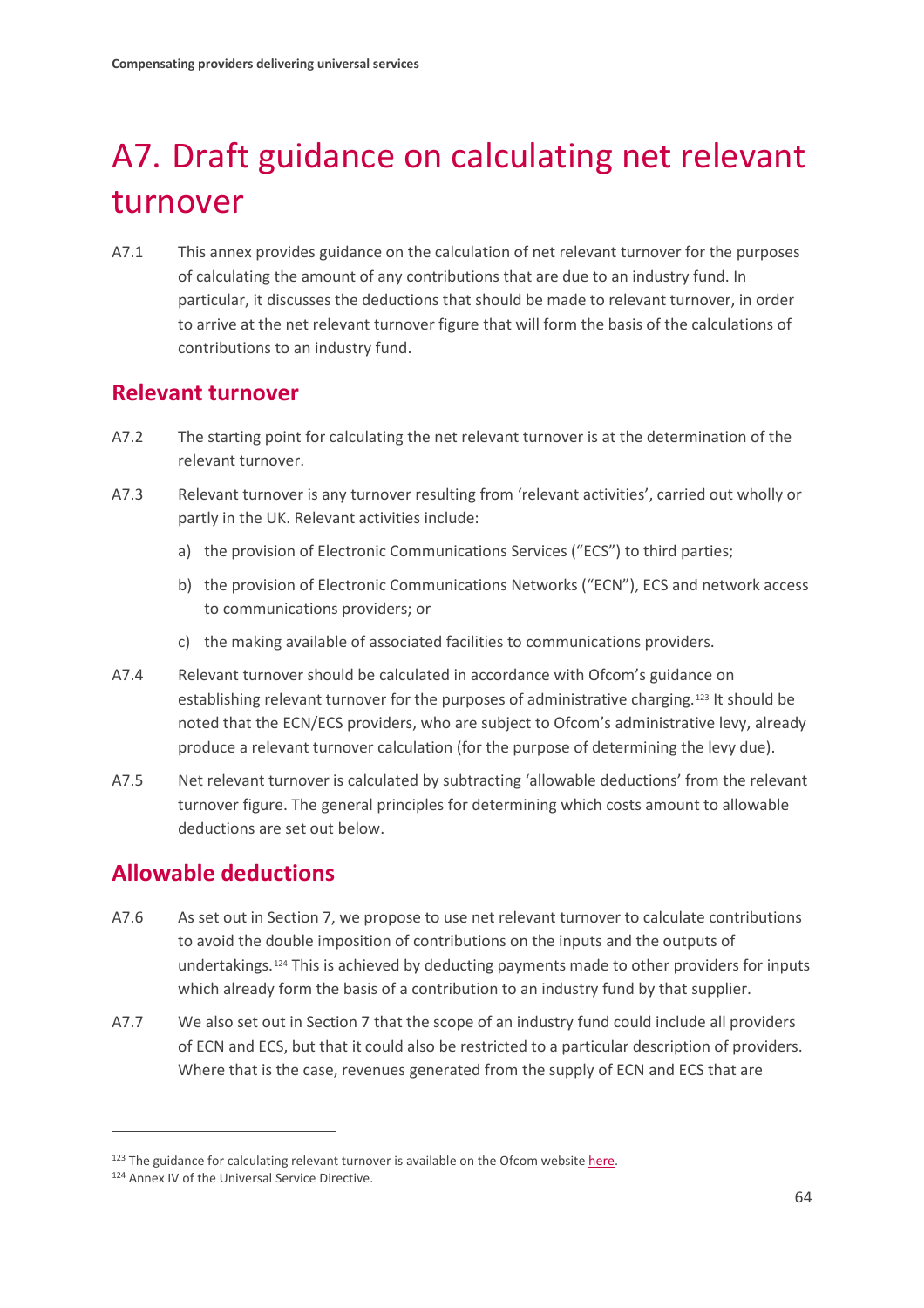determined to be out of scope will not form the basis of contributions to an industry fund and can be deducted from the relevant turnover of all suppliers.

- A7.8 In order to avoid contributions being imposed on both the inputs and outputs of undertakings a deduction is also allowable for a payment made to a third party for ECN/ ECS, where that payment will form part of the relevant turnover of another contributor. In other words, these allowable deductions are effectively wholesale payments which form part of the relevant turnover of other undertakings and so already form the basis of a contribution to an industry fund.
- A7.9 We consider that as ECN/ECS providers are already required to follow Ofcom's guidance on establishing relevant turnover for the purposes of administrative charging, they should be able to identify (with reasonable accuracy) the subset of payments made to ECN/ECS providers that will feature in that provider's relevant turnover submission. To determine which payments already form part of the basis for a contribution to the industry fund; providers will also need to specify the identity of the providers from which ECN/ECS have been purchased, so that deductions can be matched to the list of contributors.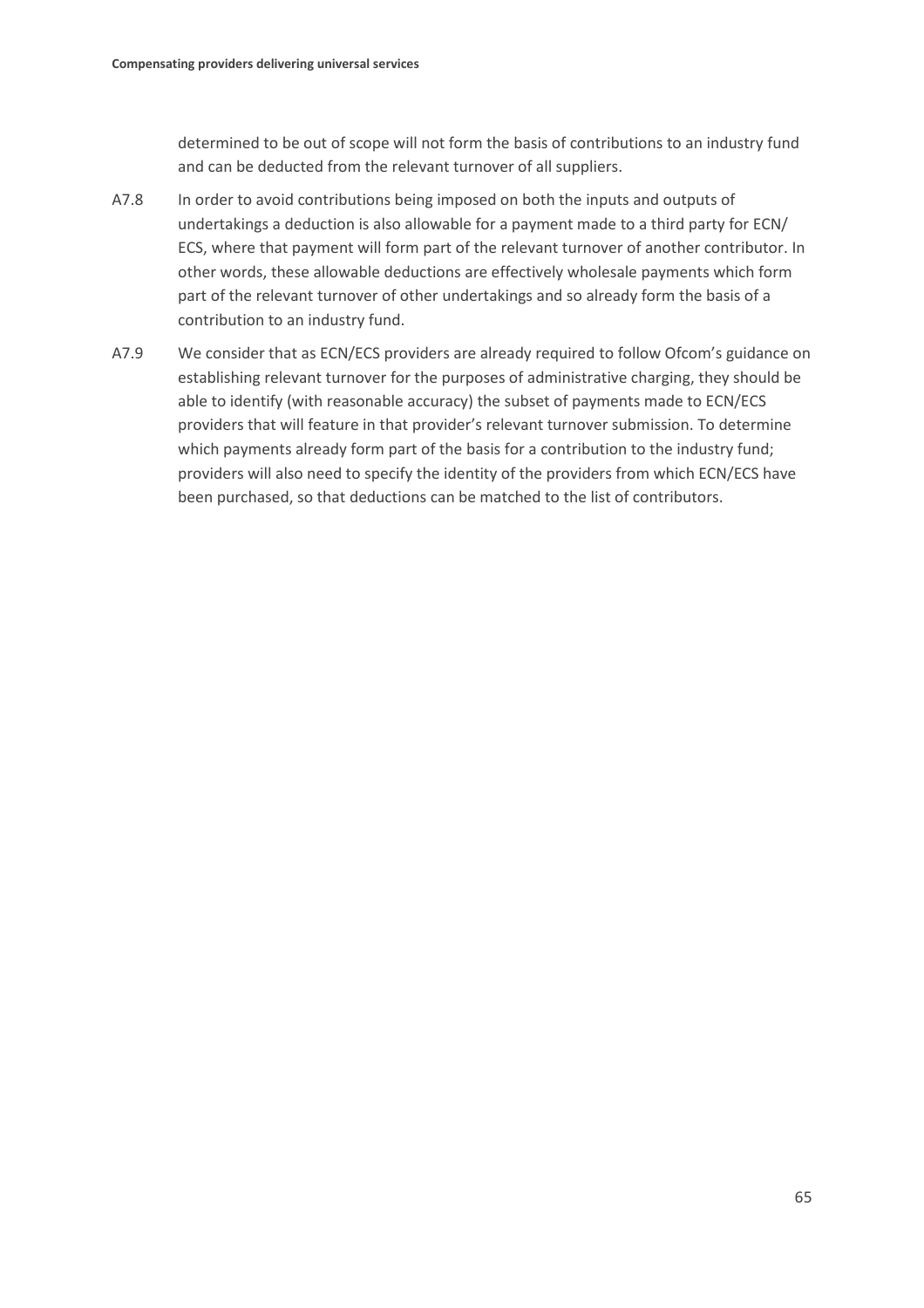# <span id="page-67-0"></span>A8. Glossary

**Access network** An electronic communications network which connects end-users to a service provider running from the end-user's premises to a local access node and supporting the provision of access-based services. It is sometimes referred to as the 'local loop' or the 'last mile'.

**Allowable deductions** include payments made to other providers for inputs which already form the basis of a contribution to an industry fund, as well as the revenues from relevant activities which are determined to be out of scope to form the basis of contributions to the fund.

**Bandwidth** The maximum amount of data that can be transmitted along a channel.

**Broadband** A service or connection generally defined as being 'always on', providing a bandwidth greater than narrowband.

**Broadband speed** The speed at which data are transmitted over a broadband connection, usually measured in megabits per second (Mbit/s).

**Broadband universal service** The broadband connections and services of specified quality brought within the scope of the universal service by the 2018 Order.

**Broadband USO** Introduced by the 2018 Order to give homes and businesses the right to request a decent and affordable broadband connection.

**Contention ratio** The degree to which bandwidth is shared between different end-users at the same network node. When more end-users share the same bandwidth within a network this can lead to a slowdown in performance.

**DCMS** Department for Digital, Culture, Media and Sport.

**Decent broadband** A broadband connection that enables full and effective social and economic participation in a digital society, which was defined in the 2018 Order as a line capable of delivering at least 10Mbit/s download and 1Mbit/s upload sync speeds (as well as having other specified characteristics).

**Download speed** Also downlink or downstream speed. Rate of data transmission from a network operator's access node to a customer, typically measured in Mbit/s.

**ECN** Electronic Communications Networks, as defined in section 32 of the Act.

**ECS** Electronic Communications Services, as defined in section 32 of the Act.

**Excess costs** Any costs of providing a broadband connection which are more than £3,400 excluding VAT.

**Fibre to the Cabinet (FTTC)** Access network consisting of optical fibre extending from the access node to the street cabinet. The street cabinet is usually located only a few hundred metres from the subscribers' premises. The remaining segment of the access network from the cabinet to the customer is usually a copper pair.

**Fibre to the Premises (FTTP)** A form of fibre optic communication delivery in which the optical signal reaches the end-user's home or business. Also known as full-fibre broadband.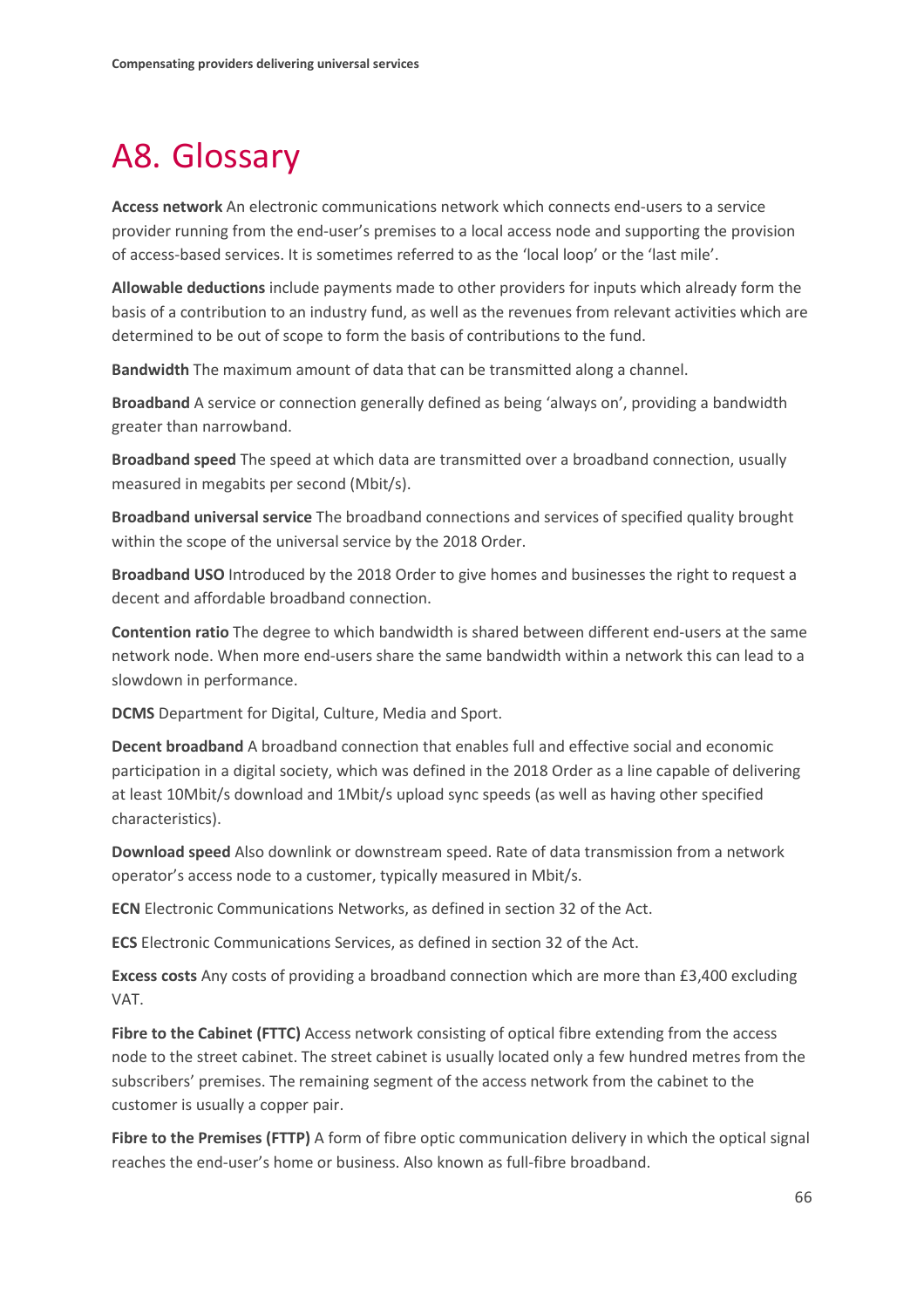**Fixed broadband** Broadband delivered over a fixed line to a customer's premises.

**Fixed Wireless Access (FWA)** Broadband delivered over radio waves to a customer's premises.

**Latency** The time it takes a single packet of data to travel from a user's PC to a third-party server and back again. The figure is most commonly measured in milliseconds, and a connection with low latency will feel more responsive for simple tasks like web browsing.

**Mbit/s** Megabits per second. A unit measuring the bit-rate.

**Net cost** The cost of complying with one or more universal service conditions less the direct and indirect benefits of being designated as a Universal Service Provider.

**Net Present Value (NPV)** The present value of a stream of cashflows over time.

**Net relevant turnover** is calculated by subtracting allowable deductions from the relevant turnover figure.

**Number-Independent Interpersonal Communications Services (NIICS)** 'Over the top' services brought within scope of the definition of ECS by the Code.

**Reasonable cost threshold** A cost threshold set by Government in the 2018 Order to determine eligibility for the broadband USO. A Universal Service Provider is not obliged to supply a broadband USO connection, where the cost of providing that connection exceeds £3,400; unless the end-user pays the excess costs over £3,400.

**Relevant activities** Relevant activities include the provision of ECS to third parties; the provision of ECN, ECS and network access to communications providers; or the making available of associated facilities to communications providers.

**Relevant turnover** The turnover that an undertaking generates from relevant activities, carried out wholly or partly in the UK.

**Sync speed** The modem sync speed is the maximum speed achievable between a consumer's premises and their internet service provider's network.

**Telephony universal service** The publicly available telephone services and other specified services set out by the 2003 Order which must be provided, made available or supplied throughout the UK.

**Universal Service Directive** European Parliament and Council Directive (EC) 2002/22 (OJ L108, 24.4.2002) on universal service and users' rights relating to electronic communications networks and services.

**Universal Service Provider** For both the telephony and broadband USO, KCOM has been designated as the Universal Service Provider for the Hull area, and BT as the Universal Service Provider for the rest of the UK.

**USO** Universal Service Obligation.

**The 2003 Order** The Electronic Communications (Universal Service) Order 2003 as amended by the 2018 Order.

**The 2018 Order** The Electronic Communications (Universal Service) (Broadband) Order 2018.

**The Act** The Communications Act 2003 as amended.